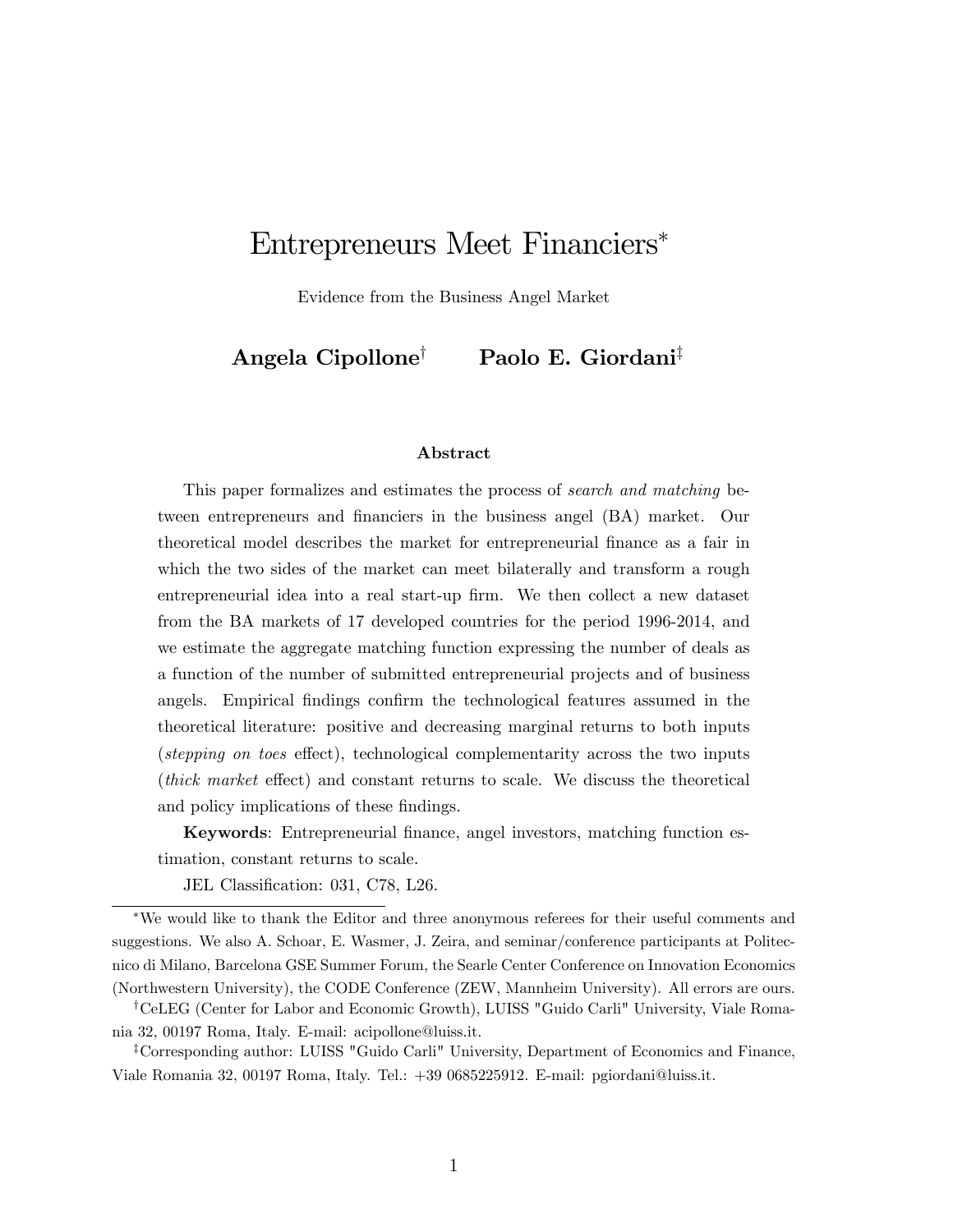# 1 Introduction

Over the past few decades, the market for entrepreneurial finance -that is, finance provided to risky, innovative ventures- has received increasing attention in the economic and Önancial literature (Chemmanur and Fulghieri, 2014). Although still representing a small fraction of the overall investments in innovation, funds provided by such institutions as venture capitalists (VCs) and business angels (BAs) have been rapidly growing in size and in prominence.<sup>1</sup> For instance, a recent study by the OECD  $(2011)$  shows that the number of angel networks operating in the US and in Europe has roughly tripled in the ten years from 1999 to 2009. Moreover, the amount of investments provided by business angels and the number of deals have been increasing during the 2000s despite the financial crisis. Finally, these investments tend to be concentrated in the most innovative sectors. For instance, in Europe and in the US, biotechnology, ICT and environmental technologies absorb around 60% of the overall angel investments (OECD, 2011).

In this paper, we begin to investigate the *aggregate* behavior of the angel market. With the help of a new dataset, we study the interaction between the demand and the supply of funds and identify empirically the main aggregate characteristics of the "production process" of entrepreneurial ventures financed by BAs.

Recent theoretical literature describes this production process as one in which potential entrepreneurs search for funds to Önance their ideas, and Önanciers (or capitalists) search for good ideas to Önance. In this perspective, a start-up enterprise is the result of a successful matching between the demand side (entrepreneurs) and the supply side (financiers) of this market (Section 2 provides the main references on this literature).

The complex process of search and matching is usually and conveniently represented at aggregate level via the use of a matching function (Petrongolo and Pissarides, 2001), representing the number of deals (matches) as a function of the number of would-be

<sup>&</sup>lt;sup>1</sup>Differently from VCs, which usually gather funds from institutional investors, BAs (also called angel investors) traditionally refer to wealthy individuals that invest their own funds in entrepreneurial ventures. The amount invested in each project by a BA is, on average, lower -and more concentrated on early stage ventures- than that invested by a VC. On the other hand, BAs and VCs share the following feature: they are expected to contribute to the project not only with financial investments but also with managerial and technical expertise (Shane, 2009; Maxwell et al., 2011). To see how the angel finance behavior has been changing in the last few years, a useful reference is Mason et al. (2016).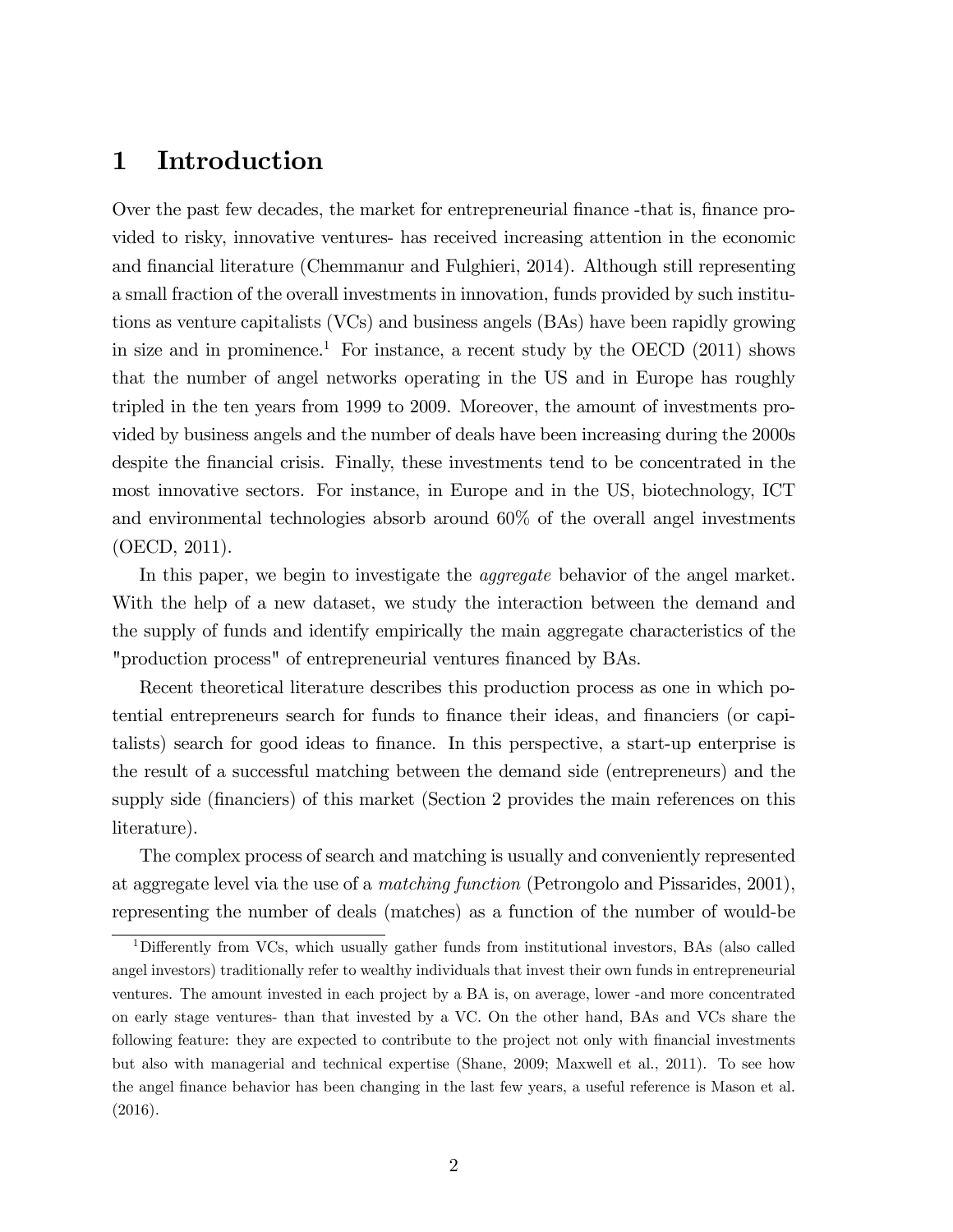entrepreneurs and of Önanciers. The rationale behind the matching function is the possibility of capturing succinctly all market imperfections and all dimensions of heterogeneity without the need to specify them in detail.<sup>2</sup> Indeed, whether the matching function is a valid representation of the market for entrepreneurial finance ultimately rests on its empirical adequacy. In the words of Petrongolo and Pisarrides (2001, p. 392), "like the other aggregate functions, [the] usefulness [of the matching function] depends on its empirical viability and on how successful it is in capturing the key implications of the heterogeneities and frictions in macro models". This consideration provides the main motivation to the present paper.

The purpose of this paper is to estimate the aggregate matching function between entrepreneurs and financiers in the business angel market, and to verify the technological features commonly assumed in the theoretical literature. To reach this goal, we proceed as follows.

We first introduce formally the matching function and its technological characteristics. Most of the theoretical literature looking at entrepreneurial finance as a search and matching process assumes a well-behaved matching function (often in a Cobb-Douglas form) with the following technological characteristics: (i) positive and decreasing marginal returns to both inputs (entrepreneurs and financiers); (ii) a positive complementarity across the two inputs; (iii) constant returns to scale (CRS). The first and the second features are intuitive: the marginal effect of an increase in the number of entrepreneurs on the number of successful matches (i) is positive but decreasing in the number of entrepreneurs -and, of course, the same holds for Önanciers (stepping-on-toes effect), (ii) is increasing in the number of financiers, and viceversa  $(hlick-market \,\,effect)$ . The third feature, instead, captures the relation between the size of the market and its efficiency. CRS imply a sort of neutrality of size: specifically, if all inputs (entrepreneurs and financiers) increase by a given factor (say, they all double), the output (the number of deals) should increase by exactly the same factor (that is, it should also double).

In Appendix A, we embed this matching technology into a parsimonious model of search and matching between entrepreneurs and Önanciers. The model describes the market for entrepreneurial finance as a fair in which the two sides of the market can meet bilaterally and transform a rough entrepreneurial idea into a real start-up firm. We formally prove that the scale elasticity of the matching function disciplines the

<sup>&</sup>lt;sup>2</sup>Few papers delve into the microeconomic foundations of the search and bargaining frictions in the entrepreneurial market. See, for instance, Silveira and Wright (2010, 2016), Chiu et al. (2011).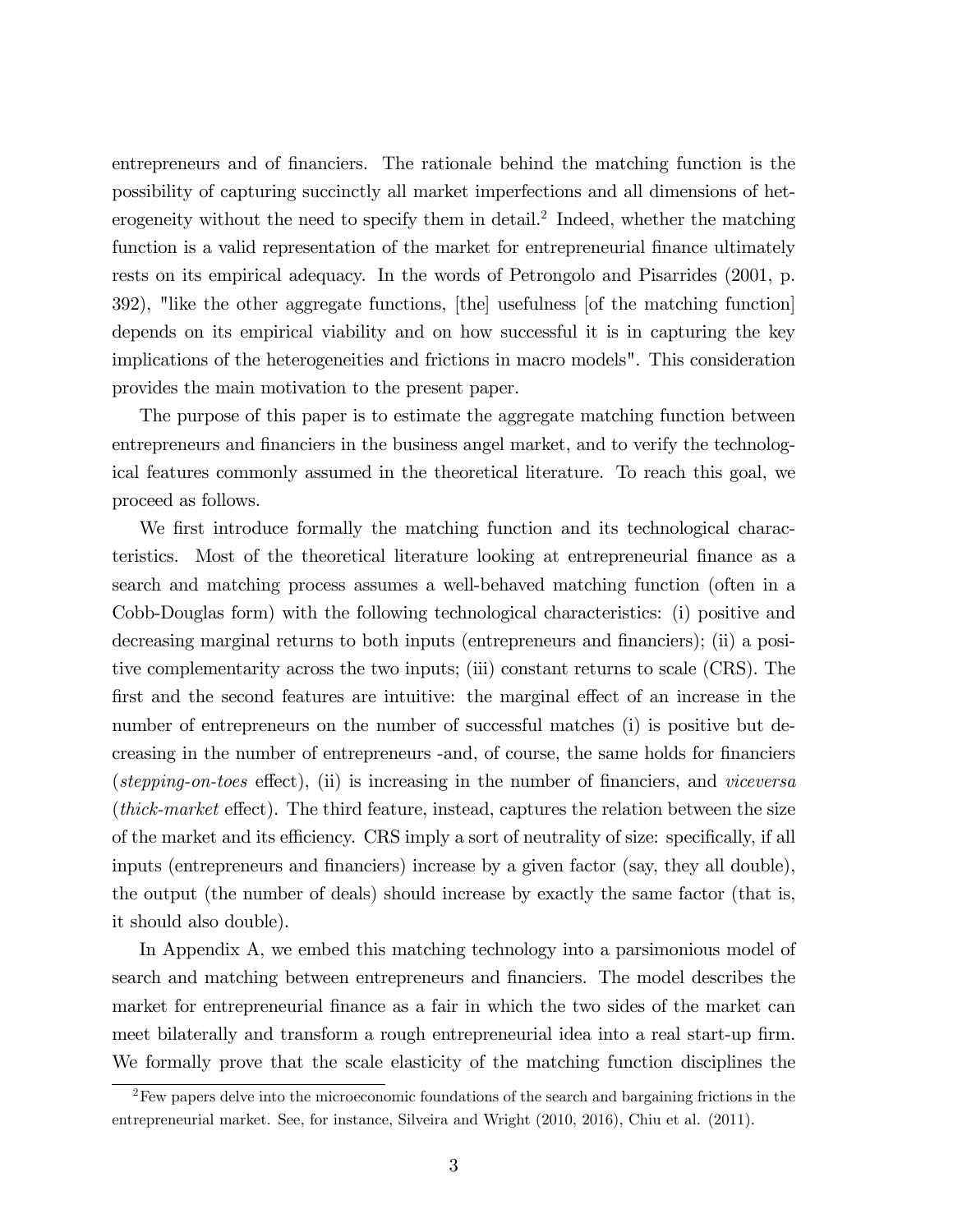number of equilibria admitted by the model.<sup>3</sup> In particular, if returns to scale are increasing, the model may admit more than one equilibrium (Proposition 1). We also offer an intuitive economic interpretation to equilibrium multiplicity. While the model is useful to gain some perspective on the (theoretical and policy) implications of the technological hypotheses usually made, it is relatively self-contained, which is why we have decided to relegate it to a technical appendix: readers not interested in the details of the analytical framework may skip it and still be able to appreciate our empirical findings.

Finally, we estimate the matching process between entrepreneurs and financiers using a unique dataset on business projects financed by angels gathered in Business Angel Networks (BANs). We collect yearly data for the period 1996-2014 across 17 developed countries on (i) the number of business angels (financiers), (ii) the number of projects submitted to them (potential entrepreneurs), (iii) the number of deals (successful matches). With these data, we estimate three specifications of the matching function, taking the number of projects and angels as inputs and the number of deals as output. We start from a non-linear estimation of a log-constant-elasticityof-substitution matching function. We then estimate a log-Cobb-Douglas matching function. Finally, and in line with the empirical literature on matching function estimation, we consider the more general form of transcendental logarithmic (or simply "translog") matching function.

Across all the three functional forms estimated, the matching process systematically holds the technological characteristics assumed in the theoretical literature: positive and decreasing marginal returns to both inputs and positive technological complementarity across the two inputs. According to the best performing model specification (the translog matching function), a 1% increase in the number of submitted projects leads to a 0:70% increase in the number of matches, while a 1% increase in the number of BAs leads to a  $0.23\%$  increase in the number of matches. We then test the returns to scale of the estimated matching function, and thus indirectly verify the empirical plausibility of multiple equilibria. Our evidence is against the presence of strong economies of scale in the BA market. Finally, we find that, in countries characterized by a higher GDP per capita and in countries with a less developed venture capital market, the matching process is more efficient -in the sense of delivering a higher number of deals given the same amount of inputs. The last finding suggests some degree of substitution between

<sup>3</sup>Classical references are Diamond (1982, 1984).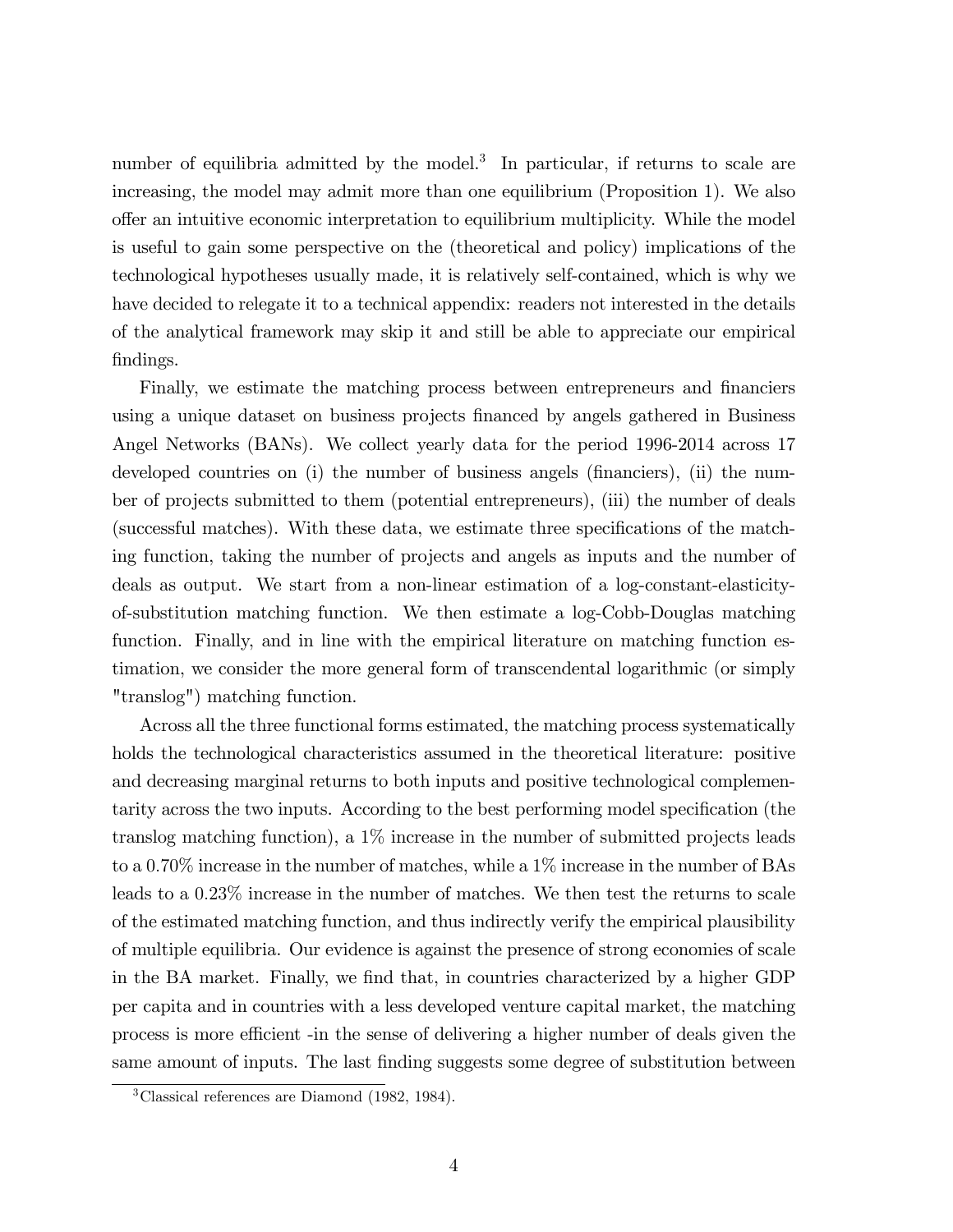the venture capital market and the business angel market (Hellman and Thiele (2015); Hellman et al., 2017).

Our empirical Öndings have a number of implications for the aggregate behavior of the BA market. First, the thick-market effect -whereby the presence of entrepreneurs in the market stimulates the entry of financiers, and *viceversa*- might contribute to explain an empirical regularity about the entrepreneurial finance activity, namely, its pronounced geographic concentration (Mason, 2007; Chen et al., 2009). Secondly, the presence of strong economies of scale and, possibly, of equilibrium multiplicity is frequently used to justify policy intervention (Parker, 2009). In providing the Örst, admittedly preliminary, evidence of constant returns to scale in the market for angel investment, this paper adds a note of prudence in justifying policy intervention via this line of argument. Third, given that our empirical analysis is exclusively focused on deals finalized within BANs, our evidence on constant returns to scale suggests that these BANs are effective in reducing the search frictions between entrepreneurs and Önanciers, and thus it provides a policy rationale for promoting the development of such networks. We further discuss these issues in the last section.

The rest of the paper is organized as follows. In Section 2, we review the related literature. In Section 3, we introduce the matching function and state our testable hypotheses. In Section 4, we carry out the empirical analysis. Section 5 discusses the results and concludes the paper. The formal model and other technicalities are relegated to two appendices at the end of the manuscript.

# 2 Related Literature

This paper is broadly related to the literature on the financing of innovative entrepreneurial ventures (see, among others, Kortum and Lerner, 2000; Da Rin et al., 2011; Chemmanur and Fulghieri, 2014; and references therein). While the traditional focus of the equity-based entrepreneurial Önance literature has been the venture capital market (Gompers and Lerner, 2004), research efforts have, more recently, also been devoted to business angels (Amatucci and Sohl, 2007; Mason, 2006). We now discuss the literature on angel finance most closely related to our work.

A number of papers have investigated the characteristics of angel investors, both of individual angels and of groups. Findings suggest that individual angels are usually either former entrepreneurs or ex-managers (Aernoudt, 1999; De Clercq et al., 2006;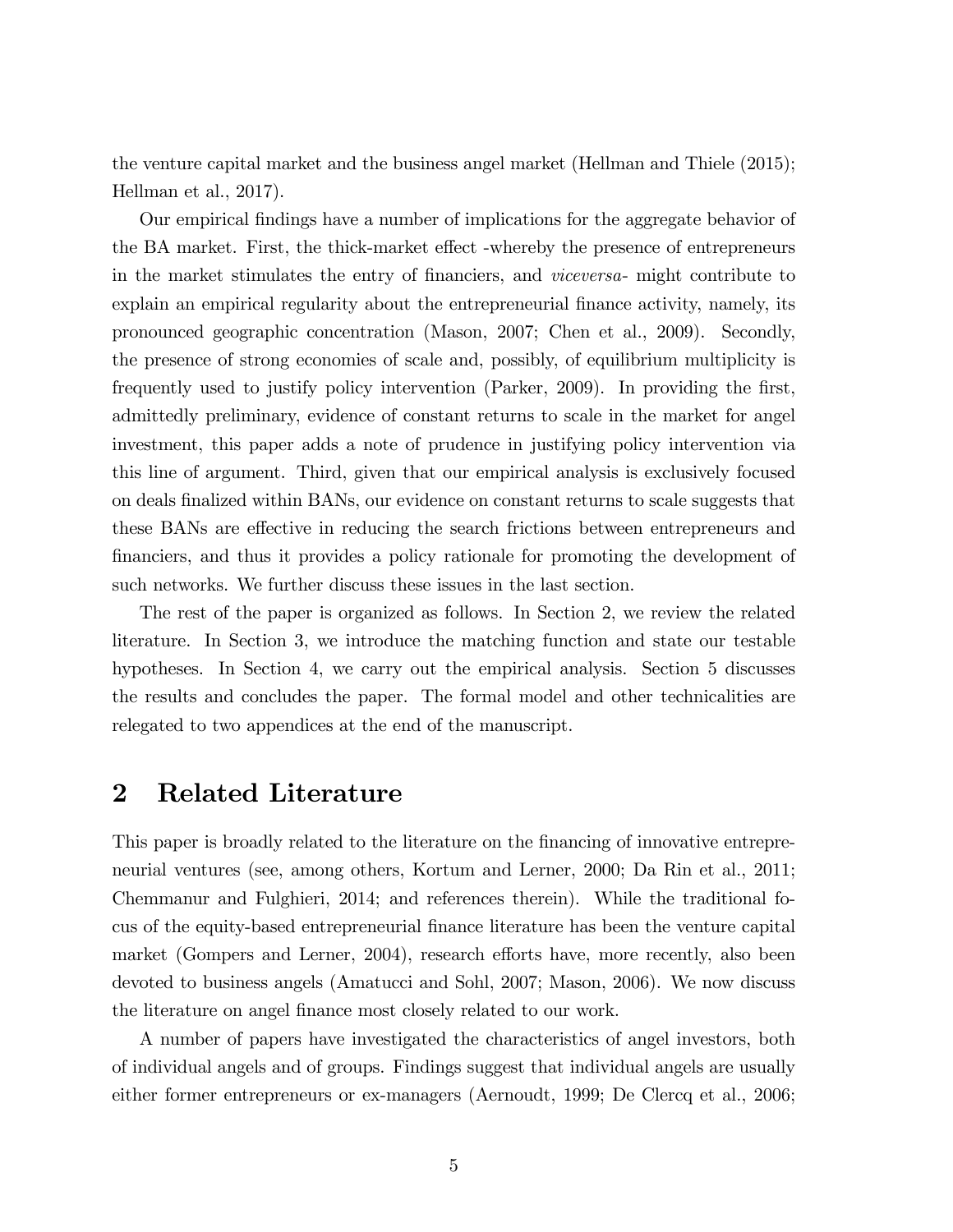Ibrahim, 2008; Politis and Landström, 2002; Politis, 2008; Prowse, 1998; Wetzel, 1983). The literature has also tried to identify the determinants of the angels' decision to join a group. Kerr et al.  $(2014)$  identify five benefits from group membership: i) higher investment size; ii) greater risk diversification over multiple investments; iii) economies of scale for legal and due diligence costs; iv) possibility of receiving and screening more valuable projects; v) opportunity to work with more experienced angel investors who can provide better monitoring strategies.

A second line of research has focused on the angels' investment decisions. Carpentier and Suret (2015), Mitteness et al. (2012) and Maxwell et al. (2011) Önd that the entrepreneurs' knowledge and/or experience of the industry significantly matter in the initial stages of deal evaluation. Related to this, Wetzel (1983), Croce et al. (2017) and Warnick et al. (2018) find that the characteristics of the management team are carefully evaluated by angels. In particular, a lack of motivation in the management team, the naivety or a weak entrepreneurial spirit of the entrepreneur are among the main reasons for rejection during the investor screening stage. Similarly, Murnieks et al. (2016) and Balachandra et al. (2014) add that entrepreneursí passion, tenacity and a positive attitude towards coaching and mentoring are crucial for the likelihood of receiving angel finance.

A third stream of literature has concentrated on the contractual terms of the angel investments and on the ownership structure of the ventures financed. A few papers find that angel-backed deals are generally more entrepreneur-friendly and the governance mechanisms less stringent than those of more formal investors, the reason being that angels often retain the majority of voting rights and are more actively involved with the venture. Ibrahim (2008), Goldfarb (2014) and Wiltbank and Boeker (2007) argue that, when BAs co-invest as a group, contracts are more sophisticated and more similar to those provided by venture capitalists, in terms of amounts, stage of investment and incentives.

The post-investment stage has been comparatively less explored by the scientific literature. Some papers have focused on the exit strategy and on the rates of return from angel investments. Capizzi (2015) and Mason and Harrison (2002) find that high rates of return are observed for investments held for longer than three years and for divestments in the form of trade sale or IPO. Co-investments between business angels and venture capitalists are more likely to receive further venture capital funding and to result in an IPO or acquisition (Croce et al., 2018; Mason and Harrison, 2002), although only few angel-backed ventures reach the IPO stage (Shane, 2008). In general, ventures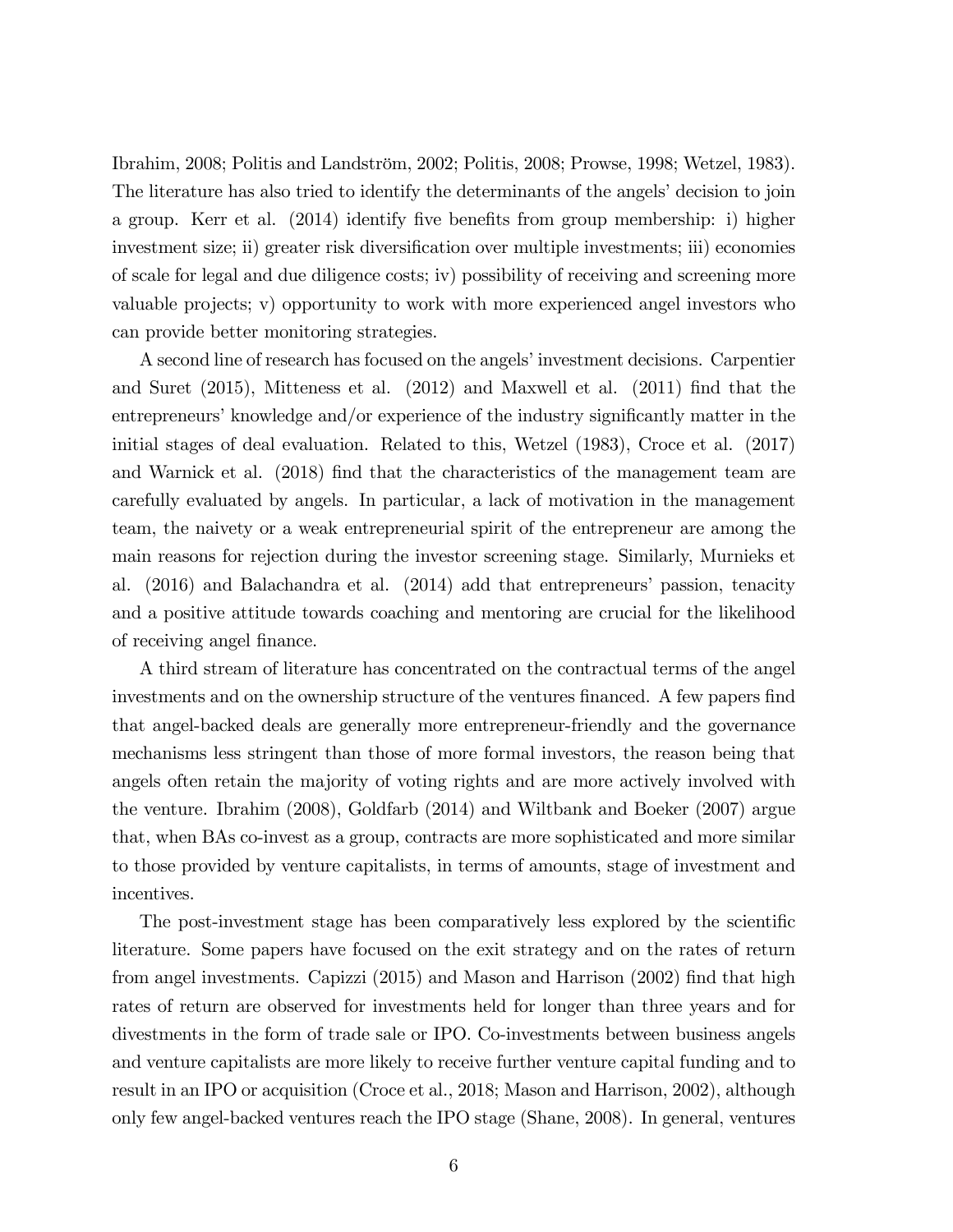receiving capital from BAs are more likely to receive subsequent funding from formal investors compared to non-angel backed ventures (Kerr et al., 2014).

A significant research effort has been devoted to the relationship between the VC and the BA markets. Theoretical contributions include Hellman and Thiele (2015) and Kim and Wagman (2016). The former investigate the interdependencies between the two types of investors and how these affect market size and competition, as well as company evaluations and success rates. The latter analyze an early-stage entrepreneursíchoice between angel and venture capital and predict that more successful entrepreneurs are more likely to choose VC financing to angel financing in the first investment round. Among the empirical analyses, Dutta and Folta (2016) compare the relative contributions to innovation and successful exits by angel groups and venture capitalists. They find that the latter help ventures generate significantly higher innovation impact compared to the former. Hellman et al., (2017) empirically investigate the question as to whether the venture capital and angel investors are substitutes or complements. They Önd that they are dynamic substitutes, in that companies that obtain angel funding are less likely to obtain subsequent VC funding, and viceversa.

While this growing body of literature relies primarily on microeconomic data and focuses on the characteristics of the investment process, the aggregate functioning of the BA market and its industrial organization remain largely unexplored, mainly because data suitable to pursue this line of research are hardly available (Cumming and Zhang, 2016). The value added of this paper is to start Ölling this gap: with the help of a new dataset, we identify empirically the technological features of the entrepreneurial process Önanced by angels, using variation across countries and time. This exercise helps shed some light on the relative importance of the demand and the supply in the matching process, as well as on the market frictions inherent in this process and how these frictions affect the aggregate behavior of the BA market.

Finally, our formal approach is inspired by the recent search and matching literature on entrepreneurial Önance. From a theoretical perspective, depicting entrepreneurial finance as a *search and matching* process between entrepreneurs and financiers has become a consolidated practice in the economic literature of entrepreneurship.<sup>4</sup> This paper is closely linked to that stream of literature, whose inspiring idea is clearly expressed in Phelps (2009). The most relevant theoretical contributions for our purposes include Inderst and Muller (2004), Michelacci and Suarez (2004), Wasmer and Weil

<sup>4</sup>This approach is rooted into solid theoretical foundations, as we explain in the next section.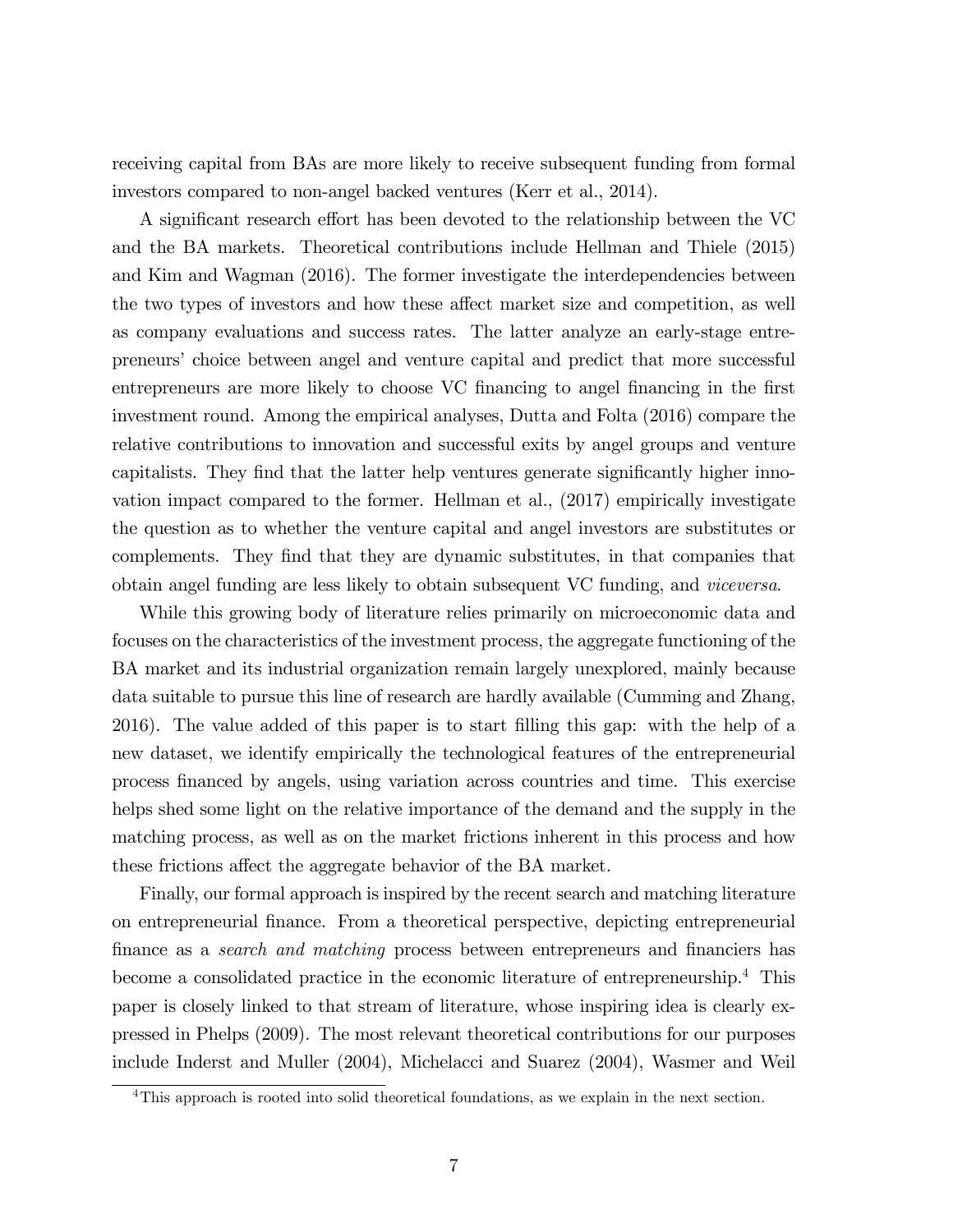$(2004).<sup>5</sup>$  All of them assume a well-behaved matching technology with the characteristics described above. Sorensen (2007) and Cipollone and Giordani (2016) also provide empirical validations of the matching models by using appropriate data on venture capital market. In this perspective, our contribution can be seen as a first attempt to test empirically a set of common theoretical hypotheses contained in such class of models against business angels market data.

# 3 Entrepreneurial Finance as a Search and Matching Process

According to the search and matching literature cited in the previous section, the notion of a frictionless market characterized by well-behaved demand and supply can hardly capture the most salient features of the entrepreneurial finance market. In the words of Phelps  $(2009, p. 50)$ , "the classical supply-and-demand apparatus does not apply to the core market of capitalist economies -the capital market, particularly the market for capital going to entrepreneurs' innovative projects". The main reason is that market participants -entrepreneurs and financiers- are highly *heterogeneous* along several dimensions (such as skills, location, beliefs, preferences) and are imperfectly informed about each other. The meeting of demand and supply of financial funds for entrepreneurship is then a costly and time-consuming process: it takes time and resources for entrepreneurs to find the right financier, and it takes time and resources for financiers to find a promising entrepreneurial project. Hence, and still in the words of Phelps  $(2009, p. 52)$ , "the capital market is a sort of matching process that matches a financier to an entrepreneur who the former sees as having a model compatible with his own model". Search theory becomes useful to model all the frictions inherent in the meeting between demand and supply in the entrepreneurial finance market.<sup> $6$ </sup>

 $5P$ rior to finance, search theory has been extensively used in several fields of economics, such as labor economics, monetary theory, and the theory of marriage. Rogerson et Al. (2005) contains a survey of applications for the labor market but also a list of references for applications in other fields.

<sup>&</sup>lt;sup>6</sup>It is also reasonable to conjecture that such frictions are even more pronounced in the BA market than in the formal VC market, as the former is more focused on early-stage -and, thus, probably more uncertain- investments. Indeed, the fact that BA investments tend to be more local than other entrepreneurial investments suggests the existence of higher search costs. On the other hand, and as argued by Mason et al. (2016), the rise of angel networks has served the purpose of lowering such costs.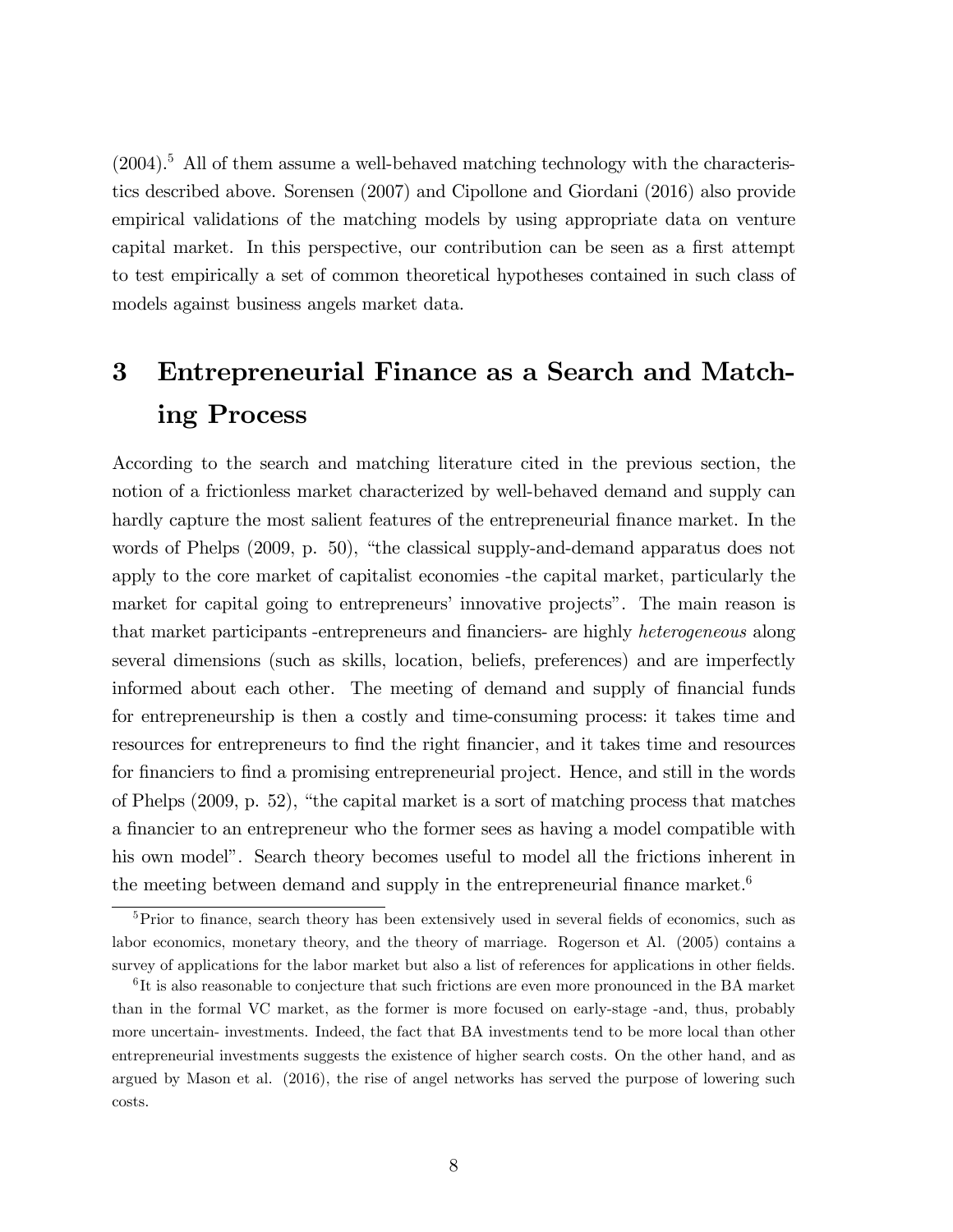Inspired by this line of reasoning, we describe the production process of new entrepreneurial ventures via the following aggregate matching function:

$$
M = M\left(L_E, L_K\right),\tag{1}
$$

where  $M, L_E, L_K$  denote, respectively, the number of successful matches, would-be entrepreneurs and financiers (both here and in the next section, subscripts  $E, K$  will refer to variables associated to, respectively, entrepreneurs and financiers).

Theoretical models of search and matching typically assume positive and decreasing marginal returns to both inputs, that is to say

(i) 
$$
\partial M/\partial L_j > 0
$$
 and (ii)  $\partial^2 M/\partial L_j^2 < 0$  for  $j = E, K$ , (Hp 1)

implying that the number of matches is increasing in both inputs at decreasing rate. Part (ii) of  $(Hp 1)$  implies a sort of stepping-on-toes (or congestion) effect in the entrepreneurial Önance market, in that the individual probability of being funded for an entrepreneur  $(M/L_E)$  is decreasing in the number of competing entrepreneurs (and the same for financiers).

A second commonly assumed technological feature deserving empirical scrutiny is the existence of a positive complementarity across the two inputs. Two inputs are technological complements when the marginal productivity of one input is increasing in the use of the other input, that is, when the cross-partial derivative of the matching function is strictly positive:

$$
\frac{\partial^2 M}{\partial L_j \partial L_{-j}} > 0 \text{ for } j = E, K. \tag{Hp 2}
$$

In our context, this would imply that the impact of one additional potential entrepreneur on the output (of funded business ventures) is increasing in the number of Önanciers, and viceversa. This assumption captures the existence of a thick-market effect, whereby the individual probability of being funded for an entrepreneur  $(M/L<sub>E</sub>)$ is increasing in the number of financiers (and *viceversa*). It also has a number of relevant implications in terms of the aggregate behavior of the sector that we will discuss in Section 5.

Finally, the third common assumption made in the literature is a unitary scale elasticity (or, simply, constant returns to scale, CRS) of the matching function, that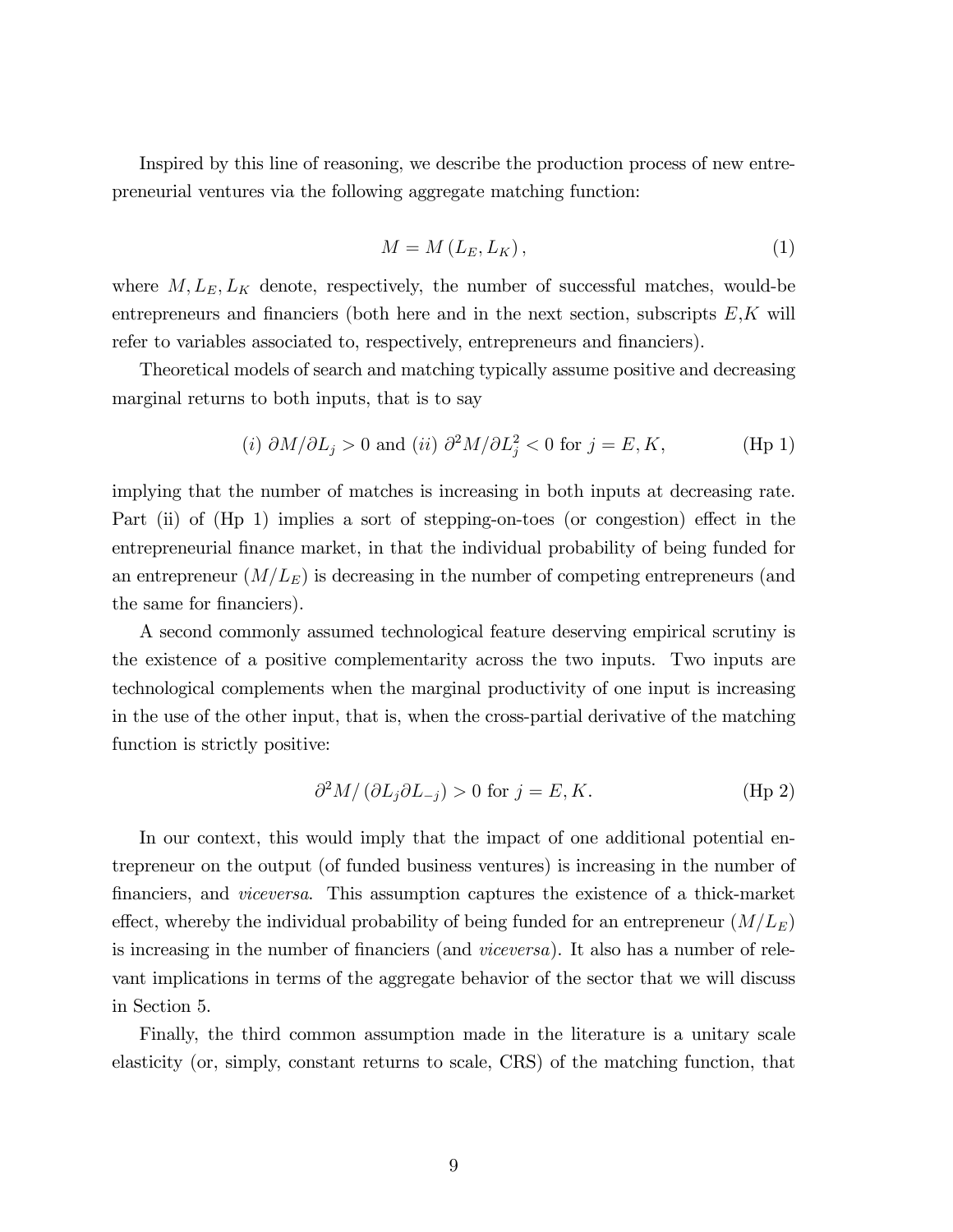$is:$ <sup>7</sup>

$$
M\left(\lambda L_E, \lambda L_K\right) = \lambda M\left(L_E, L_K\right) \text{ for } \lambda \in R_+.
$$
 (Hp 3)

Intuitively, this hypothesis implies scale neutrality: if there are twice as many entrepreneurs and twice as many financiers, a CRS matching function delivers twice as many entrepreneurial ventures.

(Hp 1), (Hp 2), and (Hp 3) are closely linked to each other. (Hp 1) captures the congestion effect, that is, the negative externality that each entrepreneur (financier) imposes on other entrepreneurs (Önanciers) when participating in the matching market. (Hp 2), instead, captures the thick-market effect, that is, the positive externality that each entrepreneur causes on financiers (and *viceversa*) when participating in the matching market. The scale elasticity of the matching function can be interpreted as representing the "sum" of these two externalities: the higher the scale elasticity, the stronger the thick-market effect compared to the congestion effect. (Hp 3) on unitary scale elasticity implies that these two opposite externalities exactly cancel each other out. In this case, agents are compensated according to their contributions to the match formation, and the matching market is said to be *efficient*, in the specific sense that the social value of the marginal product from entry is equal to the expected private return from entry (Hosios, 1990). This feature will turn out to be useful when, in the last section, we discuss the policy implications of our empirical findings.

In the next section, we verify  $(Hp 1)$ ,  $(Hp 2)$ , and  $(Hp 3)$  against the available data from the business angel market.

# 4 Estimating the Search and Matching Process

This section is dedicated to estimating the function describing the production process of new entrepreneurial ventures, the so-called matching function, defined in expression (1). We use data on the BA market to verify three commonly assumed technological features of the matching function. (Hp 1) states that the marginal productivities of both inputs are positive and diminishing. This feature implies a stepping-on-toes effect, whereby the individual probability of being funded for an entrepreneur (or financier)  $(M/L_j, J = E, K)$  is decreasing in the number of competing entrepreneurs (financiers). (Hp 2) states that the matching function exhibits positive cross-partial derivative. This

<sup>7</sup>Formally, the scale elasticity is given by the sum of the elasticities of the output with respect to each input.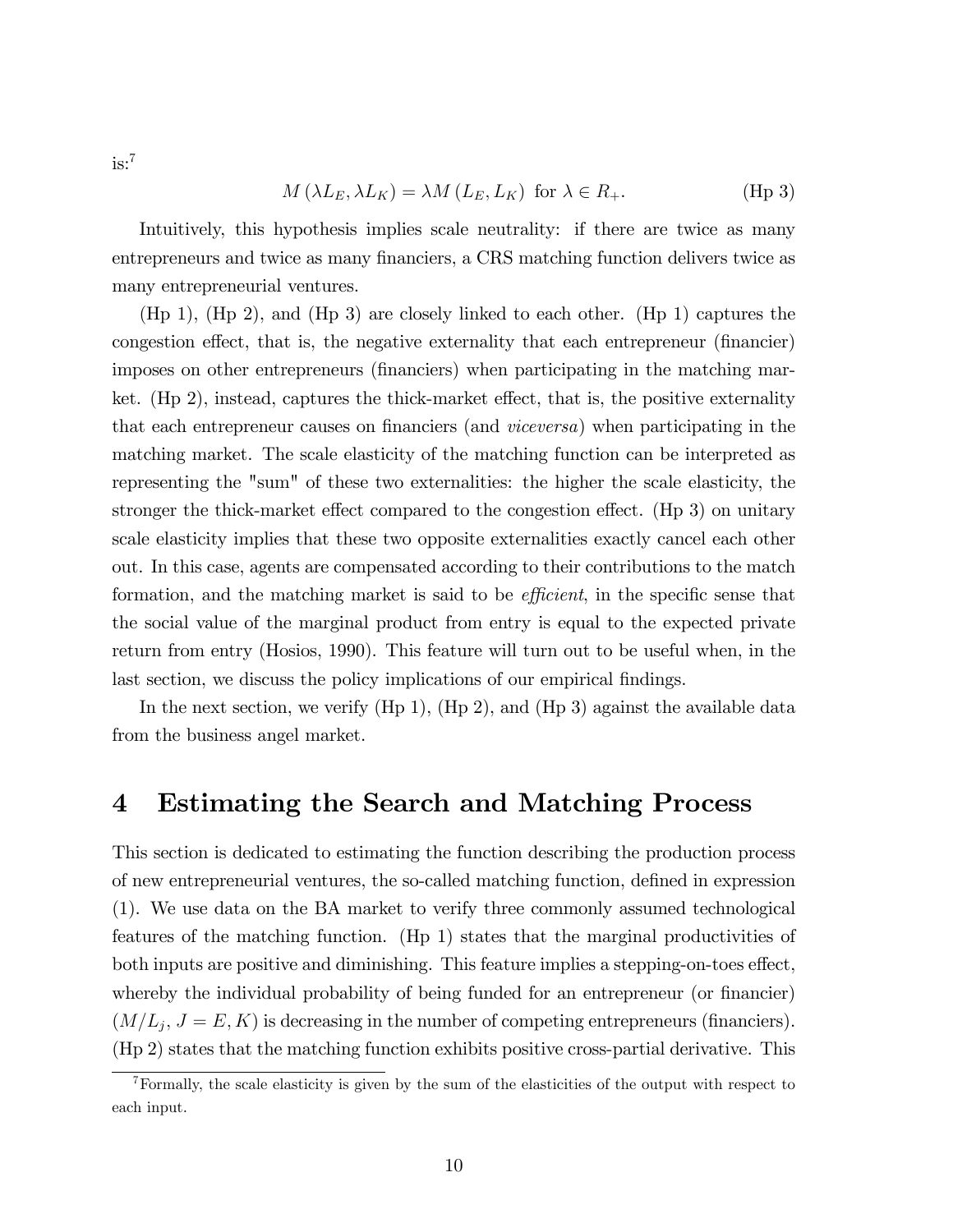feature implies a thick-market effect, in that the individual probability of being funded for an entrepreneur is increasing in the number of financiers, and *viceversa*. (Hp 3) imposes constant returns to scale: if all inputs are scaled by a common factor  $\lambda > 0$ , then the number of matches is also scaled by the same factor  $\lambda$ . If this hypothesis is verified, then markets with a larger scale would not systematically offer a more (or less) efficient matching of entrepreneurs to financiers. As argued in the Introduction, our focus on the BA market is justified by its growing importance in the financing of innovative entrepreneurs. On the other hand, the scarcity of empirical work is due to lack of data on the angels' activity. This paper represents a first attempt to explore the "technological" characteristics of the matching process using aggregate data from the BA market.<sup>8</sup>

The plan of this section is as follows. The first subsection describes the dataset. The second subsection presents the matching function models. The third subsection presents the Öndings. The last subsection carries out a robustness analysis.

### 4.1 The Data on the Business Angel Market

A key challenge for the estimation of function (1) is the search of suitable data for our three variables of interest,  $L_E, L_K, M$ . Our dataset considers the activity undertaken by those angel investors which are gathered in networks, clubs, alliances and have a relation either with the Center for Venture Research (CVR) - for the United States - or with the European Association for Business Angels (EBAN) - for European countries. Let us consider them in order.

In the US, the Center for Venture Research (CVR) at the University of New Hampshire reports yearly and quarterly information about the angel investor market in the US as a whole, providing details on the number of active investors, the overall investment size by industry and by stage of investments, the contribution to job creation, the yield rates (defined as the percentage of deals on the total number of submitted projects) and the role of women and minority entrepreneurs. These data are collected through a survey that CVR submits to private investor clubs, angel alliances and matching networks in the US. The survey's responses are then published in quarterly analysis reports.

In Europe, the European Association for Business Angels (EBAN) keeps the most comprehensive record of visible business angel activity based on the information col-

<sup>&</sup>lt;sup>8</sup>The implications of our findings will be thoroughly discussed in Section 5.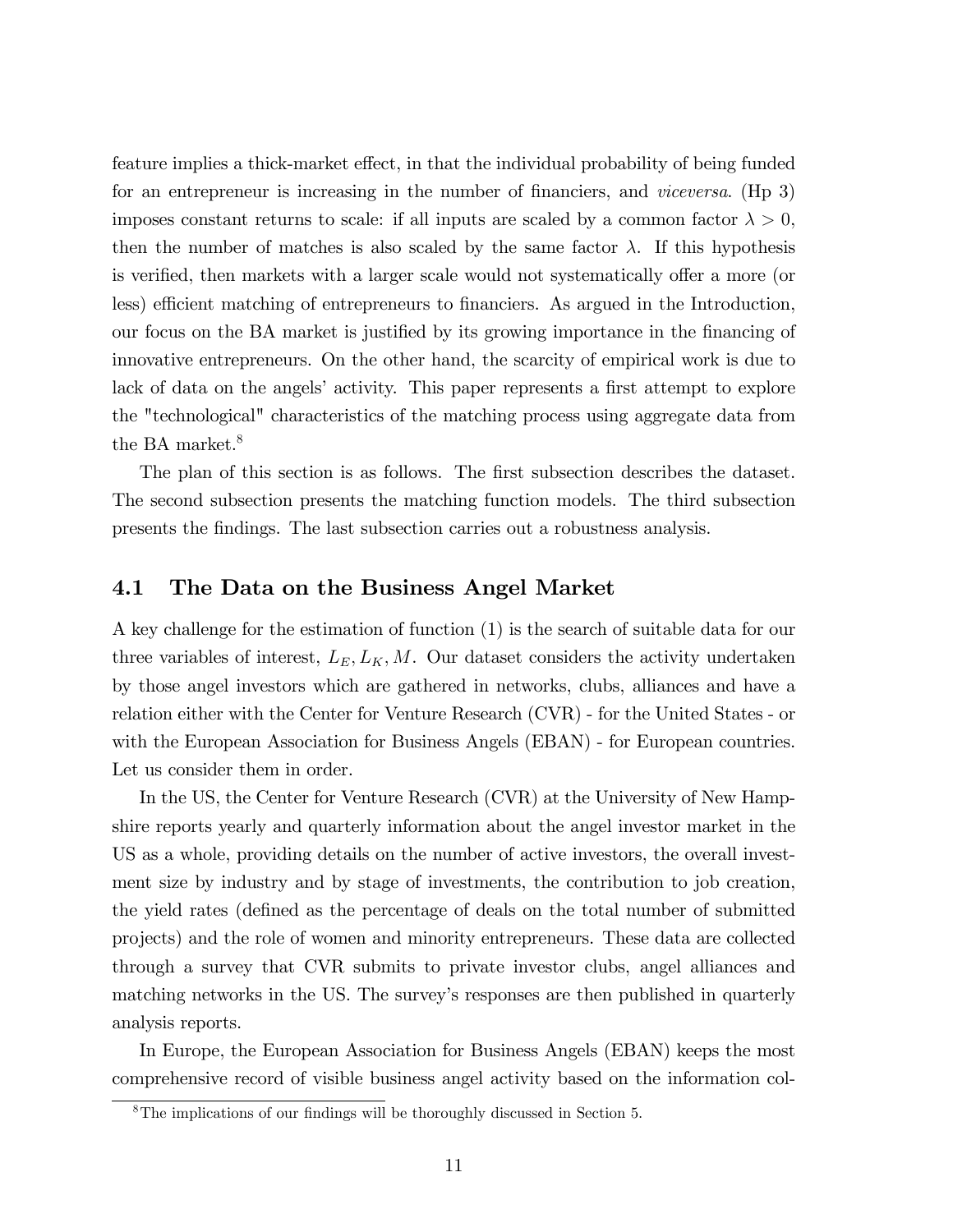lected through a survey addressed to Business Angel Networks, Business Angel Federations, VC funds and Accelerators. The survey is conducted yearly and typically reports activities which have taken place in the previous year.<sup>9</sup> It contains aggregate country-speciÖc information of the angel market size, namely, the number of projects submitted to the angels, the number of angels, the number of deals and, sometimes, the average amount of the deal.

As a result, our empirical analysis relies on (i) publicly available data on US business angels activity from the CVR, and on (ii) data on European business angels activity gathered from official EBAN's publications (note that, as part of geographical Europe, EBAN statistics also include Russia). We have created a unique dataset of yearly observations across 17 developed countries on 1) the total number of entrepreneurial projects submitted to each business angel as a proxy for  $L<sub>E</sub>$ , 2) the number of business angels as a proxy for  $L_K$ , and 3) the number of deals as a proxy for M. We handle an unbalanced panel dataset of EU-15 countries (except Luxembourg and Ireland), plus Norway, Poland, Russia and the US over the period 1996-2014, for a total number of 105 observations. A summary description of these data is provided in Table 1.

#### INSERT TABLE 1 HERE

As shown in Table 1, the size of the angel market along our dimensions of interest is remarkably different across countries and, within each country, over time (as shown by the large value of the standard deviation). In particular, the Anglo-Saxon countries (UK and USA) display the largest number of business angels and of deals, followed by the most populous European countries (Germany and France).

A look at the evolution over time of our data reveals an increasing trend over the observed period in the size of the angel market for the whole sample of countries (particularly pronounced for the European continental countries). To give a rough estimate of this expansion along our time span, we compute the growth rate of each dimension between the first and the last period of observation for each country, and then we take the median values over the whole set of countries. We find that, over the

<sup>&</sup>lt;sup>9</sup>In particular, the collection of data is pursued through a web form activated from the EBAN website or directly e-mailed to the Secretariat of EBAN through a pre-formatted survey. Results are published in EBAN's yearly documents (the "European directory of business angel networks in Europe" until 2009 and in the EBAN's Statistics Compendium from 2010).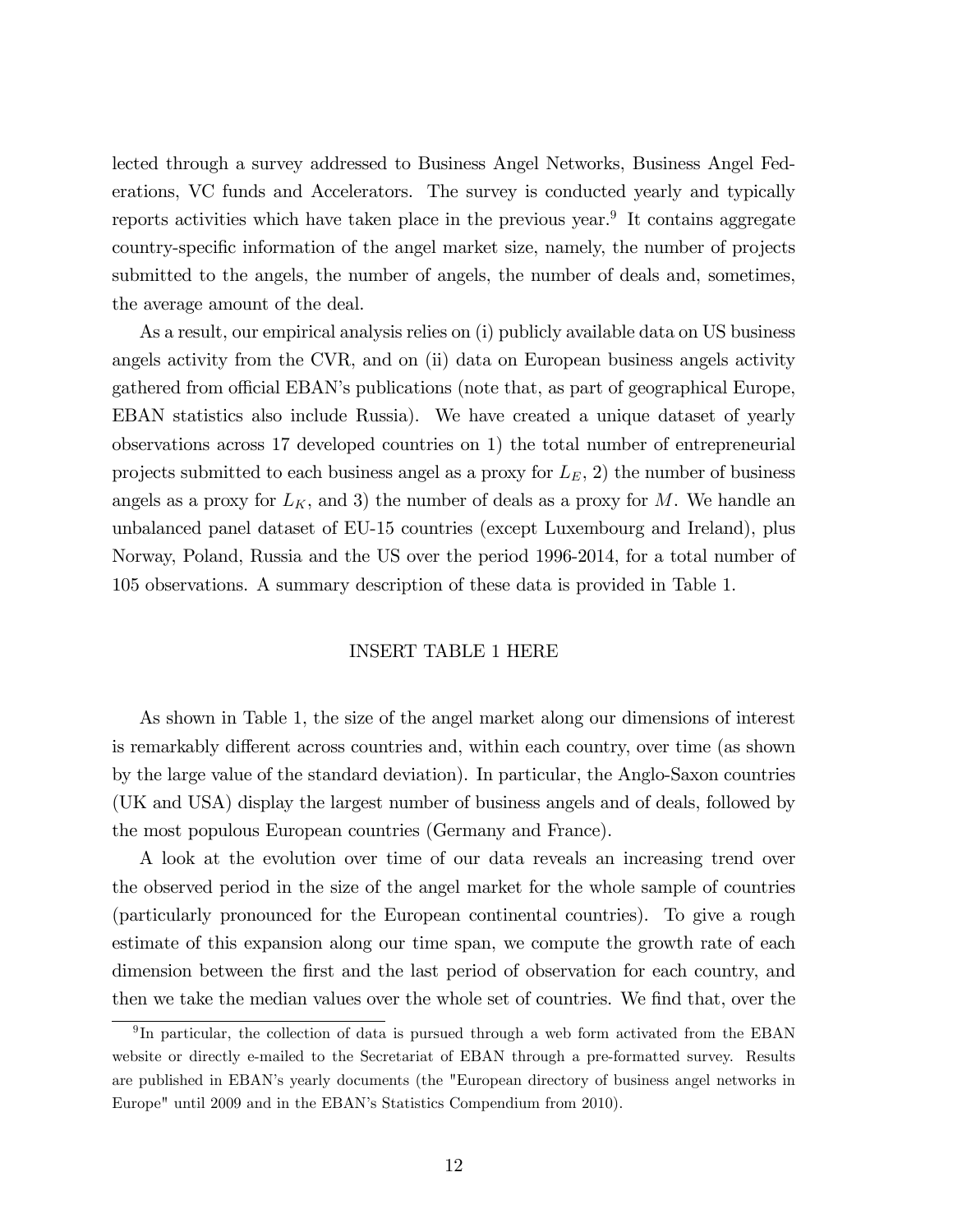period 1996-2014, the number of submitted projects, business angels and deals in the median country has respectively grown by 91%, 140% and 96%.

## 4.2 Matching Function Models

Using the data illustrated above, we carry out pooled and fixed-effect estimations of different specifications of the matching function. We start with the logarithmic transformation of the constant-elasticity-of-substitution (CES) function and then move to a Cobb-Douglas matching function. We finally consider a generalization of the Cobb-Douglas, the so called transcendental logarithmic (or simply, translog) matching function. We now describe them in order and specify the parameter conditions under which each of them satisfies (Hp 1), (Hp 2), and (Hp 3) (while relegating all technicalities to Appendix B).

CES Matching Function. The constant-elasticity-of-substitution (CES) function reads as follows:<sup>10</sup>

$$
M_{i,t} = A \left[ \delta_E \left( L_E \right)_{i,t}^{\Psi} + \delta_K \left( L_K \right)_{i,t}^{\Psi} \right]_{\Psi}^{\Psi} \exp(\beta_{\mathbf{c}} \mathbf{c}_{i,t} + \varepsilon_{i,t}), \tag{2}
$$

where  $M_{i,t}$  is the number of deals in country i at time t;  $(L_E)_{i,t}$  and  $(L_K)_{i,t}$  are the number of projects submitted and of business angels in country  $i$  at time  $t$ , respectively;  $c_{i,t}$  is a vector of controls; v is the return-to-scale parameter;  $\delta_E$  and  $\delta_K$  are share parameters (with  $\delta_E + \delta_K \equiv 1$ ), A is a scale technology parameter.

We now state the parameter restrictions on (2) implied by each of the three hypotheses above. It can be shown that: (a) part (i) of (Hp 1) (positive marginal returns to both inputs) requires  $v, A, \delta_j$  (for  $j = E, K$ ) being strictly positive; (b) part (ii) of (Hp 1) (decreasing marginal returns to both inputs) further requires  $\Psi < 1$ ; (c) (Hp 2) (positive technological complementarity across the two inputs) is verified whenever  $\delta_E, \delta_K, v, A, (v - \Psi) > 0$ ; (d) (Hp 3) (constant returns to scale) requires  $v = 1$ . Finally, it can be easily demonstrated that (Hp 2) and (Hp 3) together imply part (ii) of (Hp 1).

Cobb-Douglas Matching Function. The Cobb-Douglas matching function can be written as

 $10$ A CES-type function is a function that exhibit a constant elasticity of substitution across inputs. It is widely used in economics to represent either preferences or production technology.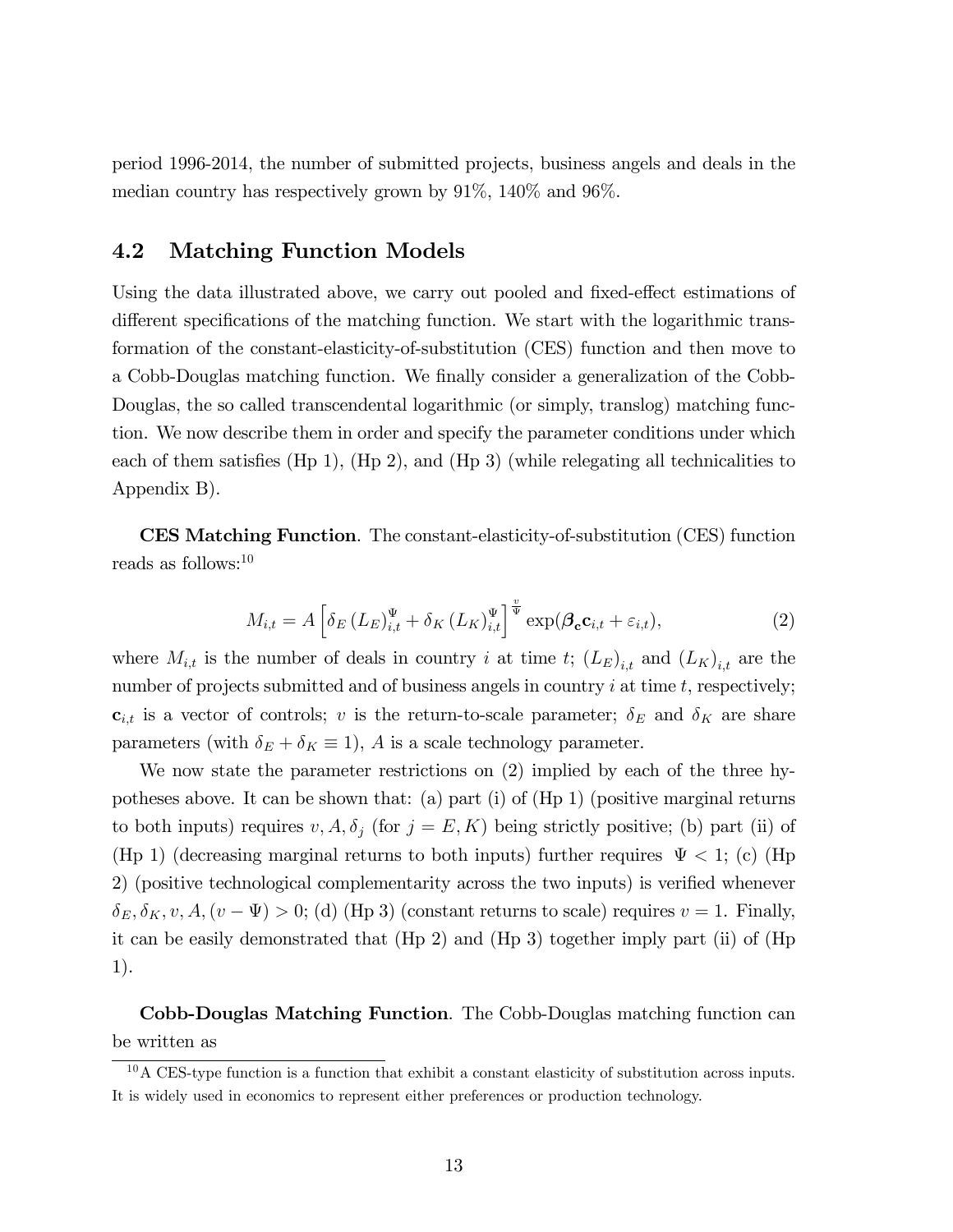$$
M_{i,t} = A \left( L_E \right)_{i,t}^{\beta_E} \left( L_K \right)_{i,t}^{\beta_K} \exp(\beta_{\mathbf{c}} \mathbf{c}_{i,t} + \varepsilon_{i,t}), \tag{3}
$$

where, again,  $(L_E)_{i,t}$ ,  $(L_K)_{i,t}$ ,  $M_{i,t}$  denote, respectively, the number of projects submitted, business angels and deals in country i at time t;  $\beta_E$  and  $\beta_K$  are the output elasticities of submitted projects and business angels, respectively. Output elasticity measures the responsiveness of the number of matches to a change in input. For example, a  $\beta_E = 0.45$  implies that a 1% increase in the number of submitted projects leads to a 0.45% increase in the number of matches. Finally, the expression  $A \exp(\beta_c \mathbf{c}_{i,t} + \varepsilon_{i,t})$ (where A is a positive constant and  $c_{i,t}$  is a vector of controls) can be interpreted as the "total factor productivity" of the aggregate matching function, proxying for the degree of *efficiency* of the matching technology (the higher this term, the higher the number of deals obtained with the same amounts of inputs).

In order for  $(Hp 1)$ ,  $(Hp 2)$  and  $(Hp 3)$  to be verified, function  $(3)$  must satisfy the following parameter restrictions. Taken together, part (i) of (Hp 1) and (Hp 2) require  $\beta_E, \beta_K, A > 0$ ; part (ii) of (Hp 1) requires  $\beta_E, \beta_K$  being jointly lower than 1; (Hp 3) on constant returns to scale implies  $\beta_E + \beta_K = 1$ .

Without loss of generality, we estimate the following log-linear transformation of the Cobb-Douglas function:

$$
\ln M_{i,t} = \ln A + \beta_E \ln (L_E)_{i,t} + \beta_K \ln (L_K)_{i,t} + \beta_c \mathbf{c}_{i,t} + \varepsilon_{i,t}.
$$
 (4)

Translog Matching Function. The transcendental logarithmic (or simply, translog) matching function can be written  $as<sup>11</sup>$ 

$$
\ln M_{i,t} = \ln A + \beta_E \ln (L_E)_{i,t} + \beta_K \ln (L_K)_{i,t} + \beta_{EK} \ln (L_E)_{i,t} \ln (L_K)_{i,t} + (5) + \beta_{EE} \left[ \ln (L_E)_{i,t} \right]^2 + \beta_{KK} \left[ \ln (L_K)_{i,t} \right]^2 + \beta_{\mathbf{c}} \mathbf{c}_{i,t} + \varepsilon_{i,t}.
$$

Compared to the Cobb-Douglas, the translog adds (i) an interaction term between the logs of the two inputs, in order to verify the existence of input complementarity not only in levels but also in *elasticities* (in which case  $\beta_{EK}$  would be significantly positive) and (ii) the squares of the two log-inputs to verify whether the elasticity of each input is decreasing with the log-value of that input (that is, whether  $\beta_{EE}$ ,  $\beta_{KK}$  < 0).

<sup>&</sup>lt;sup>11</sup>Useful references for the translog include Warren (1996), Yashiv (2000) and Kangasharju et al. (2005).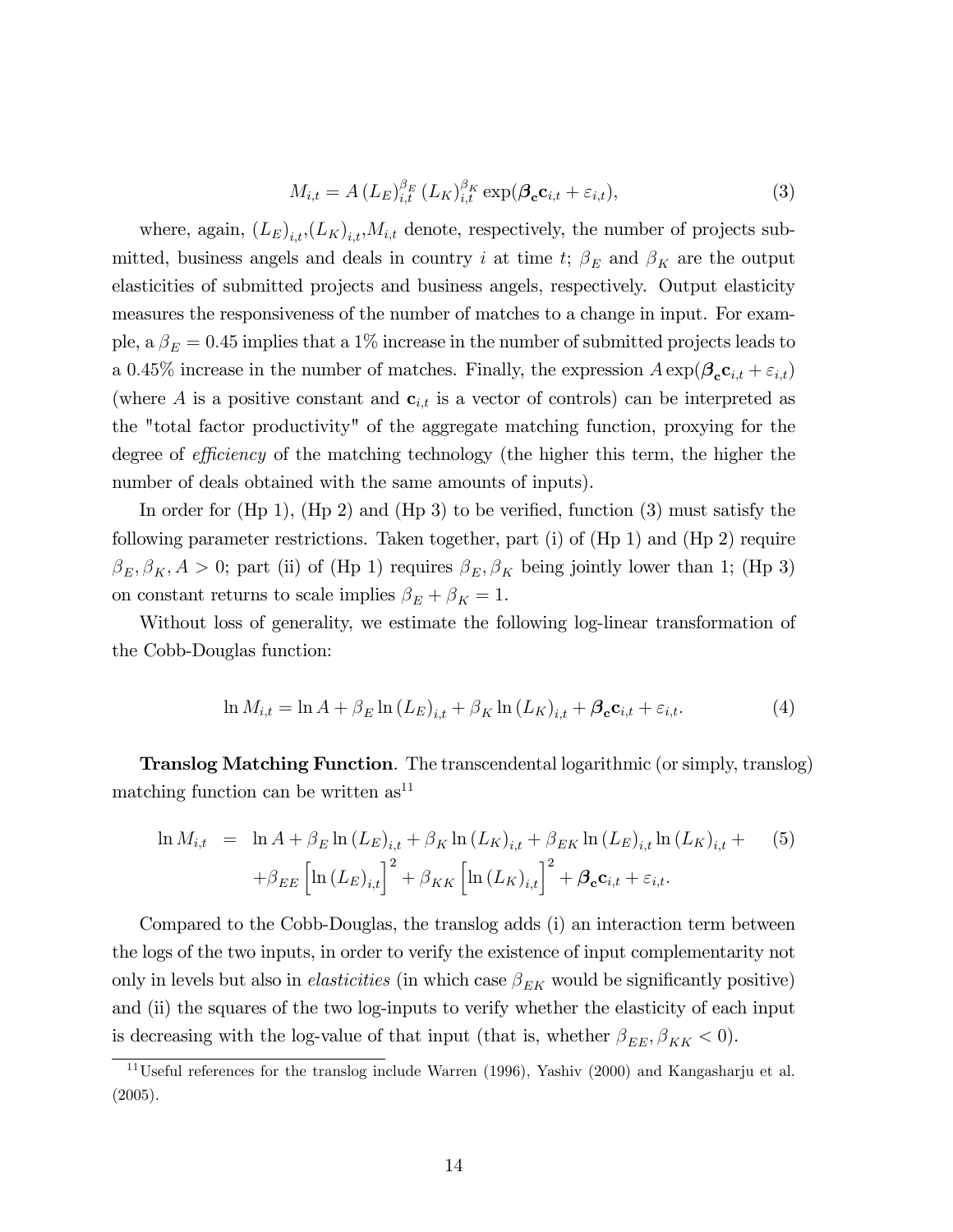The scale elasticity of a translog is defined by  $\epsilon = \epsilon_E + \epsilon_K$ , where  $\epsilon_E = \beta_E + \epsilon_K$  $\beta_{EK}\ln{(L_K)}_{i,t}+2\beta_{EE}\ln{(L_E)}_{i,t}$  is the elasticity of new deals with respect to the number of submitted projects, and  $\epsilon_K = \beta_K + \beta_{EK} \ln(L_E)_{i,t} + 2\beta_{KK} \ln(L_K)_{i,t}$  is the elasticity of new deals with respect to the number of BAs. Hence, and differently from the Cobb–Douglas case, input elasticities are not constant but depend on the scales of both inputs. Theoretical hypotheses can be summarized as follows. Part (i) of (Hp 1) requires  $\epsilon_E, \epsilon_K > 0$ ; part (ii) of (Hp 1) needs  $\beta_{EE}, \beta_{KK} < 0$ ; (Hp 2) is verified when  $\beta_{EK} > 0$ ; finally, (Hp 3) requires  $\epsilon = 1$ .

### 4.3 Results

The three hypotheses are tested against several specifications of the log-CES, the log-Cobb Douglas and translog matching function, which differ with respect to the set of controls included in vector  $c_{i,t}$ . We now present the results from the estimation of the three matching models in order.

CES Matching Function. The results from the non-linear estimations of the log-CES matching function are shown in Table 2. In model 1, the  $c_{i,t}$  vector includes a time trend only; model 2 adds country group dummies; $^{12}$  model 3 adds interaction terms between the time trend variable and the country group dummies; model 4 and model 5 replicate models 2 and 3, respectively, but replace country group dummies with country dummies. Including interaction terms between country identifiers and the time trend serves to capture the changing role of country-specific characteristics on the observed evolution of the matching function in presence of an unbalanced panel dataset. Since the log-CES is a non-linear function, estimation is conducted via *non*linear least squares method (see Davidson and MacKinnon, 2004).

Results are in line with the theoretical hypotheses. In all specifications (i) parameters  $\delta_E$ ,  $\delta_K$ ,  $v$ ,  $A$  are strictly positive, and the test for the null hypothesis that  $\delta_E$ ,  $\delta_K$ ,  $v$ ,  $A$ are jointly null is strongly rejected (as requested by part (i) of  $(Hp 1)$ ); (ii) v is significantly positive and around 1,  $\Psi$  is always not significantly different from zero, and the null hypothesis of the joint test for the null hypothesis that  $\delta_E$ ,  $\delta_K$ ,  $v$ ,  $A$ ,  $(v - \Psi)$  are

 $12$  Countries have been aggregated in the following five groups: 1) Continental European countries (Austria, Belgium, Germany and the Netherlands); 2) Mediterranean European countries (France, Greece, Italy, Portugal and Spain); 3) Scandinavian countries (Denmark, Finland, Norway and Sweden); 4) Eastern European countries (Poland and Russia); 5) Anglosaxon countries (United Kingdom and the United States).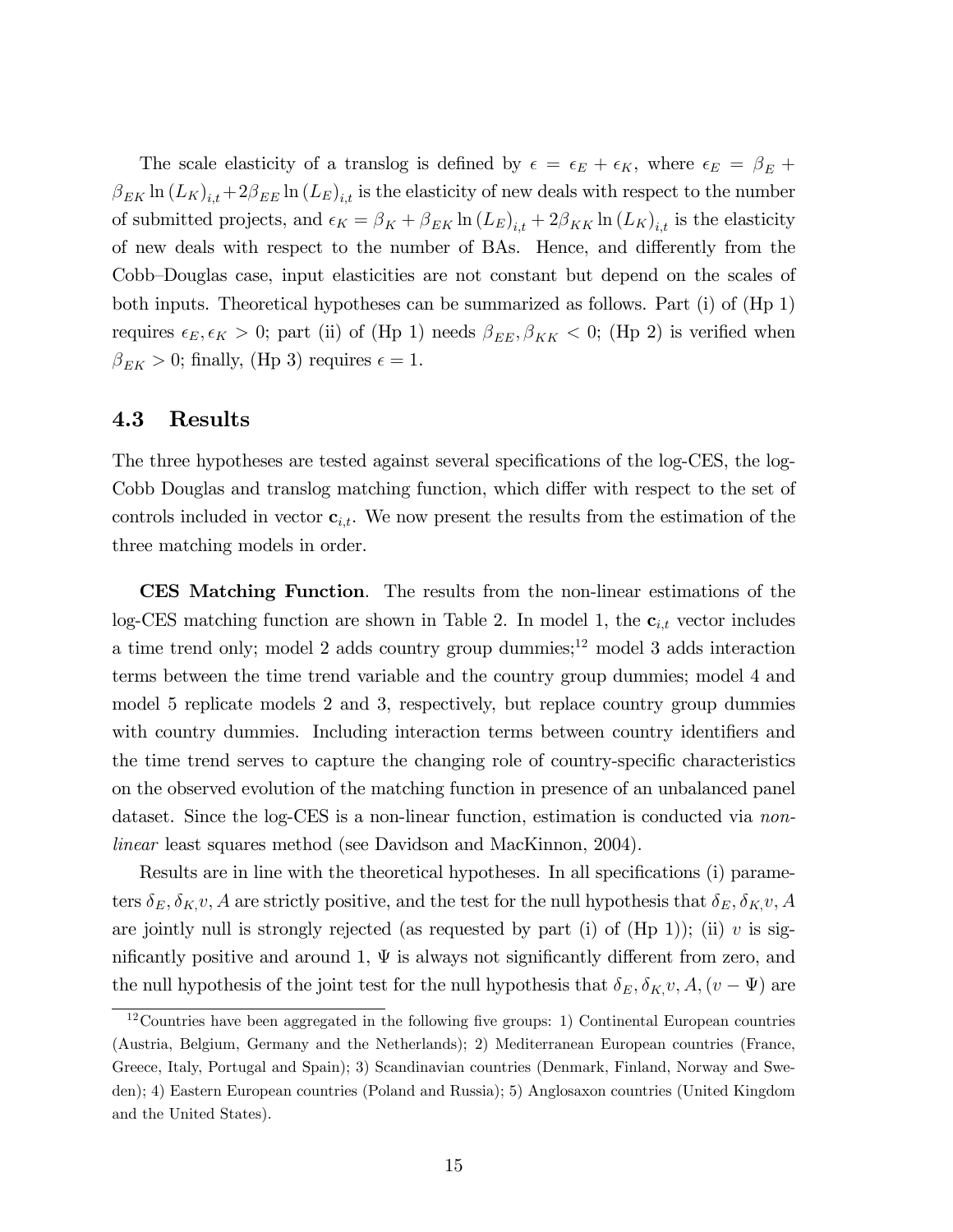jointly null is strongly rejected (in line with (Hp 2)); (iii) the null hypothesis on the F-test on  $v = 1$  (that is, (Hp 3) on constant returns to scale) cannot be rejected. As claimed above,  $(Hp 2)$  and  $(Hp 3)$  imply part (ii) of  $(Hp 1)$ .<sup>13</sup>

#### INSERT TABLE 2 HERE

Finally, with a  $\Psi$  not significantly different from zero, we do not reject the hypothesis of a unitary elasticity of substitution between the two inputs.<sup>14</sup> Given that the CES collapses to a Cobb-Douglas function when  $\Psi \to 0$ , we now turn to a Cobb-Douglas specification of the matching function.

Cobb-Douglas Matching Function. Function (4) is estimated via a robust regression approach to deal with the presence, in the dataset, of outliers that can distort the ordinary least squares (OLS) estimator. Adopting the graphical tool proposed by Rousseeuw and Van Zomeren (1990), Figure 1 shows that several outliers are present, suggesting that there is a serious risk that the OLS estimator be strongly attracted by outliers (Rousseeuw and Leroy, 1987). To tackle this issue, we adopt a Huberís monotonic M-estimator in order to avoid giving greater importance to observations with very large residuals and, consequently, distorting the parameters' estimation in the presence of outliers.<sup>15</sup>

#### INSERT FIGURE 1 HERE

<sup>&</sup>lt;sup>13</sup>In addition, the joint test for the null hypothesis that  $\delta_E, \delta_K, v, A$  are null and  $\psi = 1$  is strongly rejected in all specifications.

<sup>&</sup>lt;sup>14</sup>In fact, the Hicks elasticity of substitution between the two input factors is given by  $1/(1 - \Psi)$ .

<sup>&</sup>lt;sup>15</sup>Huber's monotonic M-estimator combines the M-estimator with an initial step that removes highleverage outliers, based on Cook's distance (Hamilton, 1991). In particular, the adopted estimator takes the Cook's D for each observation by first running an OLS regression (Cook's distance is a way to estimate the influence of a data point when performing a least-square regression analysis). Then the procedure drops observations with Cookís distance greater than 1 and proceeds with iteratively reweighted least squares, with each observation being assigned higher weights the smaller the computed residuals. In order to improve the estimator efficiency, two types of weighting procedure are used: Huber weighting and biweighting. The iterating procedure stops until the estimated coefficients converge, that is, until the maximum change between the weights from one iteration to the next is below tolerance.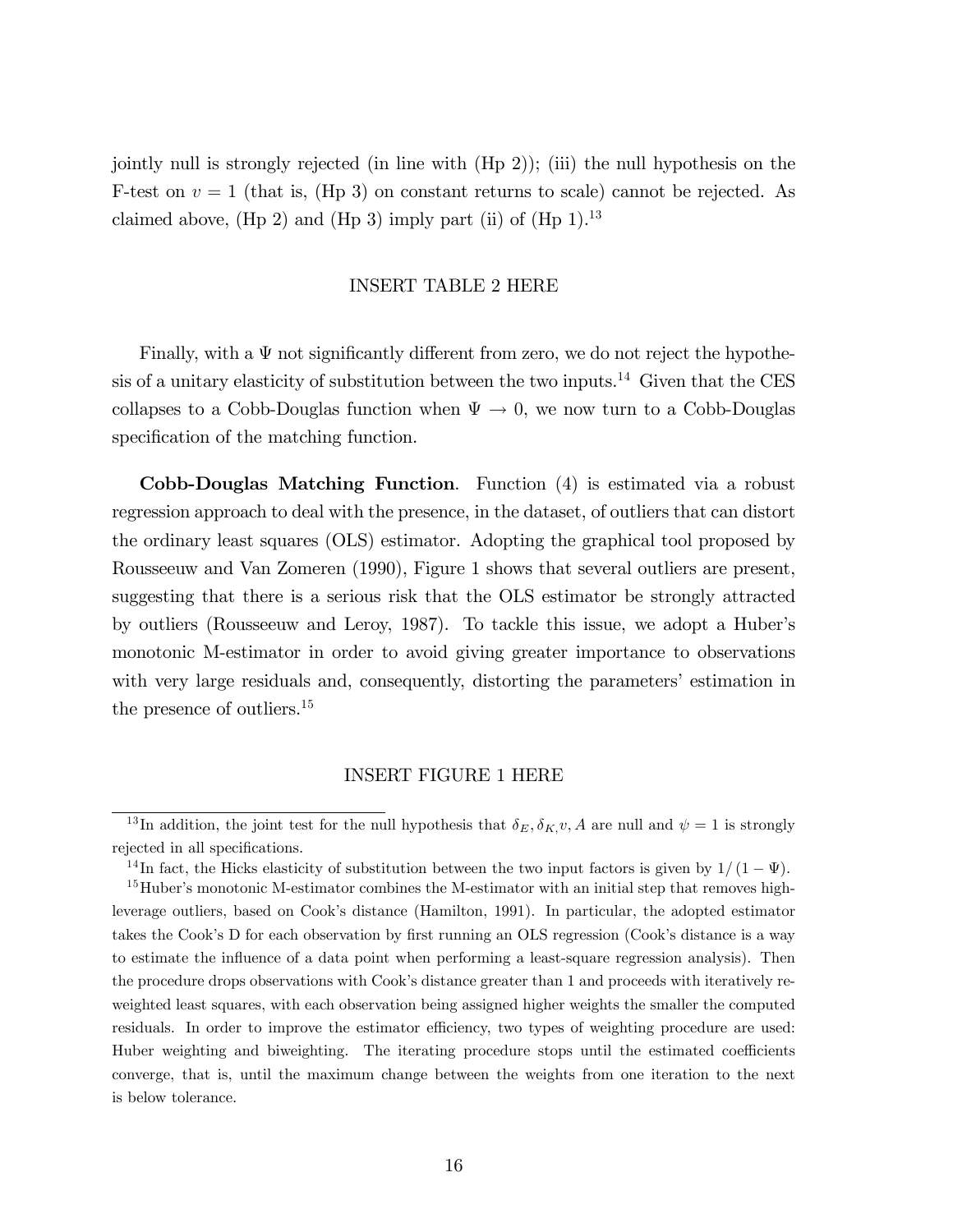We estimate four specifications of  $(4)$  which differ according to the set of variables included in the vector of controls  $c_{i,t}$ . In model 1, the  $c_{i,t}$  vector includes a time trend variable only; model 2 adds year and country dummies; model 3 adds to model 1 country-specific time trends; model 4 augments model 3 with relevant macroeconomic indicators to proxy for country-specific macroeconomic changes which might affect the matching process as well as the input variables over the years. In particular, we consider the following variables: the amount of domestic credit to private sector provided by banks and that provided by the financial sector, both as a percentage of GDP (The World Bank database), the rate of GDP growth (The World Bank database), the level of GDP per capita (The World Bank database) and the amount of funds venture capitalists invested during the year (sources NVCA for the US, EVCA for Europe, RVCA for Russian Federation).

Results are shown in Table 3 and are in line with the theoretical predictions. (Hp 1) and  $(Hp 2)$  are not rejected since the share parameters are jointly significantly positive and different from one: a  $1\%$  increase in the number of submitted projects (business angels) leads to positive increase in the number of deals by between 0:37% (0:38%) and 0.64% (0.60%). The F-test on the parameter restriction  $\beta_E + \beta_K = 1$  does not reject the hypothesis of constant returns to scale (Hp 3).

#### INSERT TABLE 3 HERE

Translog Matching Function. Model (5) is also estimated via robust regression. Table 4 displays the results of two translog matching function models: model 1 includes country dummies and country-specific time trends among the  $c_{i,t}$  vector of controls; model 2 augments model 1 with the same set of relevant macroeconomic indicators used for the Cobb-Douglas specification.

#### INSERT TABLE 4 HERE

Also in this case, we find evidence in favor of the three hypotheses stated above. Coefficients all have the expected signs and are highly statistically significant. In particular, the log-interaction term  $(\beta_{EK})$  is significantly positive, meaning that the impact of a 1% increase in one input (the number of business angels or the number of submitted projects) is increasing in the log-value of the other input. On the other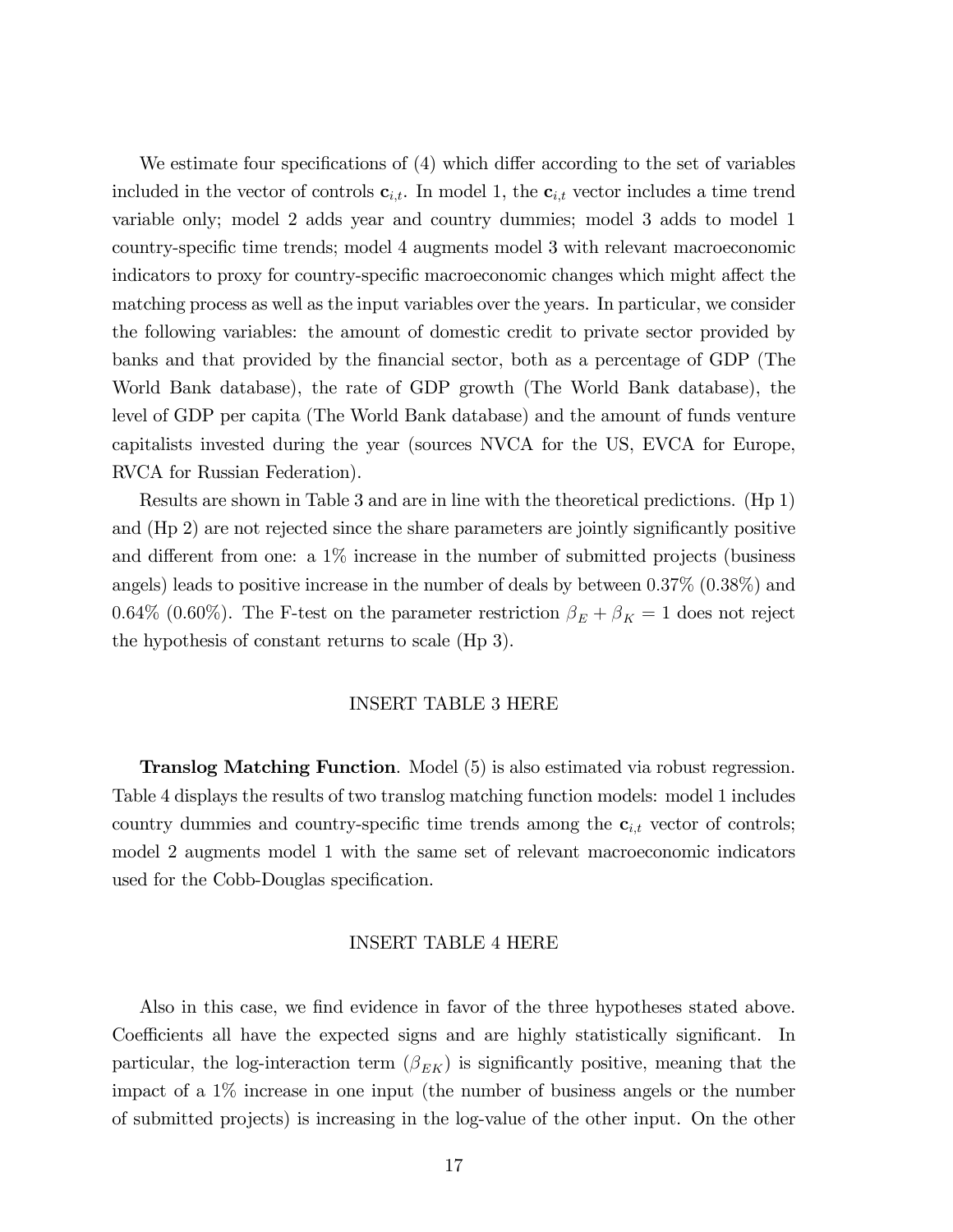hand, the coefficients on the squared log-inputs  $(\beta_{EE}, \beta_{KK})$  are significantly negative and jointly different from zero, suggesting that the impact of a  $1\%$  increase in one input is decreasing in the log-value of that input. The higher R-squared and the significant impacts of the additional terms compared to the previous specifications suggest a superior performance of the translog function in fitting our data.

In model 1, the two input elasticities,  $\epsilon_E$  and  $\epsilon_K$ , calculated at the sample median of the explanatory variables  $\ln (L_E)_{i,t}$ ,  $\ln (L_K)_{i,t}$  are jointly significantly positive and equal to 0:70 and 0:23, respectively (that is, respectively higher and lower than those obtained under the Cobb-Douglas estimation). These two numbers can be interpreted as follows: a  $1\%$  increase in the number of submitted projects leads to a 0.70% increase in the number of matches; similarly, a 1% increase in the number of BAs leads to a  $0.23\%$  increase in the number of matches. Finally, the scale elasticity of the matching function,  $\epsilon = \epsilon_E + \epsilon_K$ , is equal to 0.93, and the null hypothesis of constant returns to scale ( $\epsilon = 1$ ) cannot be rejected.

While the values of the estimated elasticities are similar in model 2, two macroeconomic indicators are found to be highly significant: the GDP per capita and the size of the VC market. We find that, in countries characterized by a higher GDP per capita and in countries with a less developed venture capital market, the matching process is more efficient -in the specific sense of delivering a higher number of deals given the same inputs. Column 2 of Table 4 shows a positive elasticity of the number of matches to the value of GDP per capita: coeteris paribus, a 1% increase in the value of GDP per capita is associated to a  $2.1\%$  increase in the number of matches. This is not surprising, given that countries with a higher GDP per capita are wealthier and more developed: it is then reasonable to expect that, in those countries, the matching process is more efficient. On the other hand, a  $0.1\%$  increase in the amount of venture capital investments over GDP is associated with a 7:3% decrease in the number of matches, all other things being equal. This negative correlation suggests some degree of substitution (or competition) between between business angels and venture capitalists.

The efficiency of the matching process is also related to country dummies and country-speciÖc time trends, which capture country-speciÖc time variant and invariant characteristics not explicitly accounted for by the control variables (such as the quality of institutions, the regulatory framework, etc.). To test their significance, we compute an F-test for the joint significance of the coefficients (the null hypothesis being that all coefficients are not significantly different from zero against the alternative hypothesis that at least one coefficient is different from zero). The p-value associated with the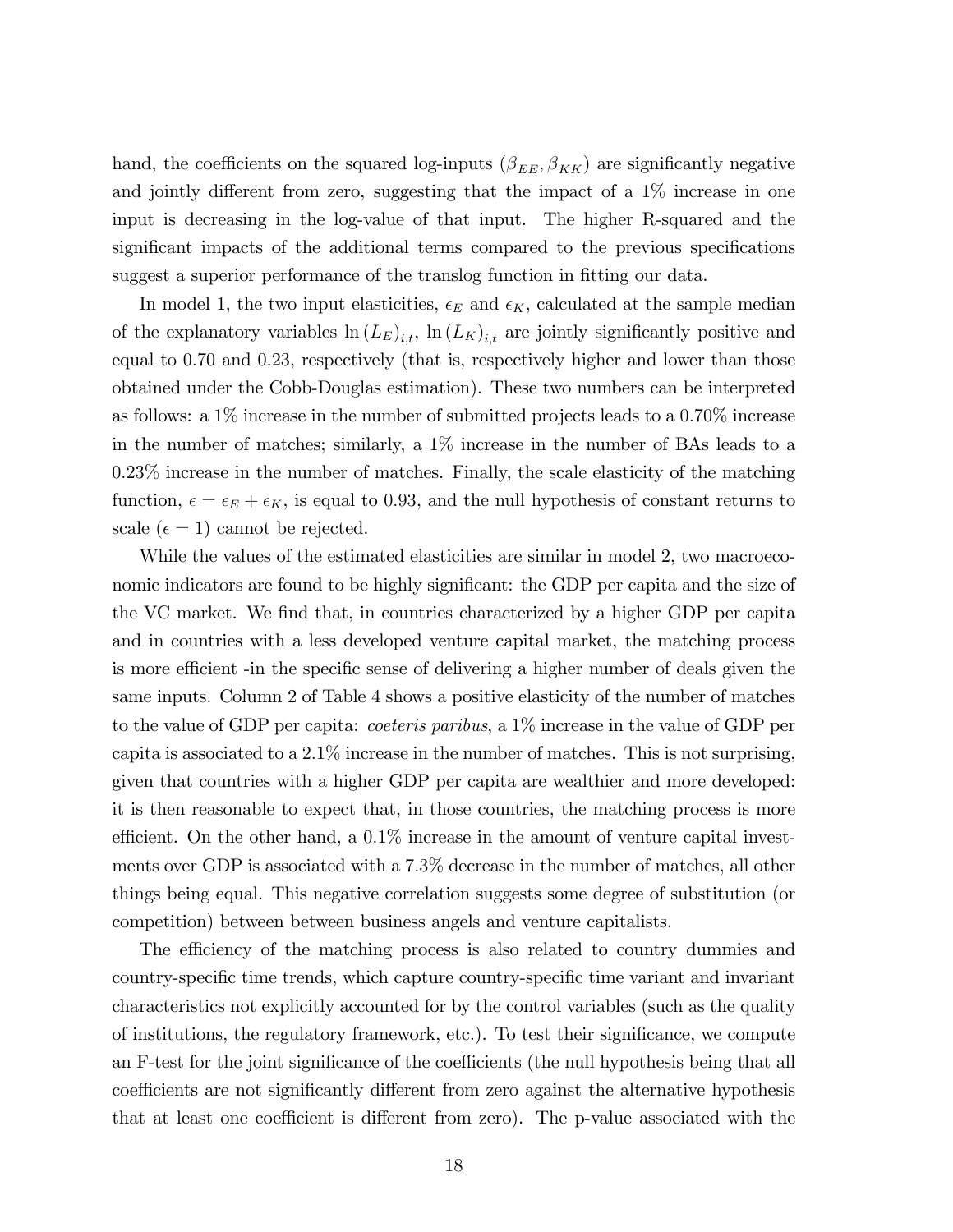resulting F-statistic is significant at 1%, and the null hypothesis of irrelevant role of these variables is rejected.

Finally, in order to shed some light on the explanatory power of the country-specific variables, we also compare the adjusted R-squared of model 2 with that of the same model but in which these variables are turned of (nested model). Introducing countrydummies and country-specific time trends improves the adjusted R-squared from 93% to 99%, suggesting that institutional characteristics -not captured by the input and the control variables- are able to explain 6% of the total variance of the matching process.

### 4.4 Robustness Analysis

The presence of *unobservable shocks* affecting either the decision to finance a project (that is, the matching process within each BA) or the number of agents on either side of the market (namely, the number of BAs or the number of submitted projects) might represent a source of estimation bias. For example, the number of projects submitted to a BA is very likely to depend on the efficiency of the matching process (which, as we have seen above, depends on such fundamental characteristics as the quality of institutions regulating the market). Therefore, random shocks to matching efficiency affect the number of matches both directly through the matching technology and indirectly through entrepreneurs' behavior. In this case, the number of projects submitted could be endogenous, and our previous estimation strategy would fail to account for that endogeneity (Borowczyk-Martins et Al., 2013).

To tackle this possible source of estimation bias, we run a system-GMM estimator on both Cobb-Douglas and Translog matching function models. GMM provides a convenient framework to cope with bias in panel data models and, more generally, to deal with endogeneity in the input variables. In particular, we adopt the so-called one step system-GMM estimator on our two models, both with and without additional controls. Following Blundell and Bond (1998), the choice of employing a one step system-GMM estimator is motivated by the large finite sample biases due to the time series persistence properties of some of the variables (in particular, the number of BAs). This estimator considers a system of equations formed by the equation in firstdifferences (to eliminate unobserved firm-specific effects) and the equation in levels. The system panel results are reported in Table 5. In the first three columns, we treat the explanatory variables  $\ln(L_E)$ ,  $\ln(L_K)$  (and, where appropriate, their interactions) as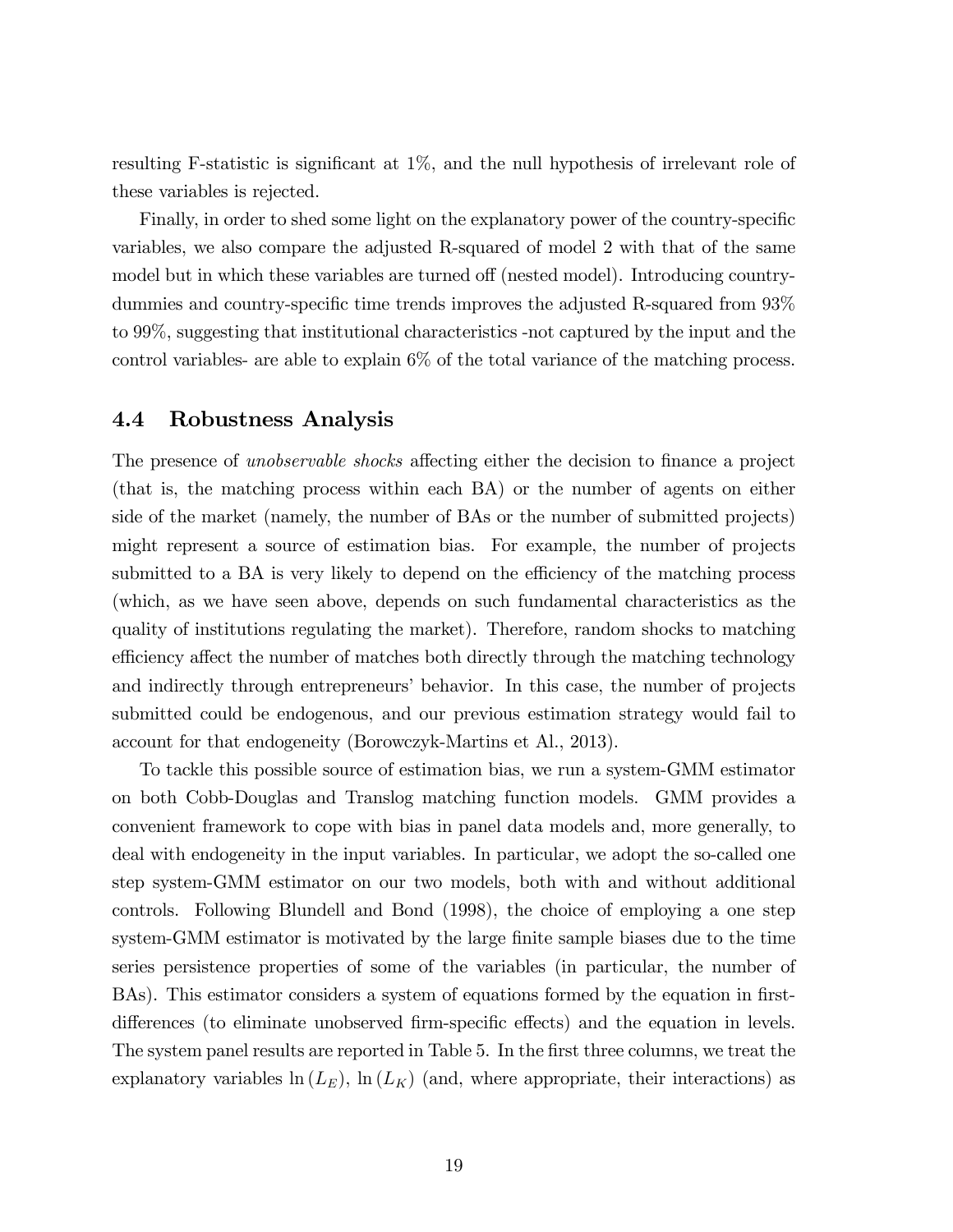predetermined;<sup>16</sup> in the last three columns, we treat the same variables as endogenous or correlated with past, current or future values of the error term.<sup>17</sup>

#### INSERT TABLE 5 HERE

The results from the System-GMM estimations confirm the hypotheses. In all specifications, the elasticities of deals to both input shares are significantly positive and decreasing with the log-value of each input. Moreover, inputs are found to be technological complements. Finally, although the magnitudes of estimated coefficients differ across specifications, the null hypothesis of constant returns to scale is always not rejected.

The consistency of the GMM estimator depends on the validity of the instruments, which we test using two specification tests. The first is the standard Sargan test of overidentifying restrictions, which tests the validity of the instruments by analyzing the sample analog of the moment conditions used in the estimation process. The second test examines the hypothesis that there is no second-order serial correlation in the firstdifferenced residuals. The panel system-GMM estimates pass the specification tests. According to the Sargan statistic test for overidentifying restrictions reported at the bottom of Table 5, the set of instruments are valid, and the Arellano-Bond test for AR(2) implies that the error terms in levels are not serially correlated.

Table 6 summarizes the estimated input elasticities of the Cobb-Douglas and translog models with the most complete set of explanatory variables, under the three different estimation methods utilized (robust regression, system-GMM with explanatory variables treated as predetermined and system-GMM with explanatory variables treated as endogenous). For the Cobb-Douglas, depending on the model specification, a one percentage point increase in the number of BAs implies an increase in the number of

 $16$  In econometric models, this implies that the current period error term is uncorrelated with current and lagged values of the predetermined variable but may be correlated with future values.

 $17$ To prevent that a large number of instruments overfits the instrumented variables, biasing the results towards those of robust regressions, instruments are computed using only a limited number of lags (see note of Table 5 for details). Since we are dealing with an unbalanced panel with irregular patterns of missing observations, we have also estimated the same model applying backward orthogonal deviations transformation to the instruments for the transformed equation. Results are presented in Table A1 and are qualitatively and quantitatively similar to those obtained under the traditional GMM estimators which use instruments in levels.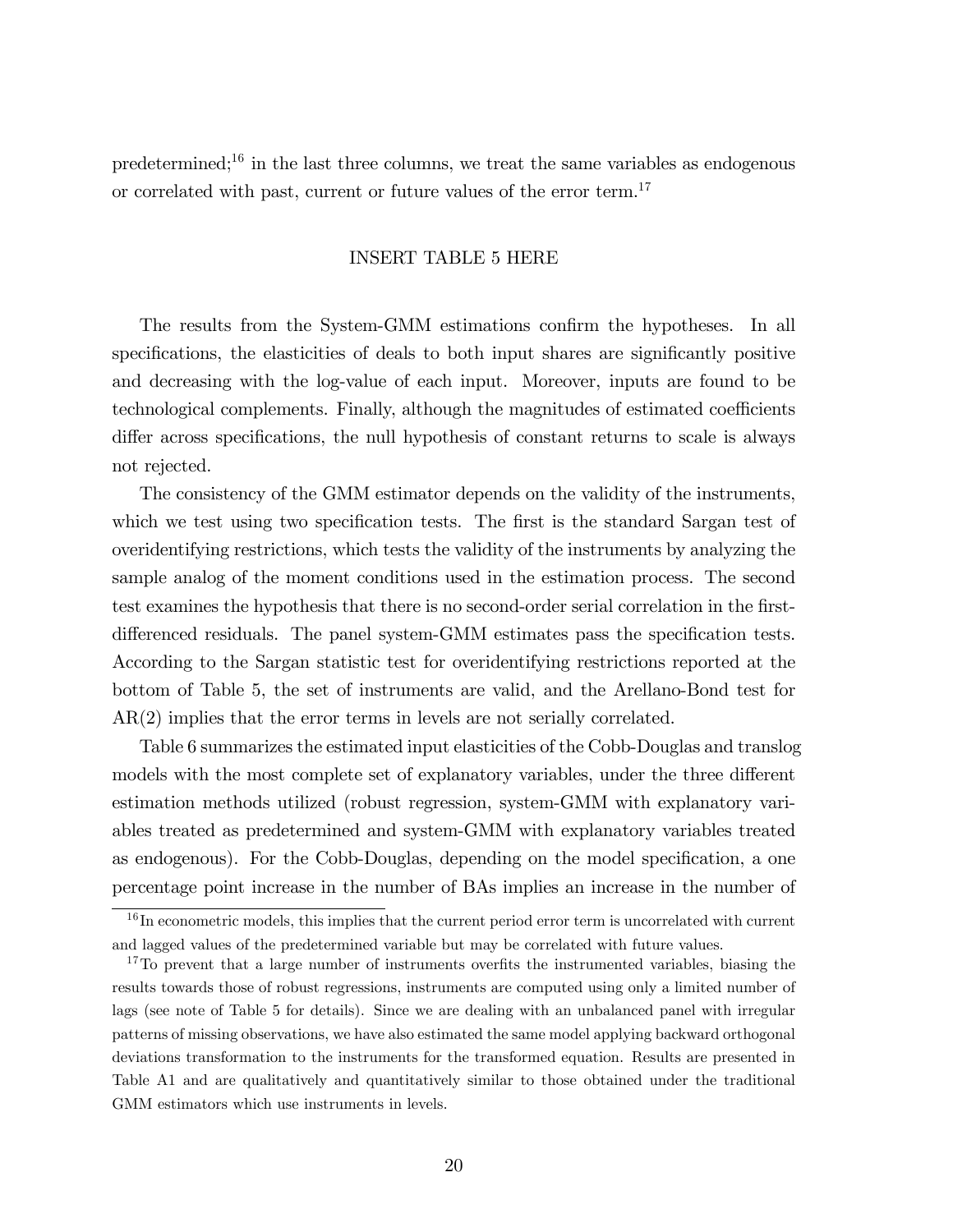deals by between 0:23% and 0:46%, while a one percentage point increase in the number of submitted projects implies an increase in the number of deals by between 0:54% and 0:91%. In the translog model, the values of the elasticities to submitted projects, calculated at the sample median of the explanatory variable, are more stable across the different estimation methods (between  $0.51\%$  and  $0.70\%$ ); the estimated elasticities to the number of BAs, instead, range from  $0.23\%$  to  $0.61\%$ . Finally, evidence in favor of constant returns to scale is robust across all model specifications.

#### INSERT TABLE 6 HERE

# 5 Discussion and Conclusions

This paper has described the market for entrepreneurial Önance as a decentralized market in which entrepreneurs and financiers search and match with each other. After introducing a standard aggregate matching technology to capture such relationship, we have specified the most common hypotheses imposed in the literature, and we have explicitly demonstrated that such hypotheses have important theoretical implications. Using a new dataset on the visible angel market, we have then estimated and compared three different specifications of the matching function (CES, Cobb-Douglas and translog), and we have verified empirically the previously stated hypotheses.

Across all model specifications, the estimated matching function exhibits positive and decreasing marginal productivities of its two inputs and a positive degree of technological complementarity between them. Moreover, the robust empirical evidence in favor of constant returns to scale suggests that the stepping-on-toes externality and the thick-market externality tend to cancel each other out and, hence, that the BA market organized through angel networks is able to produce an optimal set of entry conditions for market participants.

Finally, we have also found that the efficiency in the production process of entrepreneurial ventures is signiÖcantly ináuenced by, among others, the level of GDP per capita, the degree of development of the VC market, and other country-specific characteristics (possibly proxying for the quality of institutions prevailing in each country). Needless to say, the picture of the angel market that we have gained from the empirical analysis is somewhat limited by the nature of the data at our disposal, and further research efforts should be devoted to analyzing the determinants of the efficiency of this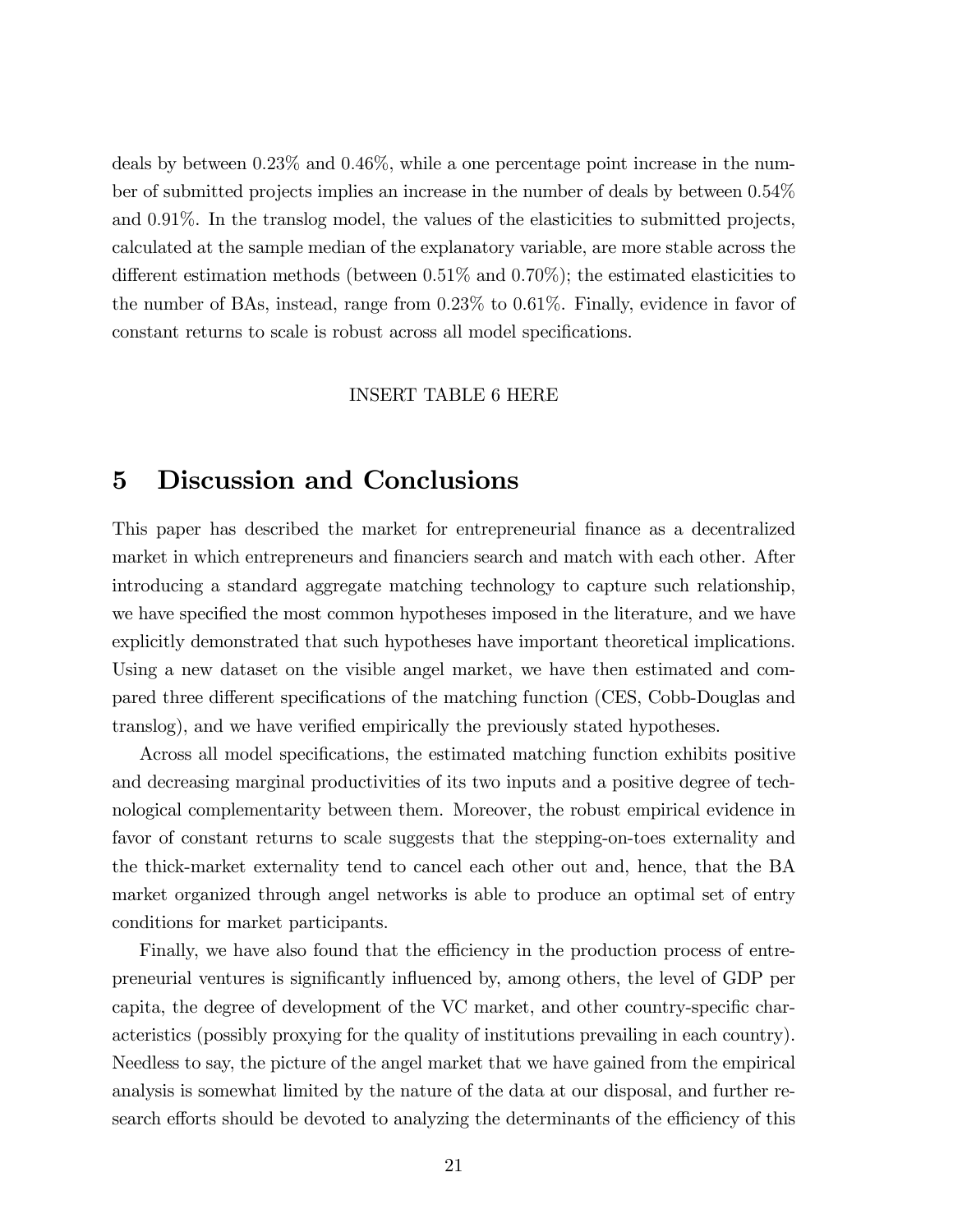firm creation process. In the rest of the section, we further discuss these limitations and suggest avenues for future research.

## 5.1 Limitations

Let us briefly discuss two additional sources of potential estimation bias not tackled in Subsection 4.4 devoted to robustness analysis. First, as in most surveys, participation is voluntary, and the number and the identity of respondents might differ yearly. Moreover, given that the surveys are primarily addressed to established angel networks, the investments that individuals make on their own or with ad hoc groups of friends -the so-called "invisible market" (OECD, 2011)- are not included in our dataset. Therefore, the figures presented in each report might be not representative of each country's angel market, and the empirical analysis may then be characterized by the so called "voluntary response bias".

Secondly, due to a limitation intrinsic in the aggregate nature of our dataset, we are not able to explicitly control for angel syndication, that is, for the possibility that more than one angel finance the same entrepreneurial venture. This might generate two sources of bias: one via the number of entrepreneurs, the other via the number of Önanciers. Let us analyze them in order. First consider an entrepreneur submitting her project to multiple angels participating in the survey ("visible" angel syndication). In this case, we would observe multiple applications containing the same project and, hence, an overestimation of the number of fund-seeking entrepreneurs. This would in turn produce an underestimation of the marginal effect of the number of fundseeking entrepreneurs. This is a possible bias via the number of potential entrepreneurs. Next consider an entrepreneur submitting her project to an angel participating in the survey. If this angel decides to finance the project by collecting funds also from angels not participating in the survey ("invisible" angel syndication), we would observe an underestimation of the number of potential Önanciers and, hence, an overestimation of the marginal effect of the number of angels on the matching outcome. This is a possible bias via the number of potential financiers.

With these two *caveat* in mind, the fact remains that, if one is interested in analyzing the aggregate behavior of the angel market, data obtained from the "supply-side" of the market (that is, from BA associations and networks) currently represent the richest source of information on the angels' investment activity. Supranational institutions (such as the European Commission) and important database providers (such as the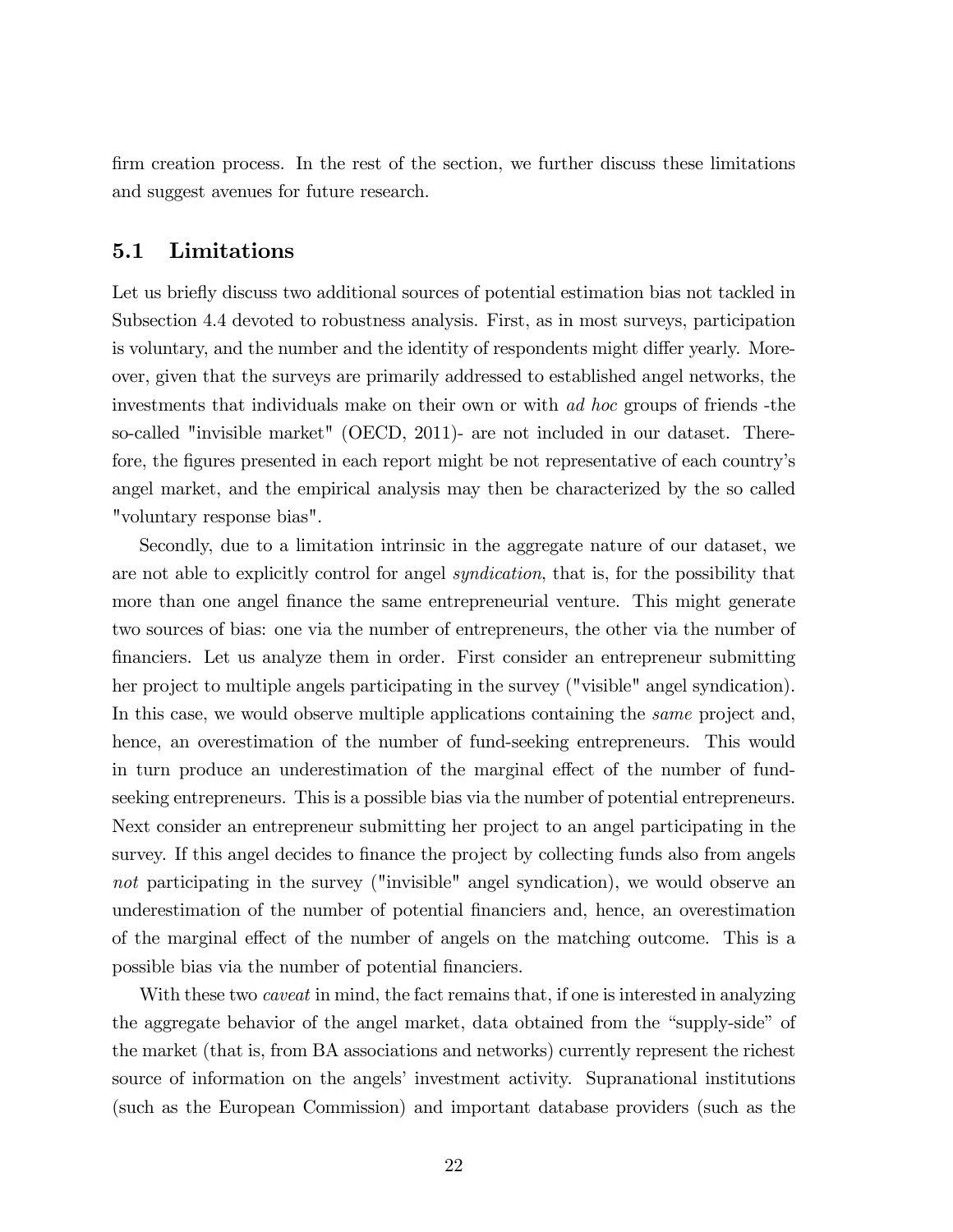Bureau Van Dijk) consider EBAN annual surveys as the most detailed source of data on the visible fraction of the BA market in Europe.<sup>18</sup> The most recent empirical literature on angel Önance often relies on data collected from angel groups and networks organized in BANs or syndicates (Kerr et al., 2014; Lerner et al., 2015). Although the relatively small sample size may limit the generalizability of our findings to other countries or time spans, our exercise can then be considered as a first attempt to investigate the aggregate behavior of the visible angel market by exploiting state-of-the-art sources of information on this market.

It would be useful to replicate our empirical analysis using deeper or alternative sources of information on the BA market. For example, access to micro-level information from the BA associations on angel activity could help solve the angel syndication bias discussed above. On the other hand, "demand-side" data sources (such as business surveys or national business registers), could help capture, at least in part, the "invisible" BA activity through the ventures in which the financiers have invested. Finally, institutional data obtained from active entrepreneurship policies (such as tax incentives, subsidies or government-sponsored entrepreneurship funds and grants) could also provide a valuable source of information on the supply and the demand for angel finance.

### 5.2 Implications and Avenues for Future Research

Let us conclude this paper discussing two broad implications following from our empirical findings and, in particular, from verifying Hypothesis 2 and Hypothesis 3. The first is concerned with the aggregate behavior of the BA sector possibly implied by Hypothesis 2. The second is related to the role of the policy maker in fostering entrepreneurial activity as implied by hypothesis 3. Let us tackle them in order.

Markets for entrepreneurial Önance are typically characterized by a high degree of geographic concentration (Mason, 2007; Chen et al., 2009). The existence of a thick-market effect verified in Hypothesis 2 might contribute to rationalize this phenomenon. The thick-market effect implies that entrepreneurs are more willing to enter into a market that is crowded by financiers, and *viceversa*. This feature stimulates the clusterization of entrepreneurial activity. Needless to say, we are only claiming that the complementarity across the two sides of the BA market is compatible with

<sup>&</sup>lt;sup>18</sup>In Europe, the Bureau Van Dijk has chosen EBAN as a data partner for the inclusion of business angels and seed funds deals information in Zephyr.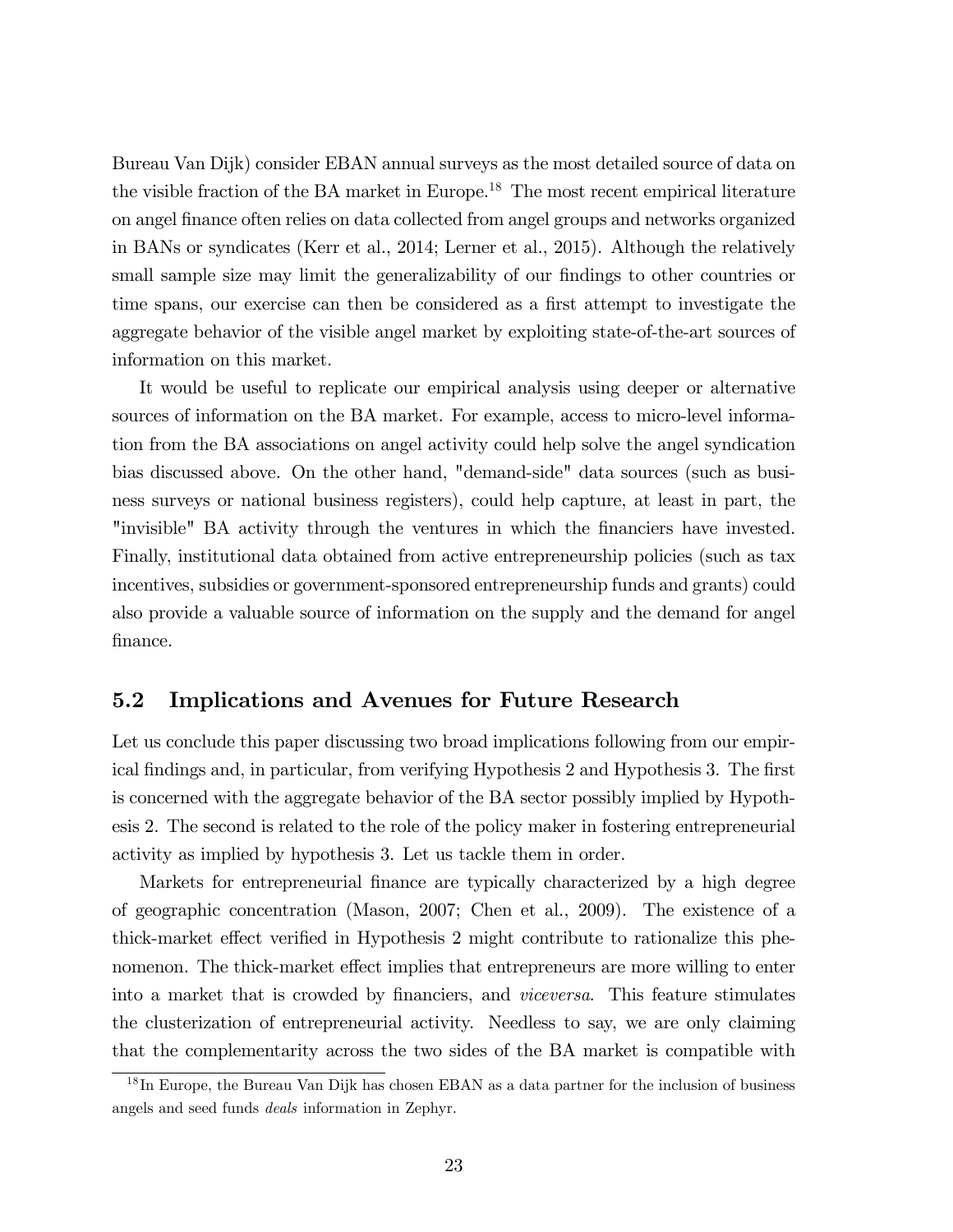the geographic pattern documented by the empirical literature; proving that it does generate such pattern is out of the scope of this paper and, in our view, is a promising and interesting avenue for future research in this field.<sup>19</sup>

As is well known to economists, a variant of the so called "infant industry argument" suggests that, whenever a sector is characterized by strong economies of scale, the role of the policy maker may be crucial, in the very early stages of development, in fostering its growth. This argument is popular in the entrepreneurial policy debate,  $20$  and it is inspired by the theoretical literature (Cooper and John, 1988; Cooper, 1999). Models admitting multiple equilibria provide a powerful narrative behind the need for policy intervention: as equilibrium multiplicity implies the existence of coordination failures -that is, of equilibria characterized by sub-optimally low paces of economic activity- , government intervention may serve to spur a virtuous cycle, that is, to favor the coordination of economic agents towards a superior equilibrium configuration.<sup>21</sup> In providing the Örst, admittedly preliminary, evidence of constant returns to scale in the visible market for angel investment, this paper adds a note of prudence in justifying direct policy intervention on the demand or on the supply of angel finance via this specific line of argument.

The evidence on constant returns to scale has, however, an additional and more specific policy implication. As discussed in Subsection 4.1, our empirical analysis is exclusively concentrated on angel deals conveyed via Business Angels Networks (BANs). In the words of Mason (2009, p. 542), the role of the networks is "to improve the efficiency of information flow in the market by providing a channel of communication which enables entrepreneurs seeking finance to come to the attention of business angels and at the same time enables business angels to receive information on investment opportunities without compromising their privacy". In other words, networks act as a market intermediaries that reduce the search costs between entrepreneurs and the -often invisible- angels, while they play no role in the investment decision process: "the

<sup>&</sup>lt;sup>19</sup>Notice also that other explanations have been proposed which are based on the existence of alternative network effects, such as knowledge spillovers, information spillovers, agglomeration benefits etc. (see, among others, Jaffe et al., 1993; Audretsch and Feldman, 1996; Guiso and Schivardi, 2011 and Parker, 2009).

 $^{20}$ In the words of Lerner (2010, p.42), "every hub of cutting-edge entrepreneurial activity in the world today had its origins in proactive government intervention". Lerner (2010) also provides abundant anecdotal evidence in favor of this view. See also Mazzucato (2013).

<sup>21</sup>Models of entrepreneurship admitting multiple equilibria include Parker (2005), Ghatak (2007) and Landier (2004).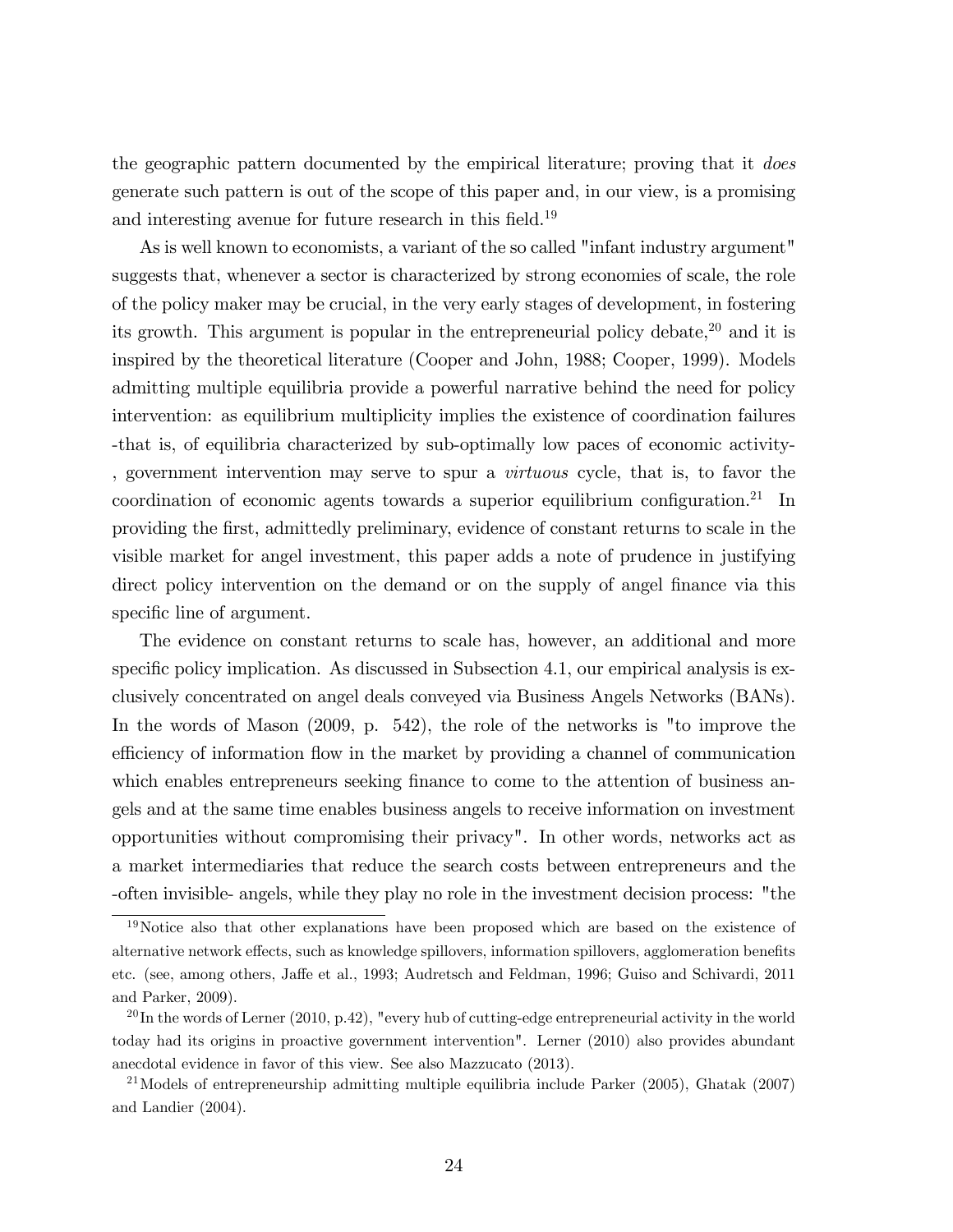business angels make their own investment decisions, undertake their own due diligence and negotiate their own term sheet directly with the entrepreneur" (Mason, 2009, pp.  $542$ ).<sup>22</sup> By using data on deals finalized within these networks, this paper provides a cross-country assessment of the role of BANs in improving the efficiency of information flow in the market and thus in favouring the match between demand and supply for early-stage financing. For the reasons discussed in Section 3, the evidence on constant returns to scale of the matching process suggests that these networks provide *efficient* matching mechanisms between demand and supply, in that they help reduce search frictions and thus facilitate the entry of entrepreneurs and financiers. This result encourages public support for promoting the emergence of Business Angels Networks as effective facilitators of angel-backed entrepreneurial ventures. Needless to say, the evidence provided in this paper is far from conclusive in any dimension, and further work remains to be done to evaluate the aggregate behavior of the angel market as well as the performance of angel networks in facilitating the meeting between entrepreneurs and financiers.

# References

- [1] Amatucci, F. M. and J. E. Sohl (2007). Business angels: investment processes, outcomes and current trends, in A. Zacharakis and S. Spinelli Jr. (eds.), Entrepreneurship: The Engine of Growth, Volume 2, Westport CT, Praager, pp. 87–107.
- [2] Aernoudt, R. (1999). "Business angels: Should they áy on their own wings?". Venture Capital: An International Journal of Entrepreneurial Finance, 1(2),pp. 187-195.
- [3] Audretsch, D.B. and M.P. Feldman (1996). "R&D Spillovers and the Geography of Innovation and Production", American Economic Review, 86(3), pp. 630-640.
- [4] Balachandra, L., H. Sapienza and D. Kim (2014). "How critical cues ináuence angels' investment preferences". Frontiers of Entrepreneurship Research,  $34(1)$ , 1-16.

<sup>&</sup>lt;sup>22</sup>The role of BANs as market facilitators has so far received a little and mixed assessment. Most evaluations have been conducted for the UK (see, among the others, Mason and Harrison, 1997, 1999; Mason, 2009). Collewaert et al. (2010) find a positive impact of BANs in Flanders.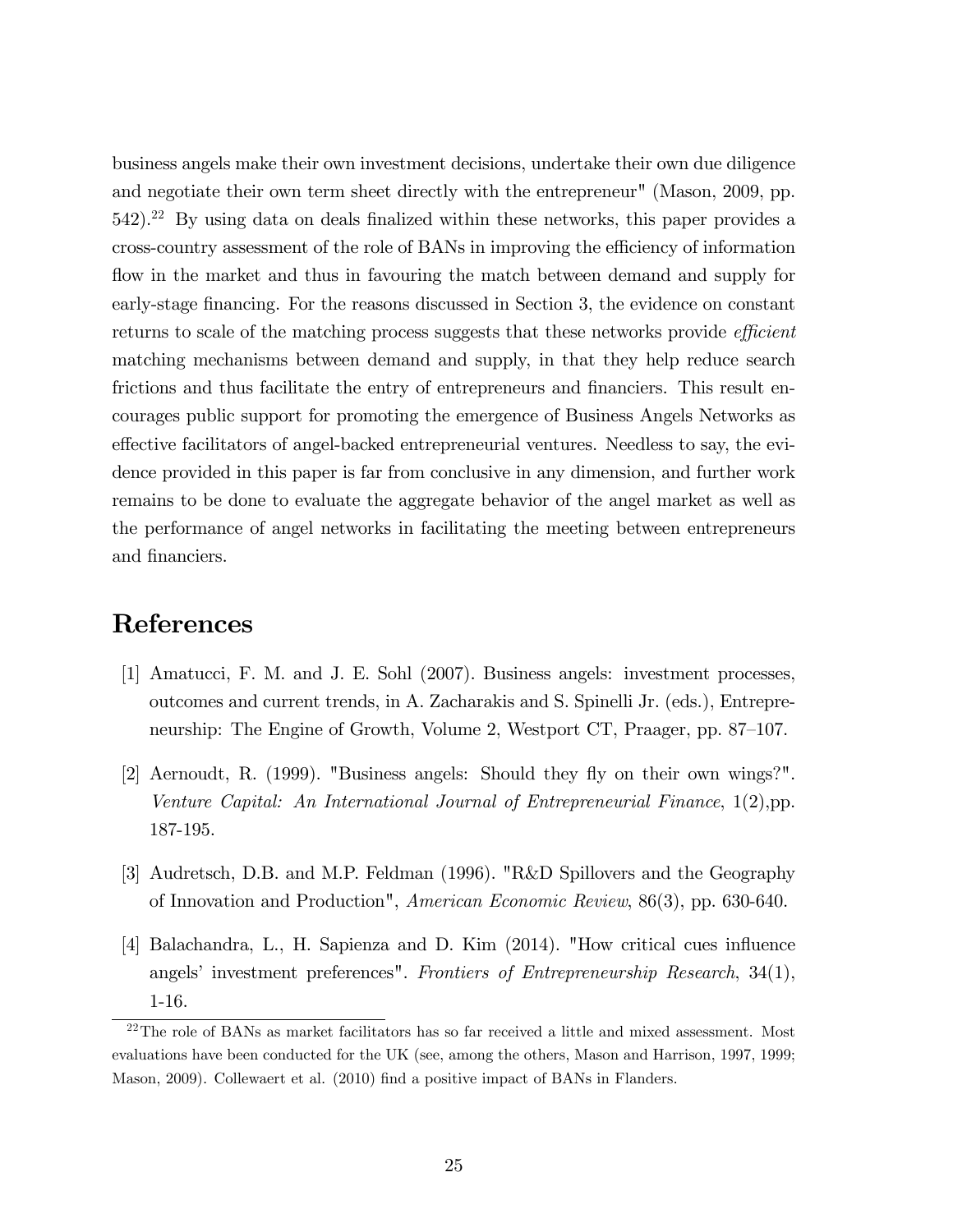- [5] Blundell, R., S. Bond (1998). "Initial conditions and moment restrictions in dynamic panel data models". Journal of Econometrics, 87, pp. 115-143.
- [6] Borowczyk-Martins, D., G. Jolivet and F. Postel-Vinay (2013). "Accounting for Endogeneity in Matching Function Estimation". Review of Economic Dynamics, 16, pp. 440-451.
- [7] Capizzi, V. (2015). "The returns of business angel investments and their major determinants". Venture Capital: An International Journal of Entrepreneurial Finance, 17(4), pp. 271-298.
- [8] Carpentier, C., and J.-M. Suret (2015). "Angel Group Members' Decision Process and Rejection Criteria: A Longitudinal Analysis". Journal of Business Venturing, 30, pp. 808-821.
- [9] Chemmanur, T. and P. Fulghieri (2014). "Entrepreneurial Finance and Innovation: An Introduction and Agenda for Future Research". The Review of Financial Studies, 27 (Special Issue "Entrepreneurial Finance and Innovation"), pp. 1-19.
- [10] Chen, H., P. Gompers, A. Kovner, and J. Lerner (2009). "Buy Local? The Geography of Successful and Unsuccessful Venture Capital Expansion". NBER Working Paper, No. 15102.
- [11] Chiu, J., C. Meh, and R. Wright (2011). "Innovation and Growth with Financial, and other, Frictions", NBER Working Paper no. 17512.
- [12] Cipollone, A. and P.E. Giordani (2016). "Market Frictions in Entrepreneurial Innovation: Theory and Evidence". LUISS, Mimeo.
- [13] Collewaert, V., Manigart, S. and R. Aernoudt (2010). "Assessment of Government Funding of Business Angel Networks in Flanders". Regional Studies, 44(1), pp. 119-130.
- [14] Cooper, R., and A. John (1988). "Coordinating Coordination Failures in Keynesian Models". Quarterly Journal of Economics, 103, 441-63.
- [15] Cooper, R.W. (1999). "Coordination Games, Complementarities and Macroeconomics". Cambridge University Press, Cambridge.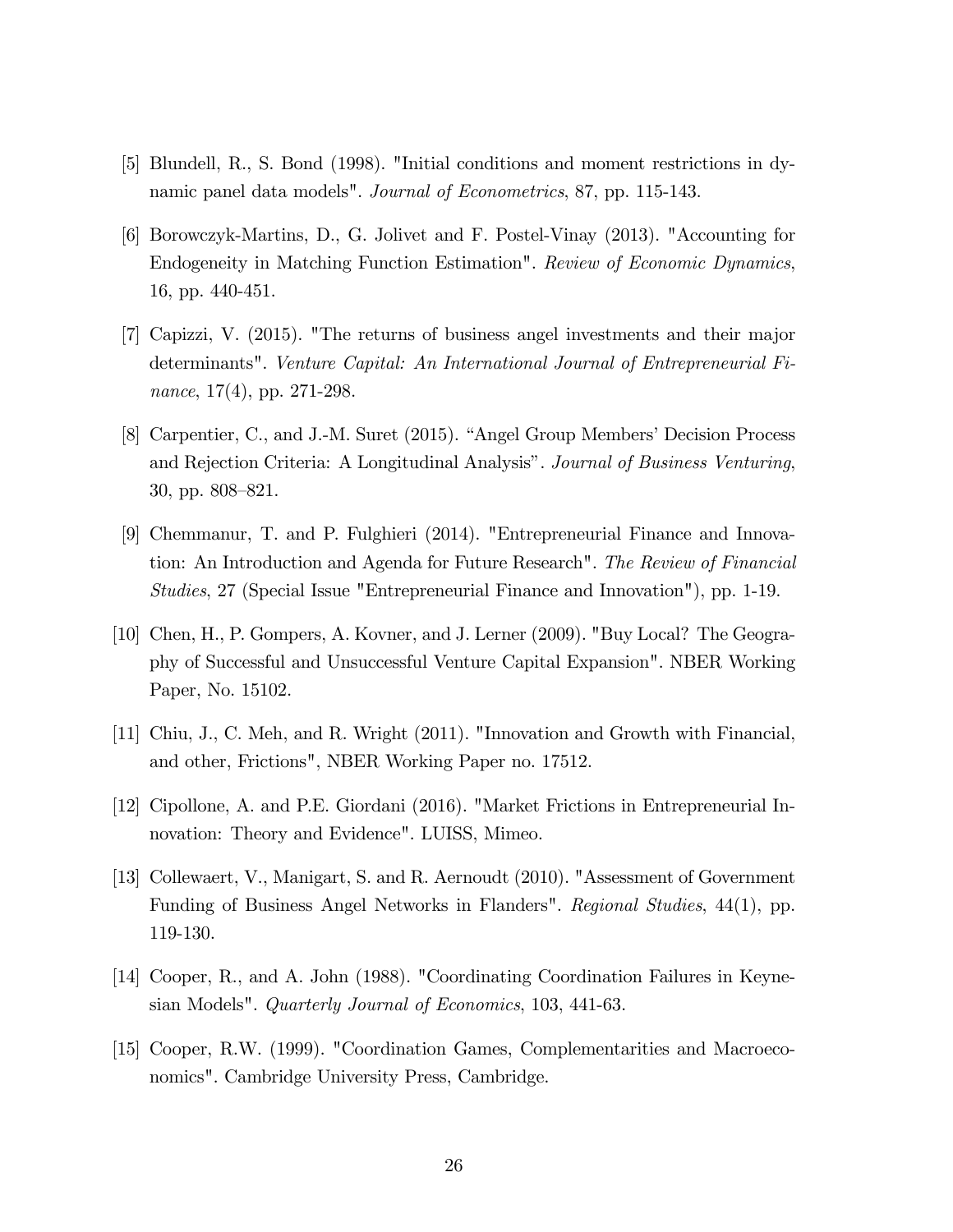- [16] Croce, A., F. Tenca and E. Ughetto (2017). "How business angel groups work: Rejection criteria in investment evaluation". International Small Business Journal,  $35(4)$ , pp.  $405-426$ .
- [17] Croce, A., M. Guerini and E. Ughetto (2018). "Angel Financing and the Performance of High-Tech Start-Ups". Journal of Small Business Management, 56(2), pp.208-228.
- [18] Cumming, D and M. Zhang (2016). "Angel Investors around the World". Mimeo, York University, CA.
- [19] Da Rin, M., T. Hellmann, M. Puri. (2011). "A survey of venture capital research". In: Constantinides, G., et Al. (Eds.), *Handbook of the Economics of Finance*, Vol.2. North Holland.
- [20] Davidson, R., and J. G. MacKinnon (2004). "Econometric Theory and Methods". New York: Oxford University Press.
- [21] De Clercq, D., V. H. Fried, O. Lehtonen and H. J. Sapienza (2006). "An entrepreneur's guide to the venture capital galaxy". Academy of Management Perspectives, 20(3), pp. 90-112.
- [22] Diamond, P. (1982). "Aggregate Demand Management in Search Equilibrium". Journal of Political Economy, 90, pp. 881-894.
- [23] Diamond, P. (1984). "Money in Search Equilibrium". Econometrica, vol. 52(1), pp. 1-20.
- [24] Dutta, S., & Folta, T. B. (2016). "A comparison of the effect of angels and venture capitalists on innovation and value creation". Journal of Business Venturing,  $31(1)$ , pp.  $39-54$ .
- [25] Ghatak, M. (2007). "Entrepreneurial income, occupational choice, and trickle-up policies". Journal of Economic Theory, 137, pp. 27–48.
- [26] Goldfarb, B. D., G. Hoberg, D. Kirsch and A. Triantis  $(2014)$ . "Are Angels Different? An Analysis of Early Venture Financing". Robert H. Smith School Research Paper No. RHS 06-072.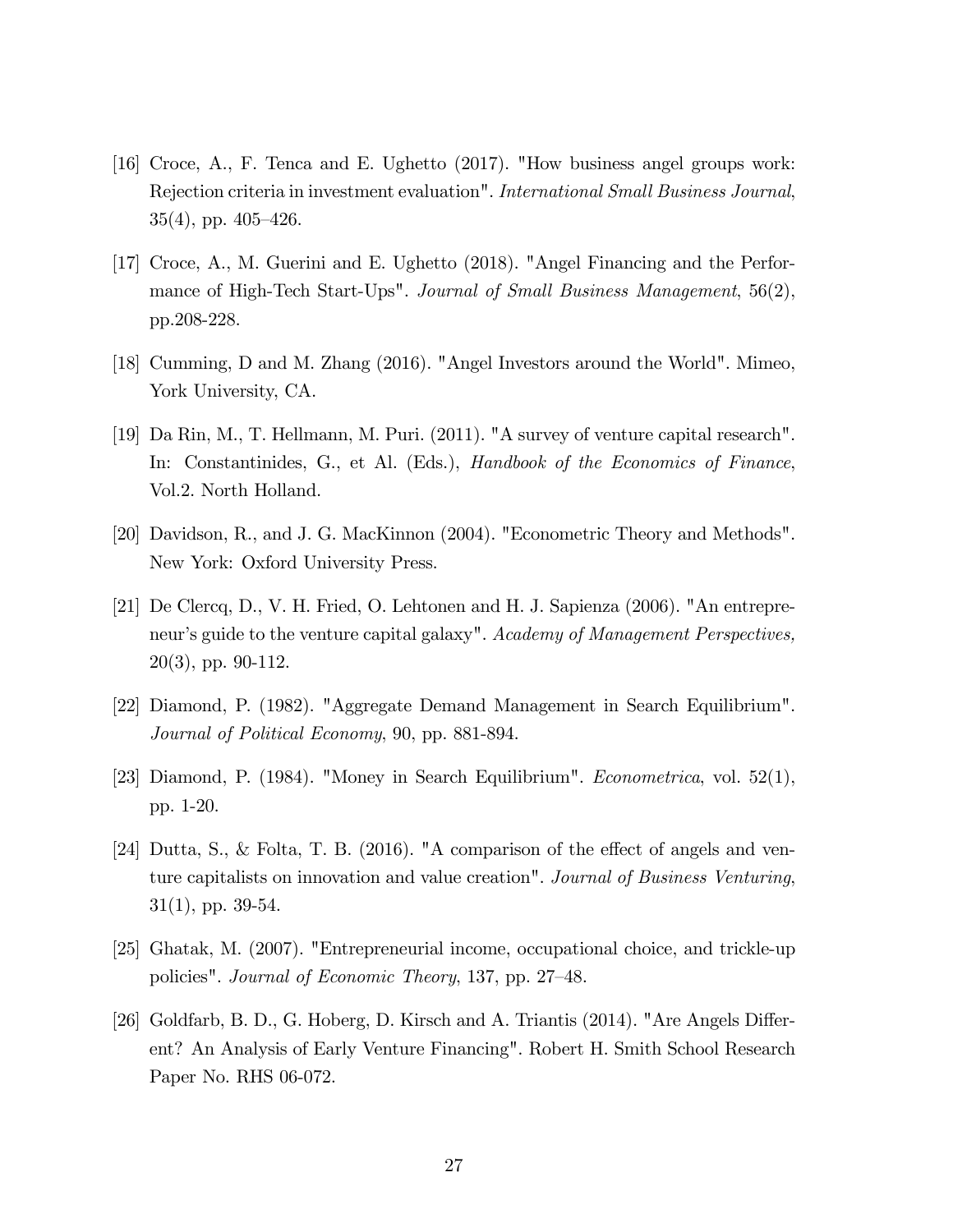- [27] Gompers, P.A. and J. Lerner (2004). "The Venture Capital Cycle". MIT Press, Cambridge, MA.
- [28] Guiso, L. and F. Schivardi (2011). "What Determines Entrepreneurial Clusters?". Journal of the European Economic Association, 9(1), 61-86.
- [29] Hamilton, L. C. (1991). "How robust is robust regression?". Stata Technical Bul*letin*, 2, pp. 21–26, College Station, TX: Stata Press.
- [30] Hellman, T. and V. Thiele (2015). "Friends or foes? The interrelationship between angel and venture capital markets". Journal of Financial Economics, 639-653.
- [31] Hellman, T.F, P. Shure and D. Vo (2017). "Angels and Venture Capitalists: Substitutes or Complements?". Saïd Business School WP 2015-2.
- [32] Hosios, A.J. (1990). "On the Efficiency of Matching and Related Models of Search and Unemployment". The Review of Economic Studies, 57(2), pp. 279-298.
- [33] Ibrahim, D. M. (2008). "The (not so) puzzling behavior of angel investors". Vanderbilt Law Review, 61, pp.  $1405-1452$ .
- [34] Inderst, R. and H. Muller (2004). "The Effect of Capital Market Characteristics on the Value of Start-up Firms". Journal of Financial Economics, 72, pp. 319-56.
- [35] Jaffe, A., M. Trajtenberg and R. Henderson (1993). "Geographic Localization of Knowledge Spillovers as Evidenced by Patent Citations". Quarterly Journal of Economics, 63(3), 577-598.
- [36] Kangasharju, A., J. Pehkonen and S. Pekkala (2005). "Returns to scale in a matching model: evidence from disaggregated panel data". Applied Economics,  $37(1)$ , pp. 115-118.
- [37] Kerr, W.R., J. Lerner and A. Schoar (2014). "The Consequences of Entrepreneurial Finance: Evidence from Angel Financing". Review of Financial Studies, 27, 20–55.
- [38] Kim, J.H. and L. Wagman (2016). "Early-stage entrepreneurial financing: A signaling perspective". Journal of Banking and Finance, 67, 12-22.
- [39] Kmenta, J. (1967). "On Estimation of the CES Production Function". International Economic Review, 8, pp. 180-189.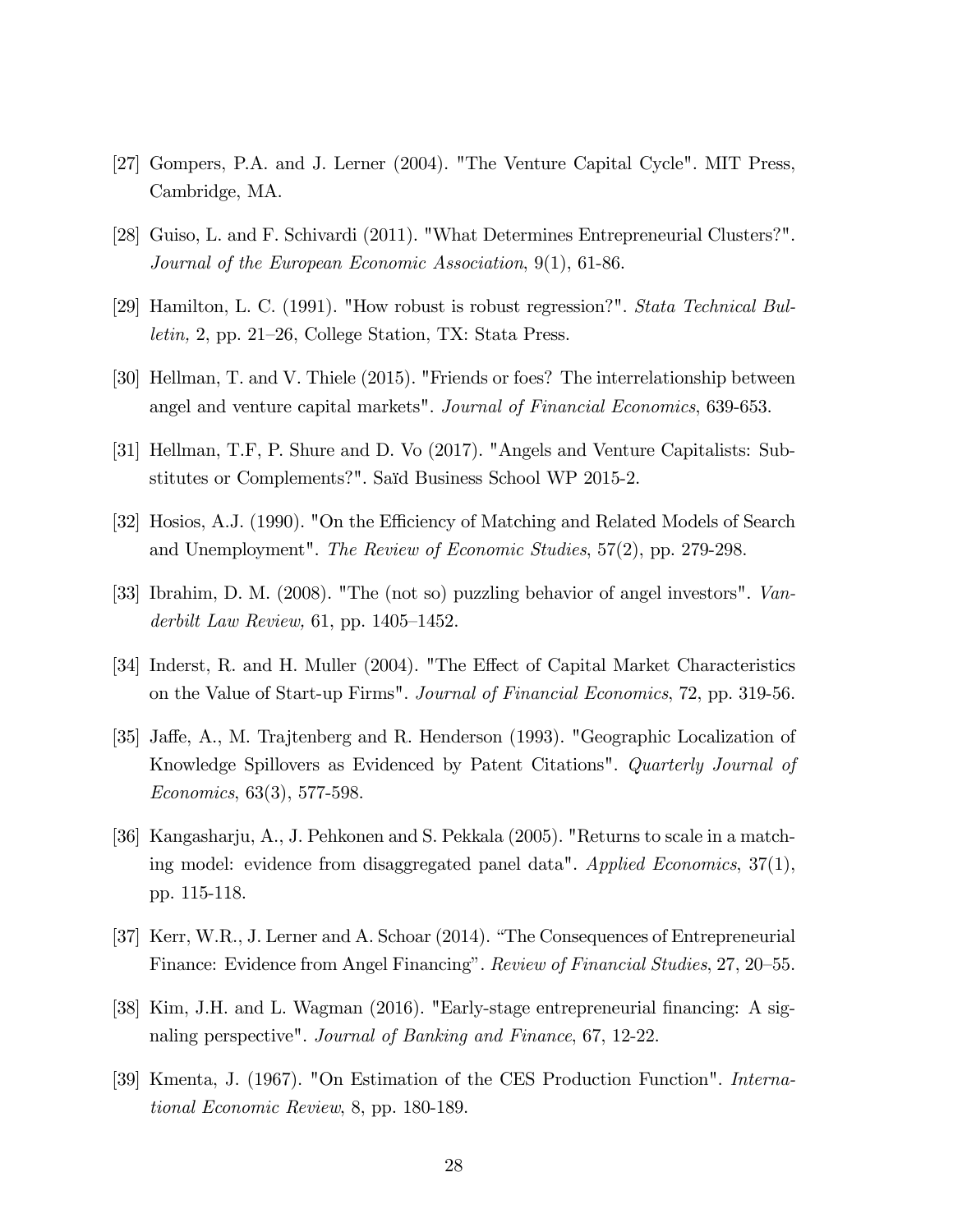- [40] Kortum S. and J. Lerner (2000). "Assessing the contribution of venture capital to innovation". Rand Journal of Economics, 31, pp. 674-692.
- [41] Landier, A. (2004). "Entrepreneurship and the Stigma of Failure". Mimeo, Stern School of Business, New York University.
- [42] Lerner, J. (2010). "Boulevard of Broken Dreams: Why Public Efforts to Boost Entrepreneurship and Venture Capital Have Failed and What to Do About It". Princeton University Press, Princeton, NJ.
- [43] Lerner, J., A. Schoar, S. Sokolinski, and K. Wilson (2015). "The Globalization of Angel Investments". Bruegel Working Paper Series, 2015/09.
- [44] Mason, C. M. (2006). Informal sources of venture finance, in S. C. Parker (ed.), The Life Cycle of Entrepreneurial Ventures, New York, Springer, pp. 259–99.
- [45] Mason, C. M. 2007. "Venture Capital: A Geographical Perspective." In Handbook of Research on Venture Capital, edited by H. Landström,  $86-112$ . Cheltenham: Edward Elgar.
- [46] Mason, C.M. (2009). "Public Policy Support for the Informal Venture Capital Market in Europe: A Critical Review". International Small Business Journal,  $27(5)$ , pp. 536–556.
- [47] Mason, C.M. and R.T. Harrison (1997). "Business Angel Networks and the development of the informal venture capital market in the UK: is there still a role for the public sector?". Small Business Economics, 9(2), pp. 111-123.
- [48] Mason, C.M. and R.T. Harrison (1999). "Public policy and the development of the informal venture capital market: UK experience and lessons for Europe". In: K. Cowling K. (Ed.), Industrial Policy in Europe. London: Routledge.
- [49] Mason, C.M., R.T. Harrison (2002). "Is it worth it? The rates of return from informal venture capital investments". Journal of Business Venturing  $17, 211-$ 236.
- [50] Mason, C.M., T. Botelho and R. Harrison (2016). "The Transformation of the Business Angel Market: Empirical Evidence and Research Implications". Venture Capital: An International Journal of Entrepreneurial Finance, 18(4), pp. 321-344.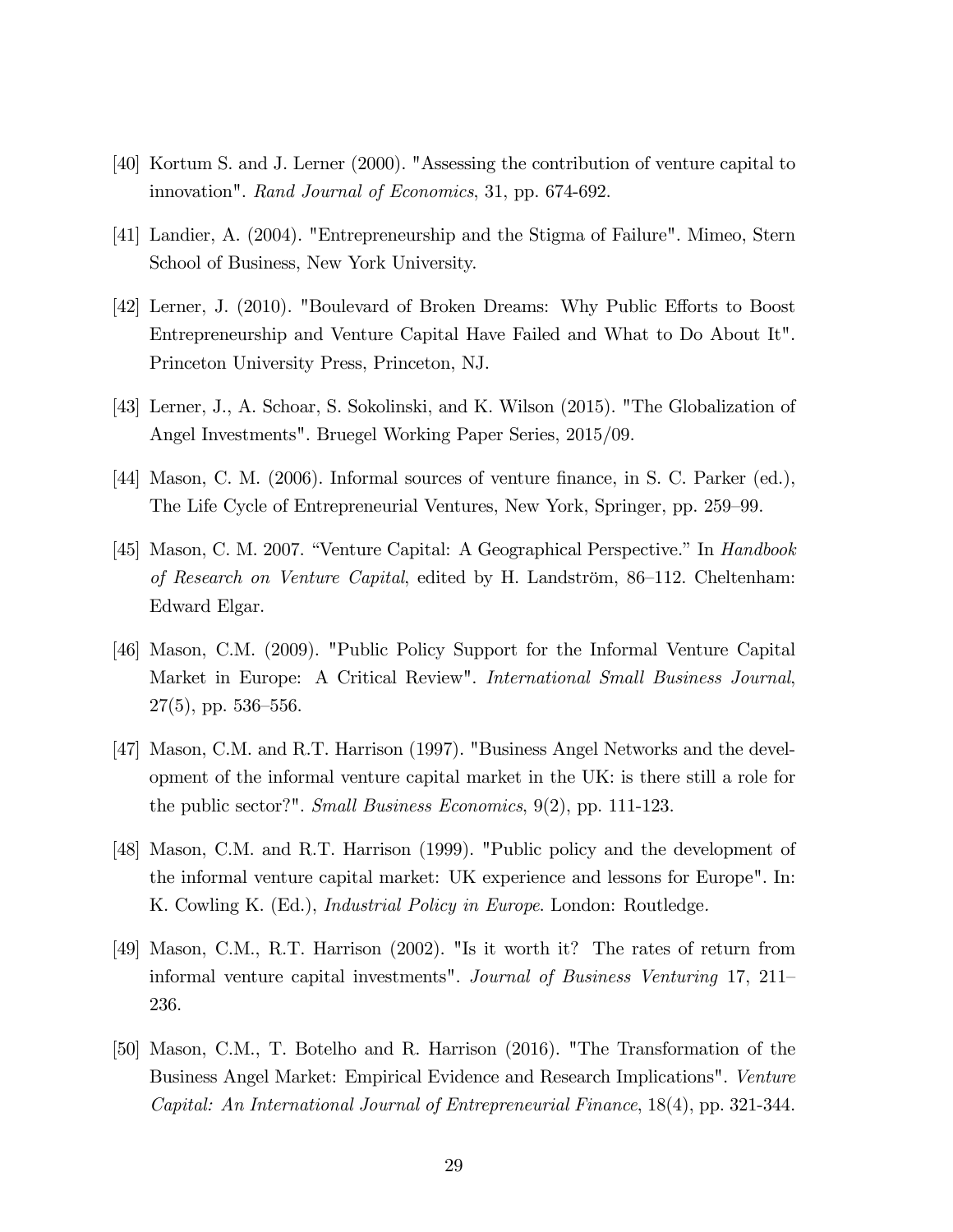- [51] Maxwell, A.L., S.A. Jeffrey, and M. Lévesque (2011). "Business angel early stage decision making". Journal of Business Venturing, 26(2), pp.212-225.
- [52] Mazzucato, M. (2013). "The Entrepreneurial State: debunking public vs. private sector myths". Anthem Press: London, UK.
- [53] Michelacci, C. and J. Suarez (2004). "Business Creation and the Stock Market". Review of Economic Studies, 71, pp. 459-481.
- [54] Mitteness, C. R., M. S. Baucus and R. Sudek (2012). "Horse vs. Jockey? How stage of funding process and industry experience affect the evaluations of angel investors". Venture Capital: An International Journal of Entrepreneurial Finance, 14(4), pp. 241-267.
- [55] Murnieks, C.Y., M.S. Cardon, R. Sudek, T.D. White, W.T. Brooks (2016). "Drawn to the fire: the role of passion, tenacity and inspirational leadership in angel investing". Journal of Business Venturing,  $31$  (4),  $468-484$ .
- [56] OECD (2011). "Financing High-Growth Firms: The Role of Angel Investors". OECD Publishing.
- [57] Parker, S. (2005). "Explaining regional variations in entrepreneurship as multiple occupational equilibria". Journal of Regional Science, 45, pp. 829–50.
- [58] Parker, S. (2009). "The Economics of Entrepreneurship". Cambridge (UK): Cambridge University Press.
- [59] Petrongolo, B., and C.A. Pissarides (2001). "Looking into the Black Box: A Survey of the Matching Function." Journal of Economic Literature,  $39(2)$ : 390–431.
- [60] Phelps, E. (2009). "Toward a Model of Innovation and Performance Along the Lines of Knight, Keynes, Hayek and M. Polanyi". In Z. Acs, D. Audretsch and R. Strom (Eds.), Entrepreneurship, Growth and Public Policy, Cambridge University Press, Cambridge.
- [61] Politis, D. (2008). "Business angels and value added: what do we know and where do we go?". Venture Capital: An International Journal of Entrepreneurial Finance,  $10(2)$ , pp. 127-147.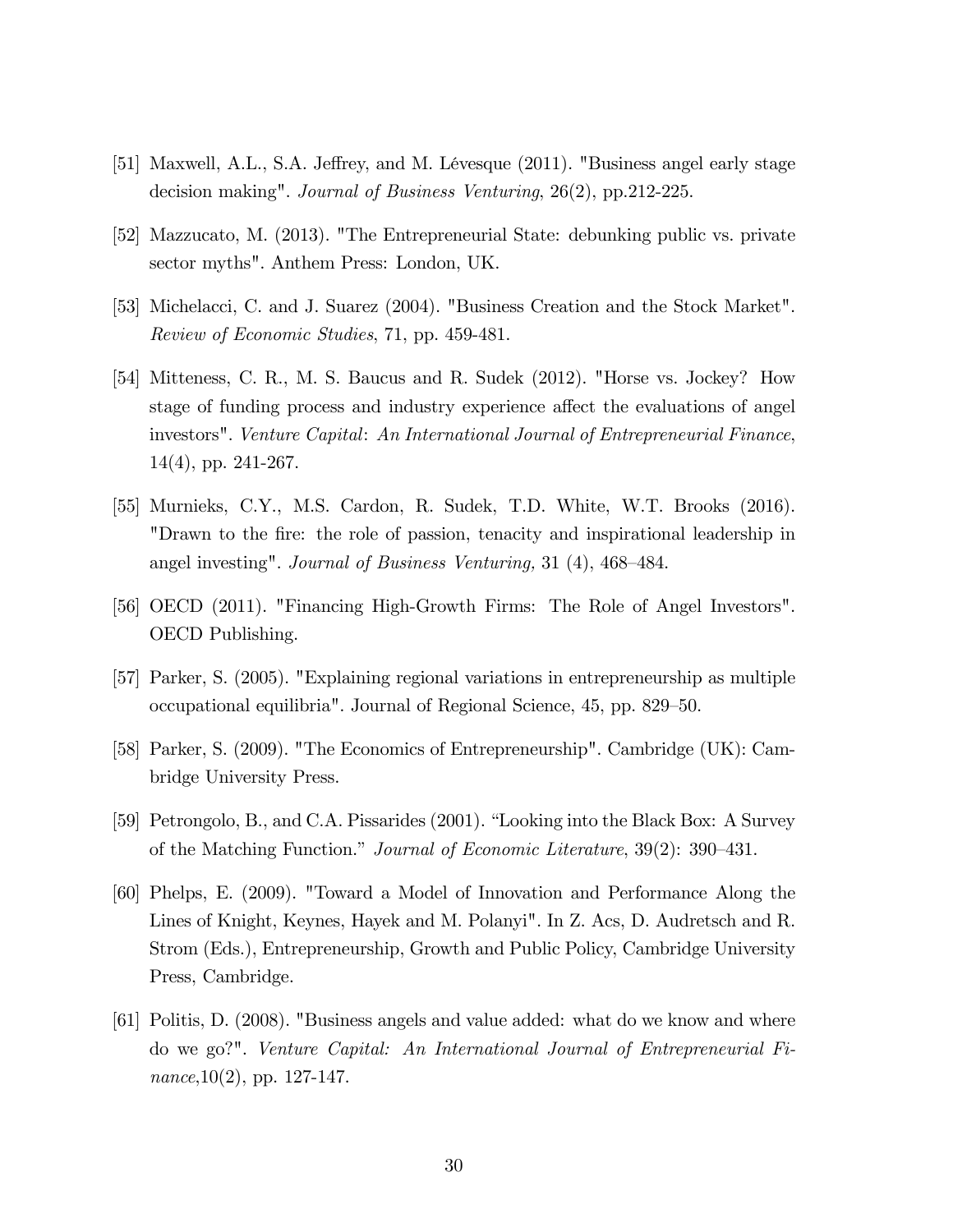- [62] Politis, D., and H. Landström (2002). "Informal investors as entrepreneurs: The development of an entrepreneurial career". Venture Capital: An International Journal of Entrepreneurial Finance, 4(2), pp. 78-101.
- [63] Prowse, S. (1998). "Angel investors and the market for angel investments". Journal of Banking and Finance, 22(6-8), pp. 785-792.
- [64] Rogerson, R., R. Shimer, and R. Wright (2005). "Search-Theoretic Models of the Labor Market: A Survey". Journal of Economic Literature, Vol. XLIII, pp. 959– 988.
- [65] Rousseeuw, P. J. and A. Leroy (1987). "Robust Regression and Outlier Detection". New York: John Wiley and Sons.
- [66] Rousseeuw, P. J. and B. Van Zomeren (1990). "Unmasking Multivariate Outliers and Leverage Points", Journal of the American Statistical Association, 85, 633- 639.
- [67] Shane, S. (2008). "The importance of Angel investing in Önancing the growth of entrepreneurial ventures". Working Paper 331. Small Business Administration, Office of Advocacy, U.S.
- [68] Shane, S. (2009). "Foolís Gold? The Truth Behind Angel Investing in America". Oxford University Press. New York.
- [69] Silveira, R. and R. Wright (2010). "Search and the Market for Ideas". Journal of Economic Theory, 145(4), 1550-1573.
- [70] Silveira, R. and R. Wright (2016). "Venture Capital: A Model of Search and Bargaining". Review of Economic Dynamics, 19, pp. 232–246.
- [71] Sorensen, M. (2007). "How Smart is Smart Money? A Two-Sided Matching Model of Venture Capital". Journal of Finance, 62, pp. 2725–2762.
- [72] Warnick, B.J., C.Y. Murnieks, J.S. McMullen, and W.T. Brooks (2018). "Passion for entrepreneurship or passion for the product? A conjoint analysis of angel and VC decision-making". Journal of Business Venturing, 33, pp.315-332.
- [73] Warren, R. S. (1996). "Returns to Scale in a Matching Model of the Labour Market". Economics Letters, 50(1), 135-142.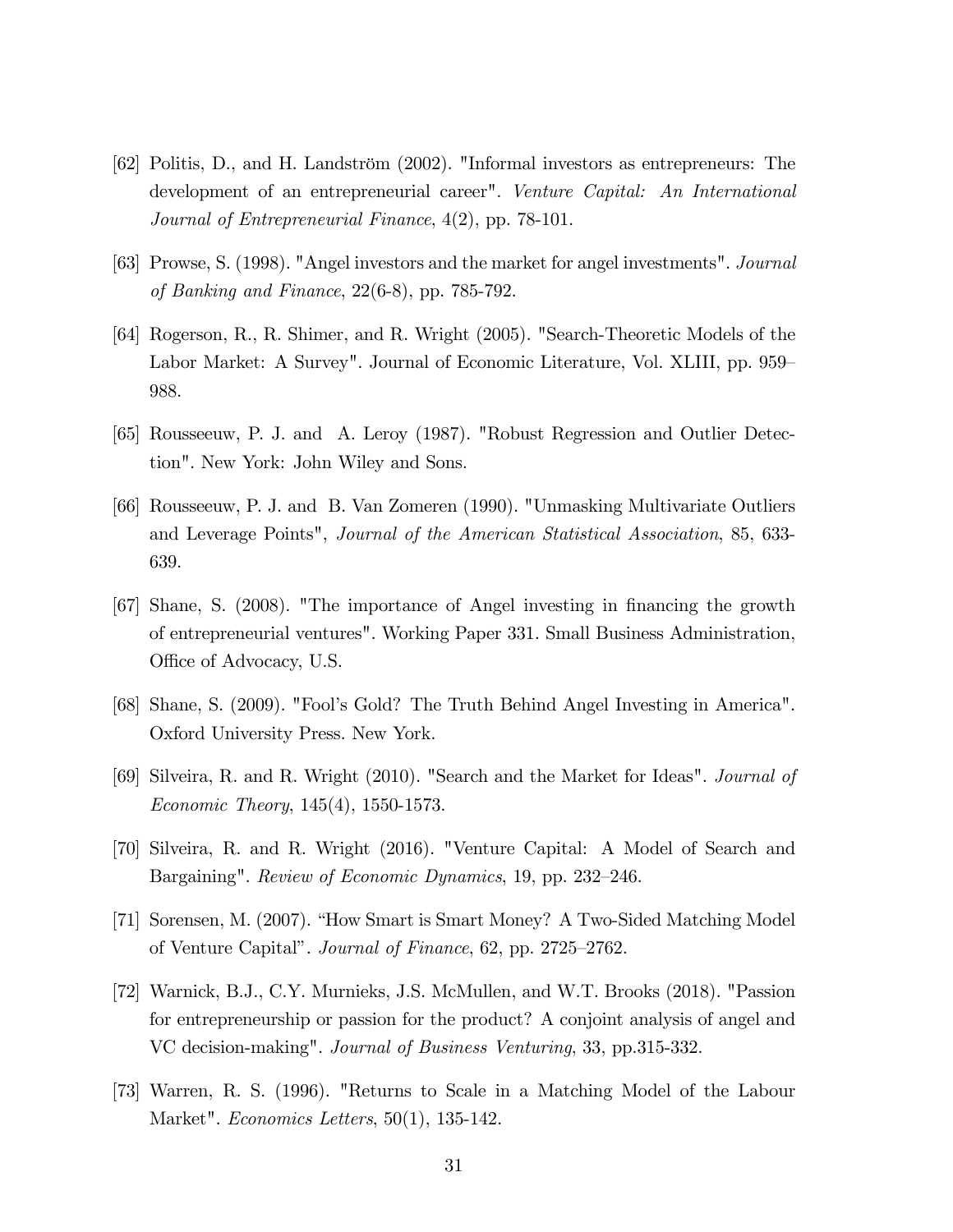- [74] Wasmer, E. and P. Weil (2004). "The Macroeconomics of Labor and Credit Market Imperfections". American Economic Review, 94, pp. 944-963.
- [75] Wetzel, W. E. (1983). "Angels and informal risk capital". Sloan Management Review, 24(4), pp. 23-34.
- [76] Wiltbank, R. and W. Boeker (2007). "Returns to angel investors in groups". Available at: http://ssrn.com/paper=1028592.
- [77] Wiltbank, R., S. Read, N. Dew, and S.D. Sarasvathy (2009). "Prediction and control under uncertainty: Outcomes in angel investing". Journal of Business Venturing, 24(2), pp.116-133.
- [78] Yashiv, E. (2000). "The Determinants of Equilibrium Unemployment". American Economic Review, 90(5), 1297-1322.

# A The Theoretical Framework

In this section, we introduce a simple, dynamic model of search and matching between entrepreneurs and Önanciers. The basic framework introduced in Subsection A.1 transposes the classical Diamond's (1982) *coconut* model to the entrepreneurial finance market and extends it to a two-sided search structure.<sup>23</sup> Subsection A.2 discusses the issue of equilibrium multiplicity inside this framework.

### A.1 The Fair of New Entrepreneurial Ideas

The world is populated by a measure  $\overline{L}_E$  of entrepreneurs and a measure  $\overline{L}_K$  of financiers who must decide whether to participate or not in a fair of new ideas. Time is continuous, and new ideas arrive randomly to the entrepreneurs according to a Poisson process with parameter  $\sigma$ . In order for such ideas to become marketable innovations, however, entrepreneurs need to meet financiers and convince them about their profitability. This process of search and matching occurs inside the fair. The model revolves around the entry decisions of the two types of agents, which in turn depend on the costs and on the expected benefits of attending the fair. Let us analyze them in order.

 $^{23}$ See also Cipollone and Giordani (2016) for a more general version of the framework developed here.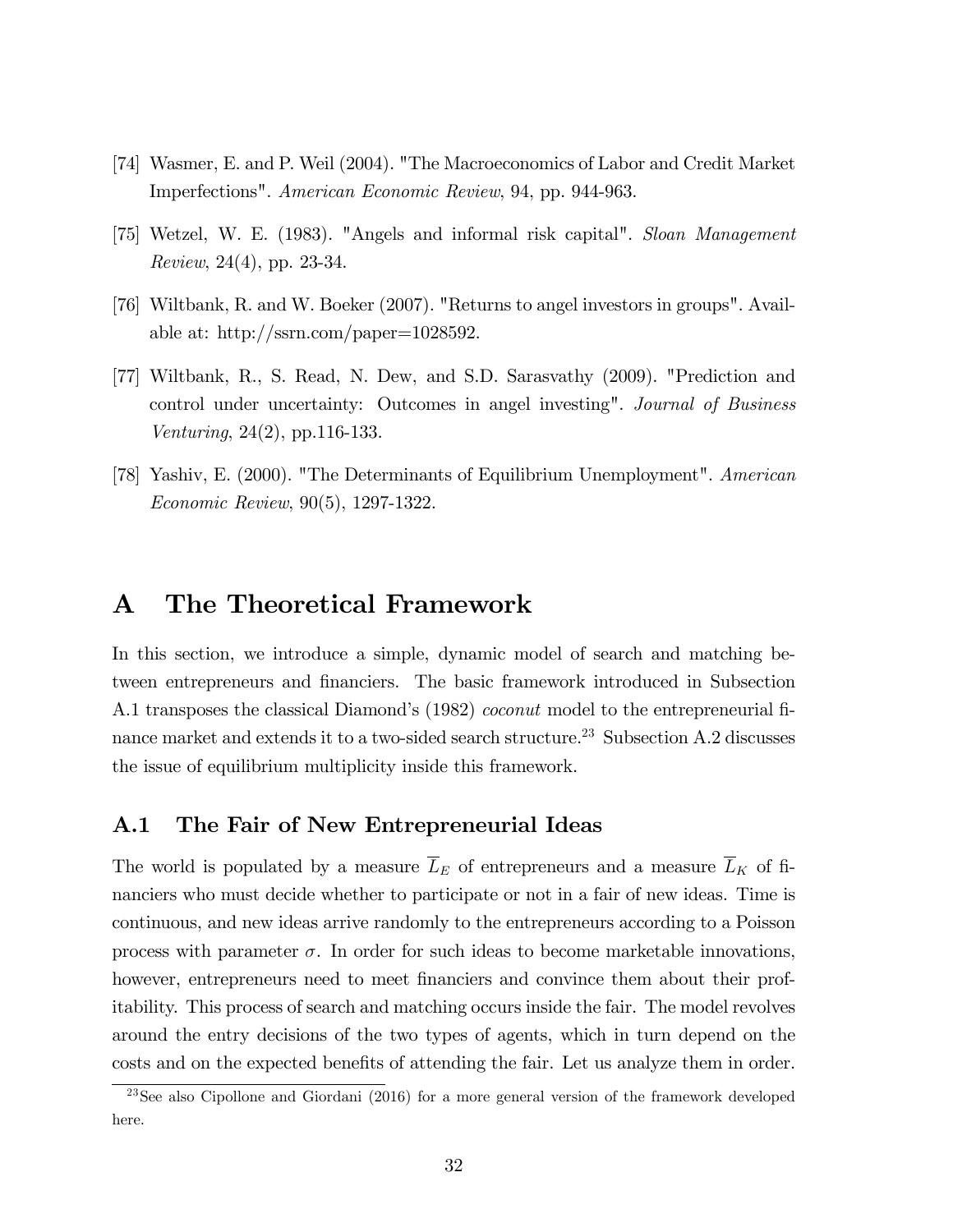An entrepreneur with a new idea has to decide whether to pursue it or abandon it and wait for the next one. To pursue it, each entrepreneur has to pay an entry cost into the fair,  $c_E$ , representing the cost of developing and submitting the project to the financiers. This cost is idiosyncratically drawn from a cumulative distribution function  $F(c_E)$  in the support  $[0, \overline{c_E}]$ . On the other hand, each financier sustains an entry cost,  $c_K$ , capturing the cost of screening, evaluating and selecting the entrepreneurial projects. This cost is distributed according to a cumulative distribution function  $G(c_K)$ in the support  $[0, \overline{c_K}]$ .<sup>24</sup>

Let  $L_E \leq \overline{L}_E$  and  $L_K \leq \overline{L}_K$  denote, respectively, the endogenous number of entrepreneurs and Önanciers participating in the fair (that is, those that have paid their respective entry cost). An entrepreneurial venture is the result of a process of successful search and matching between an entrepreneur and a financier both attending the fair. The production process of new entrepreneurial ventures is described by the aggregate matching function  $(1)$ . The instantaneous probabilities of matching are defined by  $\alpha_E = M/L_E$  and  $\alpha_K = M/L_K$ .

Entrepreneurs and Önanciers are assumed risk neutral and to discount the future via the exogenous riskless interest rate  $r$ . The expected benefit for entrepreneurs (Önanciers) is obtained via a standard dynamic programming argument. In particular, we determine the values of being *inside* and *outside* the fair for each type of agent, so that the expected benefit from entering into the fair is given by the difference between these two values.

For an entrepreneur, the value of being outside the fair (and thus of waiting for a new idea) is denoted by  $V_E^0$  and defined by the following asset equation:

$$
rV_E^0 = \sigma \int\limits_0^{c_E^*} \left( V_E^1 - V_E^0 - c_E \right) dF \left( c_E \right), \tag{6}
$$

where  $c_E^*$  (to be determined at equilibrium) is the highest cost for which there is still entry, and  $V_E^1$  denotes the value of being inside the fair (that is, the entrepreneur's expected payoff from the venture). This latter value is defined by<sup>25</sup>

$$
rV_E^1 = \alpha_E \left(\theta \pi + V_E^0 - V_E^1\right),\tag{7}
$$

 $^{24}c_E$  and  $c_K$  may alternatively be interpreted as outside options, that is, as opportunity costs of devoting to entrepreneurship for, respectively, entrepreneurs and financiers.

 $^{25}$ Given our exclusive focus on the steady state equilibrium of the model, both here and in the financiers' asset equations, we impose  $\dot{V}_j^h = 0$  for  $h = 0, 1$  and  $j = E, K$ .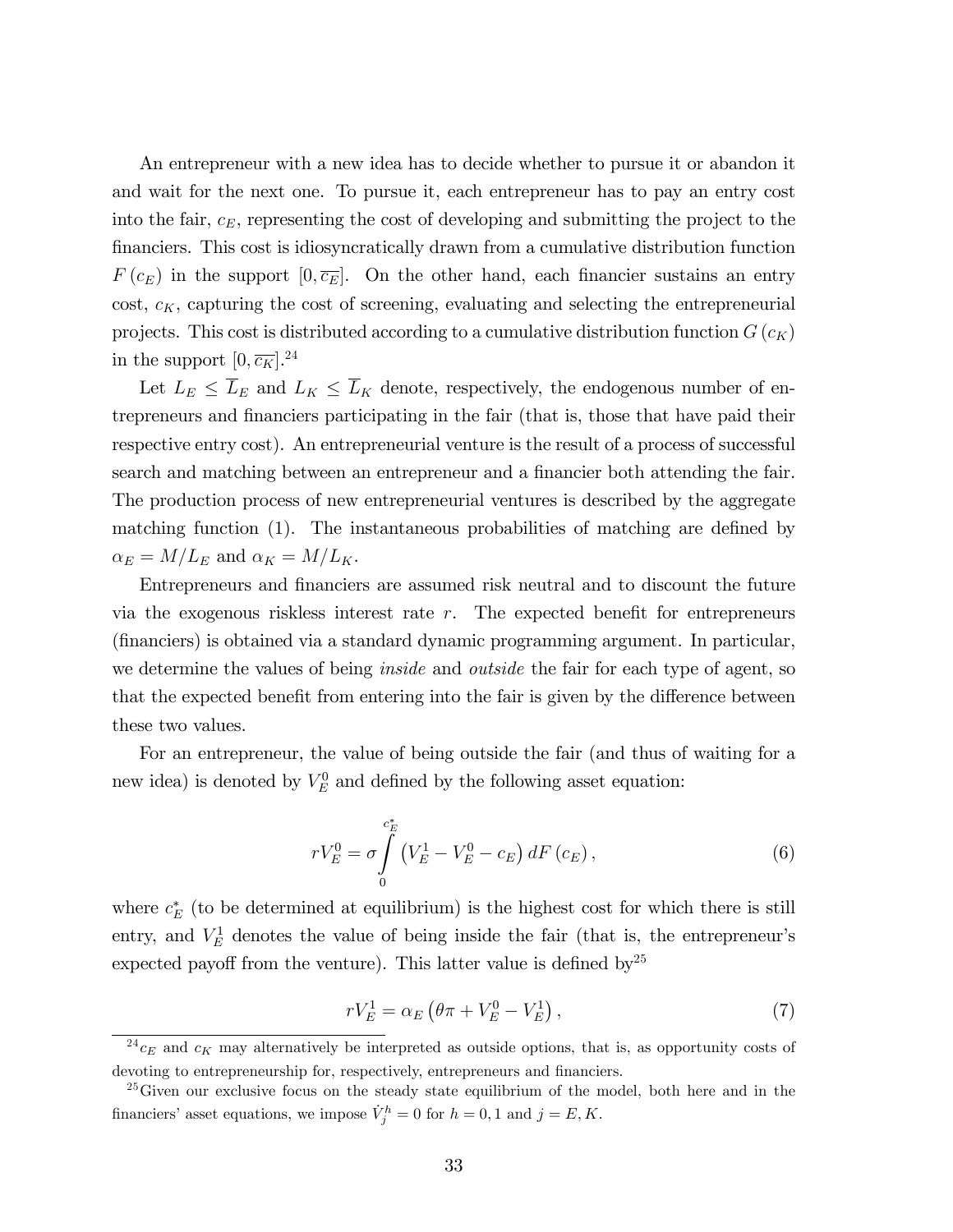where  $\pi$  represents total instantaneous profits originating from the venture, and  $\theta \in$  $(0, 1)$  is the entrepreneurs' fraction of these profits.

These asset equations have the usual interpretations. Equation (6) captures the entrepreneurs' return from being outside the fair as the instantaneous probability of a new idea ( $\sigma$ ) times the corresponding payoff, which is given by the capital gain associated with participating in the fair  $(V_E^1 - V_E^0)$  minus the entry cost  $(c_E)^{26}$  Equation (7) represents the entrepreneurs' return from being inside the fair as the chance of matching the right financier  $(\alpha_E)$  times the sum of the profit share  $(\theta \pi)$  plus the capital gain or loss associated with exiting from the fair  $(V_E^0 - V_E^1)$ .

The entrepreneurs' expected benefit from attending the fair is then measured by the difference  $V_E^1 - V_E^0$ . Subtracting (6) from (7), and solving the resulting equation by  $V_E^1 - V_E^0$ , we obtain

$$
\alpha_E \theta \pi + \sigma \int_{E}^{c_E^*} c_E dF \left( c_E \right)
$$

$$
V_E^1 - V_E^0 = \frac{0}{r + \alpha_E + \sigma F \left( c_E^* \right)}.
$$
(8)

Let us now turn to financiers. Their expected payoff from being outside the fair is denoted by  $V_K^0$  and defined by the following asset equation:

$$
rV_K^0 = V_K^1 - V_K^0 - c_K,\t\t(9)
$$

where  $V_K^1$  denotes the expected value from participating in the fair of ideas, which is defined by

$$
rV_K^1 = \alpha_K \left[ (1 - \theta) \pi + V_K^0 - V_K^1 \right],
$$
\n(10)

where  $(1 - \theta) \pi$  is the financiers' profit share.

The economic interpretation of these two asset equations is analogous to that of  $(6)$  and  $(7)$ . The difference between  $(6)$  and  $(9)$  is simply due to the fact that, when assessing the value of being outside the fair, each entrepreneur does not know his/her entry cost (as it is specific to the idea he/she has yet to come up with), while each financier knows his/her own entry cost (as it is time-invariant by hypothesis).

Solving the system made up of (9) and (10) by  $V_K^1 - V_K^0$ , we obtain

$$
V_K^1 - V_K^0 = \frac{\alpha_K (1 - \theta) \pi + c_K}{r + \alpha_K + 1},
$$
\n(11)

<sup>&</sup>lt;sup>26</sup>The integral over  $c_E$  reflects the fact that the entrepreneur does not know his/her entry cost before being "hit" by the new idea.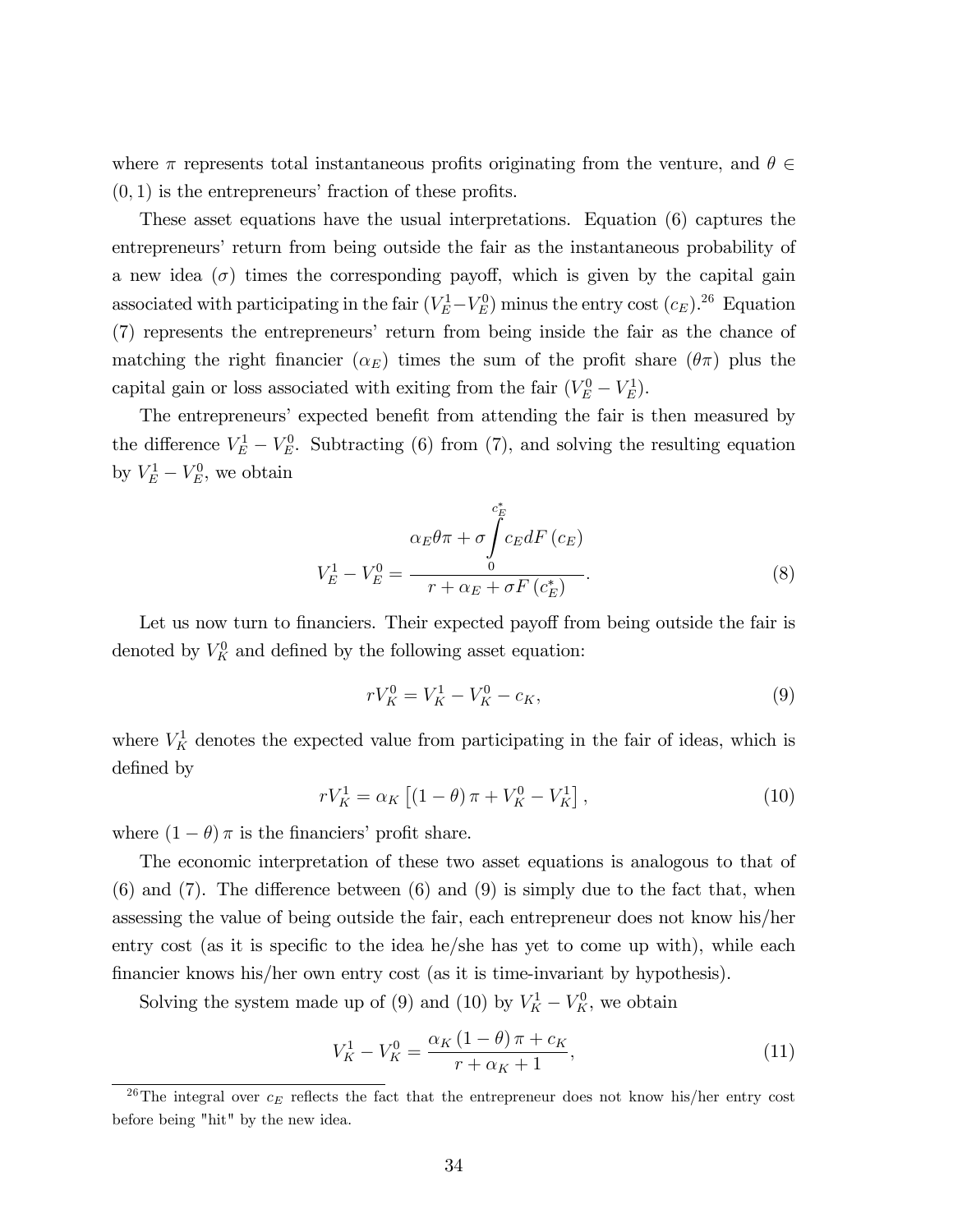as the financiers' expected benefit from fair attendance.

We are now ready to formalize the optimal entry decisions for both entrepreneurs and financiers. At each point in time, the choice of the  $\overline{L}_E - L_E$  entrepreneurs who are outside the fair, as to whether to pursue their project or abandon it, depends on the relative costs and benefits of the project. The cost  $c_E$  is distributed according to  $F(c_E)$ , while the benefit is measured by the difference  $V_E^1 - V_E^0$ . There exists a marginal entrepreneur for whom  $c_E^* = V_E^1 - V_E^0$ . Substituting for the expression given in (8), we obtain

$$
c_E^* = \frac{\alpha_E \theta \pi + \sigma \int_{c_E}^{c_E^*} c_E dF(c_E)}{r + \alpha_E + \sigma F(c_E^*)}.
$$
\n(12)

All entrepreneurs whose entry cost is lower than  $c_E^*$  find it profitable to participate in the fair. The expression above links the threshold cost  $c_E^*$  to the probability of successful matching for entrepreneurs  $\alpha_E$  (and, hence, to the endogenous number of entrepreneurs and financiers attending the fair,  $L_E$ ,  $L_K$ ). It can be proven that this relation is positive: an increase in the probability of a successful matching (higher  $\alpha_E$ ) leads to an increase in the cutoff value of the entry cost (higher  $c_E^*$ ).<sup>27</sup>

On the other hand, the chance of a successful matching with an entrepreneur is worth  $V_K^1 - V_K^0$  to a financier. Given that the cost of this chance,  $c_K$ , is distributed according to  $G(c_K)$ , there exists a marginal financier for whom  $c_K^* = V_K^1 - V_K^0$ . Substituting for the expression given in (11), we obtain

$$
c_K^* = \frac{\alpha_K \left(1 - \theta\right) \pi}{r + \alpha_K}.\tag{13}
$$

All financiers whose entry cost is lower than  $c_K^*$  find it profitable to participate in the fair. This expression captures the positive relationship between  $\alpha_K$  and  $c_K^*$ .<sup>28</sup>

$$
\frac{dc_E^*}{d\alpha_E} = \frac{\theta \pi - c_E^*}{r + \alpha_E + \sigma F(c_E^*)}
$$

which is always positive given that no entrepreneur would undertake a project whose payoff  $(\theta \pi)$  is lower than the entry cost  $(c_E^*)$ .

$$
\frac{dc_K^*}{d\alpha_K} = \frac{(1-\theta)\pi r}{(r+\alpha_K)^2} > 0.
$$

 $^{27}$ Applying the implicit function theorem to expression (12), we obtain

 $28$ Differentiating expression (13), we obtain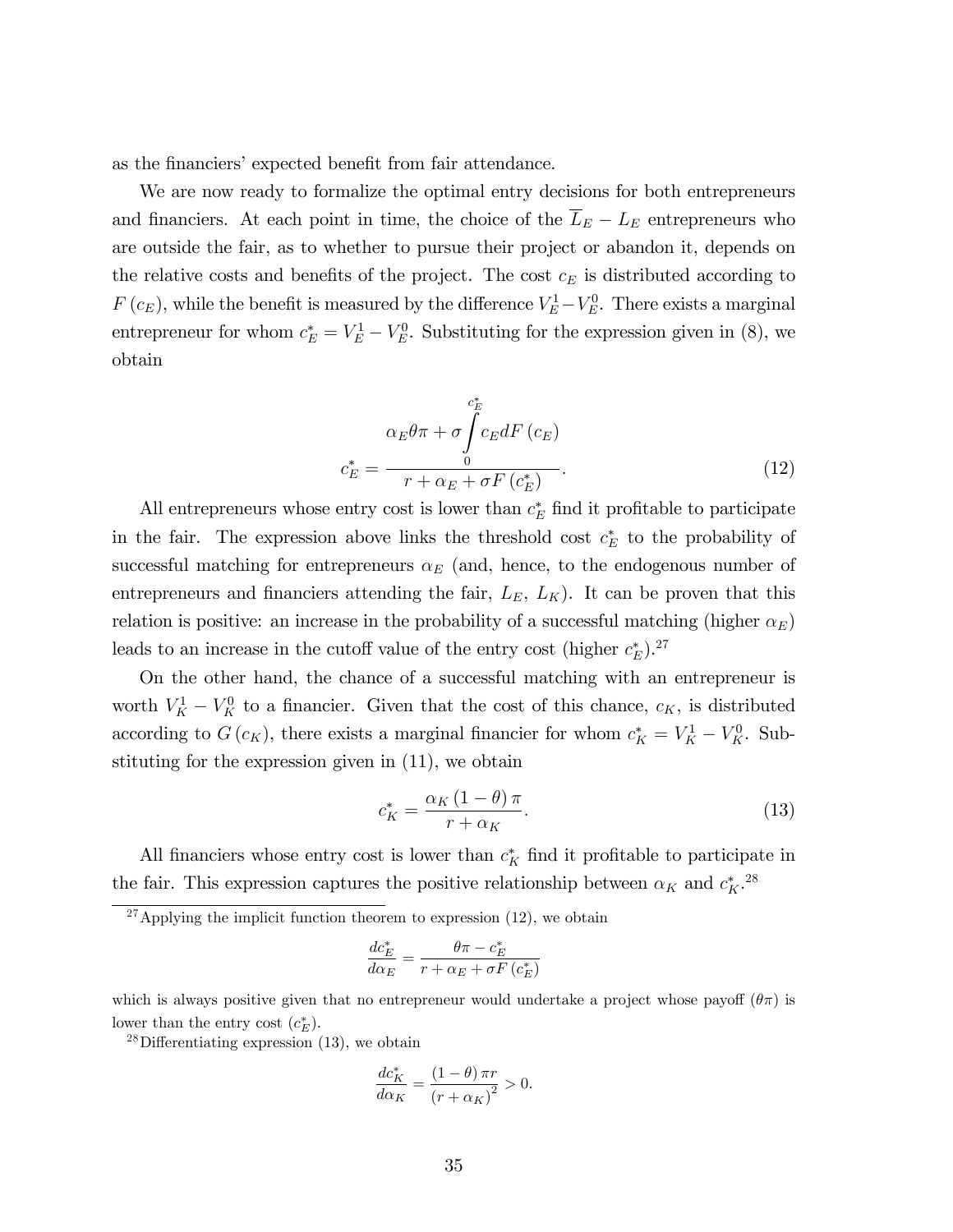### A.2 Coordination Failures in Entrepreneurial Finance

We are now ready to characterize the stationary equilibrium/equilibria of the model. Along the steady state, the inflows and outflows from the fair of ideas must be equal for entrepreneurs:

$$
\dot{L}_E = \sigma \left( \overline{L}_E - L_E \right) F \left( c_E^* \right) - L_E \cdot \alpha_E = 0, \tag{14}
$$

and for financiers:

$$
\dot{L}_K = (\overline{L}_K - L_K) G (c_K^*) - L_K \cdot \alpha_K = 0, \qquad (15)
$$

where  $L_E \cdot \alpha_E = L_K \cdot \alpha_K = M$ . Equation (14) captures the evolution of entrepreneurs over time. Along the steady state, the number of entrepreneurs deciding to enter into the fair  $(\sigma(\overline{L}_E - L_E) F(c_E^*))$  must equalize the number of entrepreneurs who have successfully matched with financiers and have thus exited from the fair  $(L_E \cdot \alpha_E)$ . An analogous interpretation can be given to (15).

A stationary equilibrium for this economy is defined as any 4-tuple  $(L_E, L_K, c_E^*, c_K^*)$ that solves the four equations  $(12)$ ,  $(13)$ ,  $(14)$  and  $(15)$ . The next proposition formally links the number of stationary equilibria to the returns to scale of the matching function.

**Proposition 1** If the matching function  $(1)$  is homogeneous of degree 1, the economy admits one and only one stationary equilibrium.

**Proof.** First pose  $\Omega \equiv L_K/L_E$ . Given that (1) has CRS, we can write  $\alpha_E \equiv M/L_E$  =  $m(\Omega)$ , and  $\alpha_K \equiv M/L_K = (1/\Omega) m(\Omega)$ . The entry conditions, (12) and (13), are then both functions of  $\Omega$  only, the former increasing, the latter decreasing, that is,  $c_E^*$  $/$  $\Omega$  $\setminus$ and  $c_K^*$  $\sqrt{2}$  $\Omega$  $\setminus$ . By substituting these functions, respectively, into (14) and (15), we obtain

$$
L_E = \frac{\sigma \overline{L}_E \cdot F\left(c_E^*\left(\Omega\right)\right)}{1 + \sigma F\left(c_E^*\left(\Omega\right)\right)}\tag{16}
$$

and

$$
L_K = \frac{\overline{L}_K \cdot G\left(c_K^*\left(\Omega\right)\right)}{1 + G\left(c_K^*\left(\Omega\right)\right)}.\tag{17}
$$

Standard differential calculus proves that  $L_E(\Omega)$  defined in (16) is monotone increasing in  $\Omega$ , while  $L_K(\Omega)$  defined in (17) is monotone decreasing in  $\Omega$ . Hence, the function defined as their ratio,  $L_K/L_E(\Omega)$ , is unambiguously decreasing in  $\Omega$ . Given that it is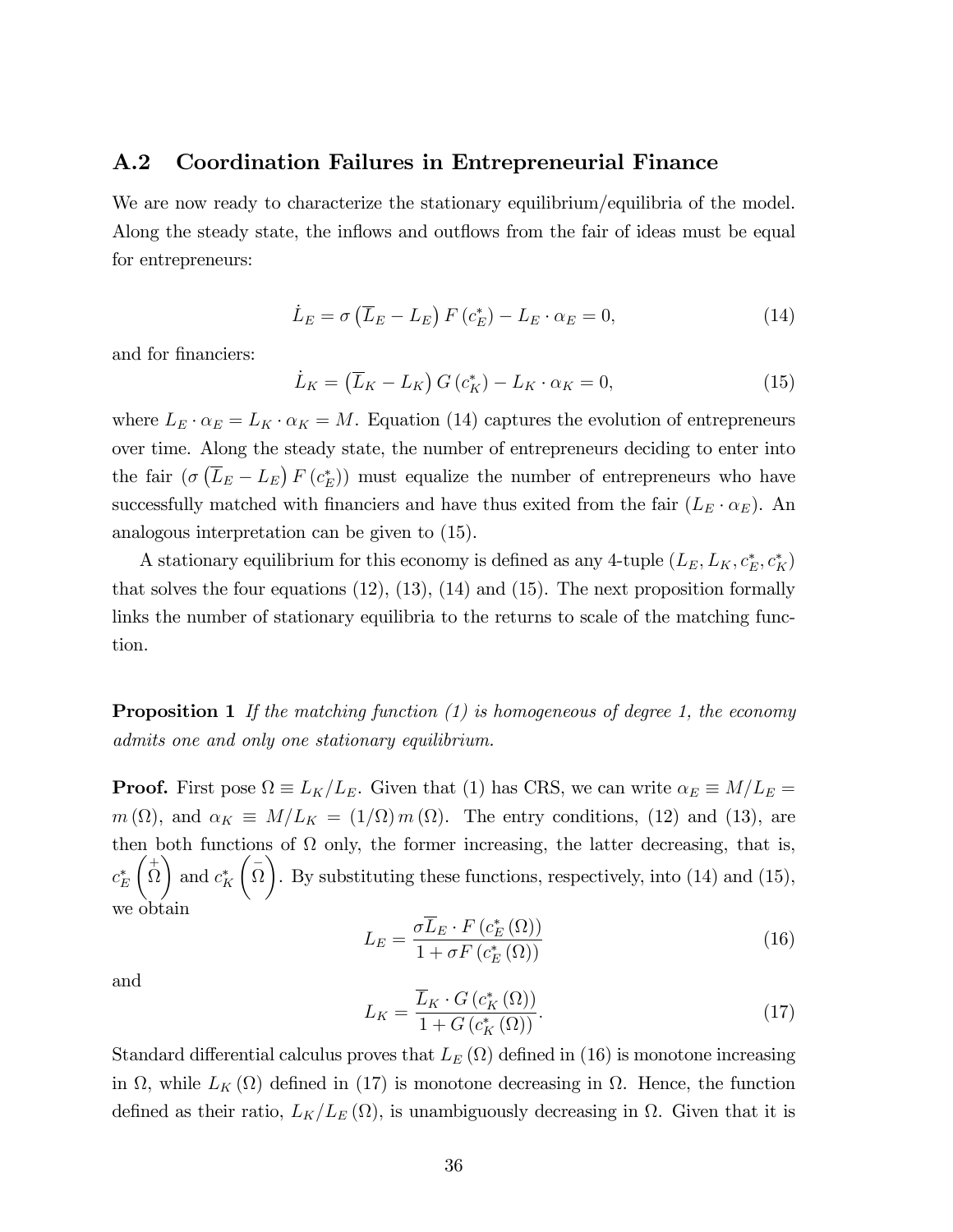$\Omega \equiv L_K/L_E$ , a stationary equilibrium is a fixed point of this function. We now prove that this function admits one and only one fixed point. Define  $g(\Omega) \equiv L_K/L_E(\Omega) - \Omega$ . There exist sufficiently low values of  $\Omega$  such that  $g(\Omega) > 0$ , as well as sufficiently high values of  $\Omega$  such that  $g(\Omega) < 0^{29}$  Given that  $g(\Omega)$  is a continuous and monotone decreasing function in  $\Omega$ , the intermediate value theorem guarantees the existence of one and only one  $\Omega^*$  such that  $g(\Omega^*) = 0$ , that is, such that  $L_K/L_E(\Omega^*) = \Omega^*$ . Finally, it might still be the case that multiple equilibria exist, even though they are all characterized by a unique ratio  $\Omega^*$ . This instance, however, can be excluded by the fact that  $L_E(\Omega)$  and  $L_K(\Omega)$ , defined in (16) and (17), are monotone functions of  $\Omega$ .

How do we interpret equilibrium multiplicity? For the sake of illustration, suppose that our economy admits two (non-degenerate) equilibria, respectively denoted by superscripts  $O, P$ , with  $(L_j)^O > (L_j)^P$  for  $j = E, K$  (an example of this kind is developed at the end of this section). These two equilibria can be interpreted as self-fulfilling equilibria triggered, respectively, by optimistic or pessimistic expectations. Whenever entrepreneurs expect a high number of financiers to be matched with  $(L_K^e = (L_K)^O)$ where the superscript e stands for "expected"), their number will be high as well,  $(L_E)^O$ . Similarly, whenever financiers expect a high number of entrepreneurs  $(L_E^e = (L_E)^O)$ , their number will also be high,  $(L_K)^O$ . Equilibrium O can be labelled as the optimistic (or thick) equilibrium. Via a symmetric argument, expecting few entrepreneurs and financiers makes the agents converge towards the low-entry equilibrium  $P$ , which can be referred to as the pessimistic (or thin) equilibrium.

Given that in our model only profitable projects are pursued, whenever multiple equilibria exist, they can be Pareto-ordered from the lowest to the highest number of entrepreneurial ventures (matches) produced by the economy. Welfare is thus highest at the equilibrium characterized by the highest number of matches: all other equilibria are sub-optimal and are the result of a coordination failure between entrepreneurs and financiers. In this respect, an entrepreneurial finance model admitting multiple

$$
\lim_{\Omega \to 0} \frac{L_K}{L_E} (\Omega) = +\infty
$$

and

$$
\lim_{\Omega \to +\infty} \frac{L_K}{L_E} \left( \Omega \right) = 0.
$$

Even though they are not necessary, these two results ensure the existence of the two regions where  $g(\Omega) > 0$  and  $g(\Omega) < 0$ .

 $29$ The standard assumptions on the matching function imply that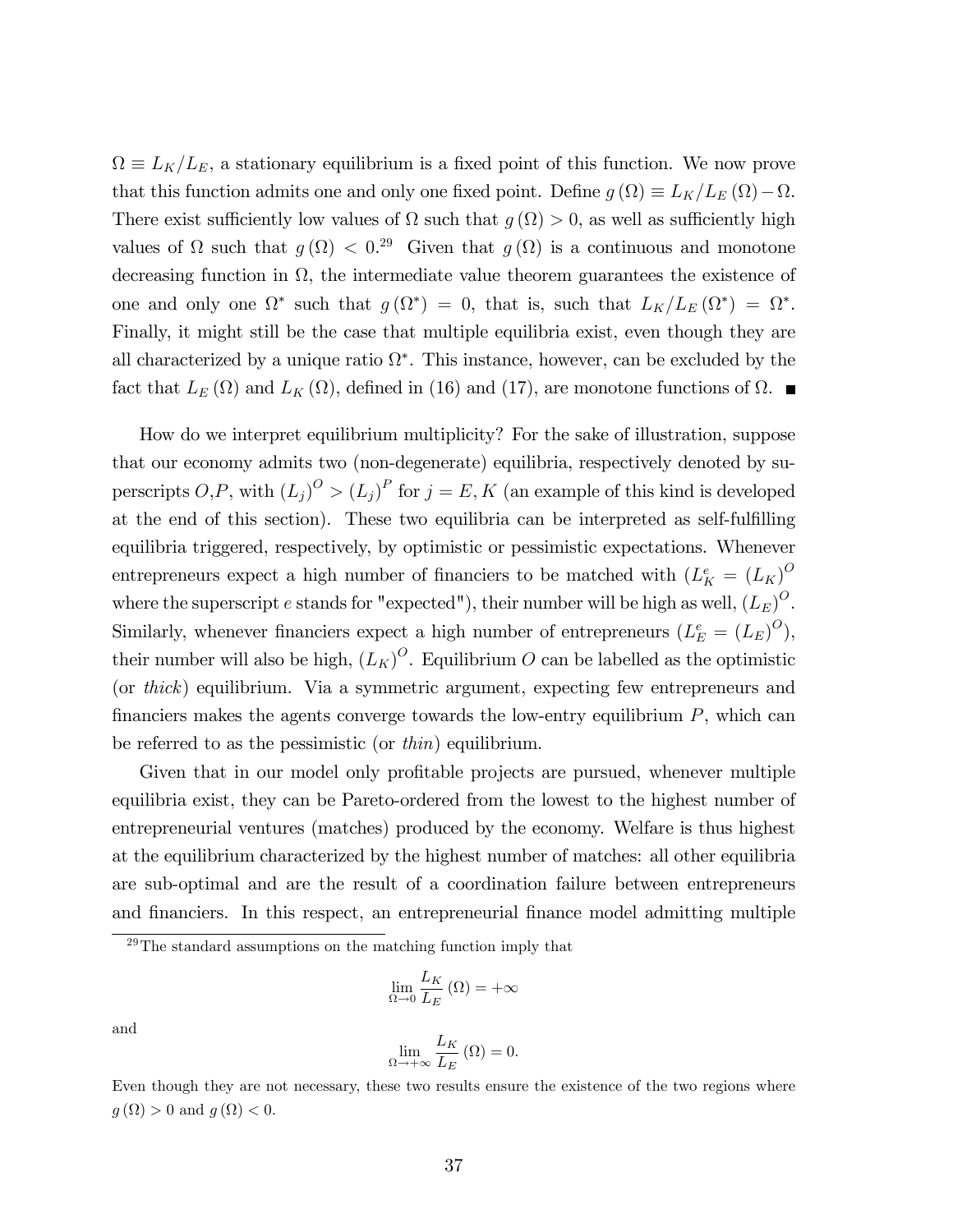equilibria is a model in which animal spirits matter, in the sense that, whether a high or a low activity equilibrium is reached may depend on a self-fulfilling mechanism triggered by entrepreneurs' and financiers' expectations. Usually, this line of argument provides a theoretical justification of policy intervention. We further discuss the policy implications of our model in the concluding remarks.

Example. Consider the model developed in the previous sections and further suppose that (i) the matching function is Cobb-Douglas with the following technological features:  $M = AL_{E}^{\beta_{E}} L_{K}^{\beta_{K}}$  with  $A \in R_{+}, \beta_{E}, \beta_{K} < 1$  and  $\beta_{E} + \beta_{K} > 1$  (increasing returns to scale), and that (ii) entry costs are the same for every entrepreneur and every financier,  $c_E$  and  $c_K$ .<sup>30</sup> This economy admits three stationary equilibria. The first (thin) equilibrium is given by the pair  $((L_E)^P, (L_K)^P)$  that solves the following system (made up of the two optimal entry conditions,  $(12)$  and  $(13)$ ):<sup>31</sup>

$$
\begin{cases} \n\frac{c_E}{K} = \frac{AL_E^{(\beta_E - 1)} L_K^{\beta_K} \theta \pi + \sigma c_E}{r + AL_E^{(\beta_E - 1)} L_K^{\beta_K} + \sigma} \\
\frac{c_K}{K} = \frac{AL_E^{\beta_E} L_K^{(\beta_K - 1)} (1 - \theta) \pi}{r + AL_E^{\beta_E} L_K^{(\beta_K - 1)}}.\n\end{cases} \tag{18}
$$

The second (thick) equilibrium is instead given by the pair  $((L_E)^O, (L_K)^O$ ) that solves the system given by the two steady-state conditions:

$$
\begin{cases}\n\sigma\left(\overline{L}_E - L_E\right) = AL_E^{\beta_E} L_K^{\beta_K} \\
\overline{L}_K - L_K = AL_E^{\beta_E} L_K^{\beta_K}.\n\end{cases}
$$

Finally, the third (degenerate) equilibrium is given by  $((L_E)^T, (L_K)^T) = (0,0),$ representing the most extreme form of coordination failure across market participants. It is possible to prove that this and the thick equilibrium are stable, while the thin equilibrium is unstable.<sup>32</sup>

 $30$  In some respects, this example resembles the one developed by Diamond (1982) in Section IX.

<sup>31</sup>Note that, under constant returns to scale (that is, when  $\beta_E = 1 - \beta_K$ ), system (18) would become

$$
\left\{ \begin{array}{c} \underline{c_E} = \frac{A \Big(\frac{L_K}{L_E}\Big)^{\beta_K} \theta \pi + \sigma \underline{c_E}}{r + A \Big(\frac{L_K}{L_E}\Big)^{\beta_K} + \sigma} \\ \underline{c_K} = \frac{A \Big(\frac{L_K}{L_E}\Big)^{\beta_K - 1} (1 - \theta) \pi}{r + A \Big(\frac{L_K}{L_E}\Big)^{\beta_K - 1}}. \end{array} \right.
$$

which is impossible, given that it contains two equations in only one unknown (the ratio  $L_K/L_E$ ). Hence, under CRS, this equilibrium would disappear.

 $32$ The two best response functions in (18) are in fact strictly convex whenever the matching function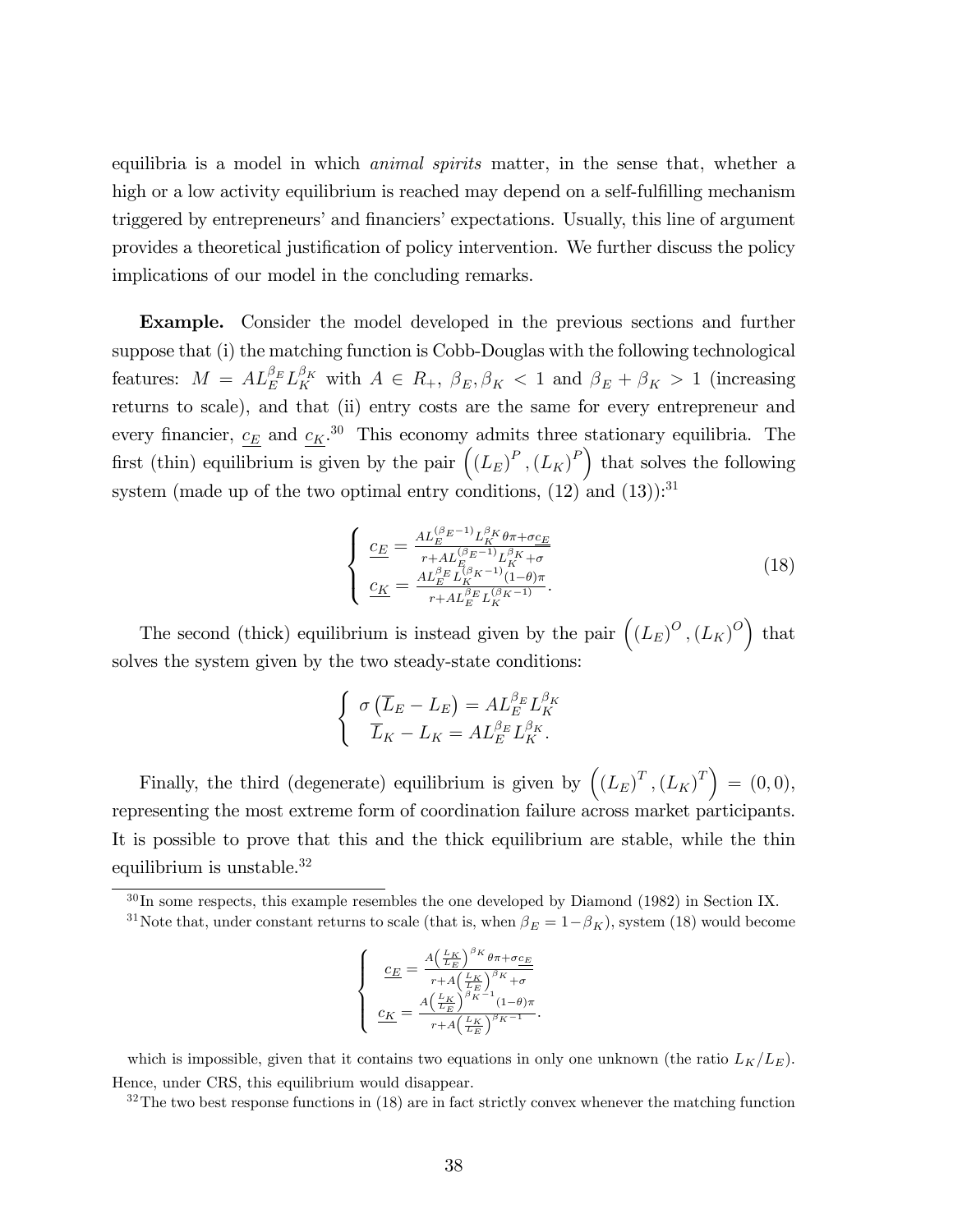# B Matching Function Models

We here discuss a few technical details on the three matching function models estimated.

CES Matching Function. Let us explicitly derive the parameter restrictions on (2) implied by the three hypotheses. (a) Parameter restrictions  $A, v, \delta_j > 0$  (for  $j = E, K$  ensure that Part (i) of (Hp 1) holds because

$$
\frac{\partial M_{i,t}}{\partial (L_j)_{i,t}} = Av \delta_j L_j^{\Psi-1} (\delta_j (L_j)_{i,t}^{\Psi} + \delta_{-j} (L_{-j})_{i,t}^{\Psi})^{\frac{v}{\Psi}-1} \exp(\beta_c \mathbf{c}_{i,t} + \varepsilon_{i,t})
$$

is higher than zero when  $A, v, \delta_j$  (for  $j = E, K$ ) are positive; (b) part (ii) of (Hp 1) further requires  $\Psi < 1$ : in fact, after a few algebraic steps we can write

$$
\frac{\partial^2 M_{i,t}}{\partial (L_j)_{i,t}^2} = A v \delta_j L_j^{\Psi-2} \cdot (\delta_j (L_j)_{i,t}^{\Psi} + \delta_{-j} (L_{-j})_{i,t}^{\Psi})^{\frac{v}{\Psi}-2} \left[ (\Psi - 1) \cdot \delta_{-j} (L_{-j})_{i,t}^{\Psi} + (v - 1) \cdot \delta_j (L_j)_{i,t}^{\Psi} \right] \cdot \exp(\beta_c \mathbf{c}_{i,t} + \varepsilon_{i,t})
$$

which is strictly negative whenever  $\Psi < 1$ . (c) (Hp 2) is verified when the cross-partial derivative of (2), which is given by

$$
\frac{\partial^2 M_{i,t}}{\partial (L_j)_{i,t}\partial (L_{-j})_{i,t}} = A v (v - \Psi) \delta_j \delta_{-j} \left( (L_j)_{i,t} (L_{-j})_{i,t} \right)^{\Psi-1} \left( \delta_i (L_j)_{i,t}^{\Psi} + \delta_{-j} (L_{-j})_{i,t}^{\Psi} \right)^{\frac{v}{\Psi}-2} \cdot \exp(\beta_c \mathbf{c}_{i,t} + \varepsilon_{i,t}),
$$

is strictly positive, which occurs whenever  $\delta_E, \delta_K, v, A, (v - \Psi) > 0$ ; (d) (Hp 3) (constant returns to scale) requires  $v = 1$  by construction. Finally, given that  $v = 1$  and  $(v - \Psi) > 0$  imply  $\Psi < 1$ , (Hp 2) and (Hp 3) together imply part (ii) of (Hp 1).

Cobb-Douglas and Translog Matching Functions. By definition, a Cobb-Douglas matching function assumes that the elasticity of output with respect to each input -that is  $\beta_j$ , for  $j = E, K$ - is constant. The translog matching is a generalization of the Cobb-Douglas function in which the output elasticity is, instead, allowed to vary with the values of both inputs. Note also that the three estimated models,  $(2)$ ,  $(4)$ and (5), are all closely related to each other. The log-linear Cobb-Douglas matching function  $(4)$  is clearly nested into the translog specification  $(5)$  (and thus obtainable

is characterized by increasing returns to scale. The algebraic proof of this statement, as well as a graphical intuition of the three equilibria, are available upon request from the authors. We omit them for brevity.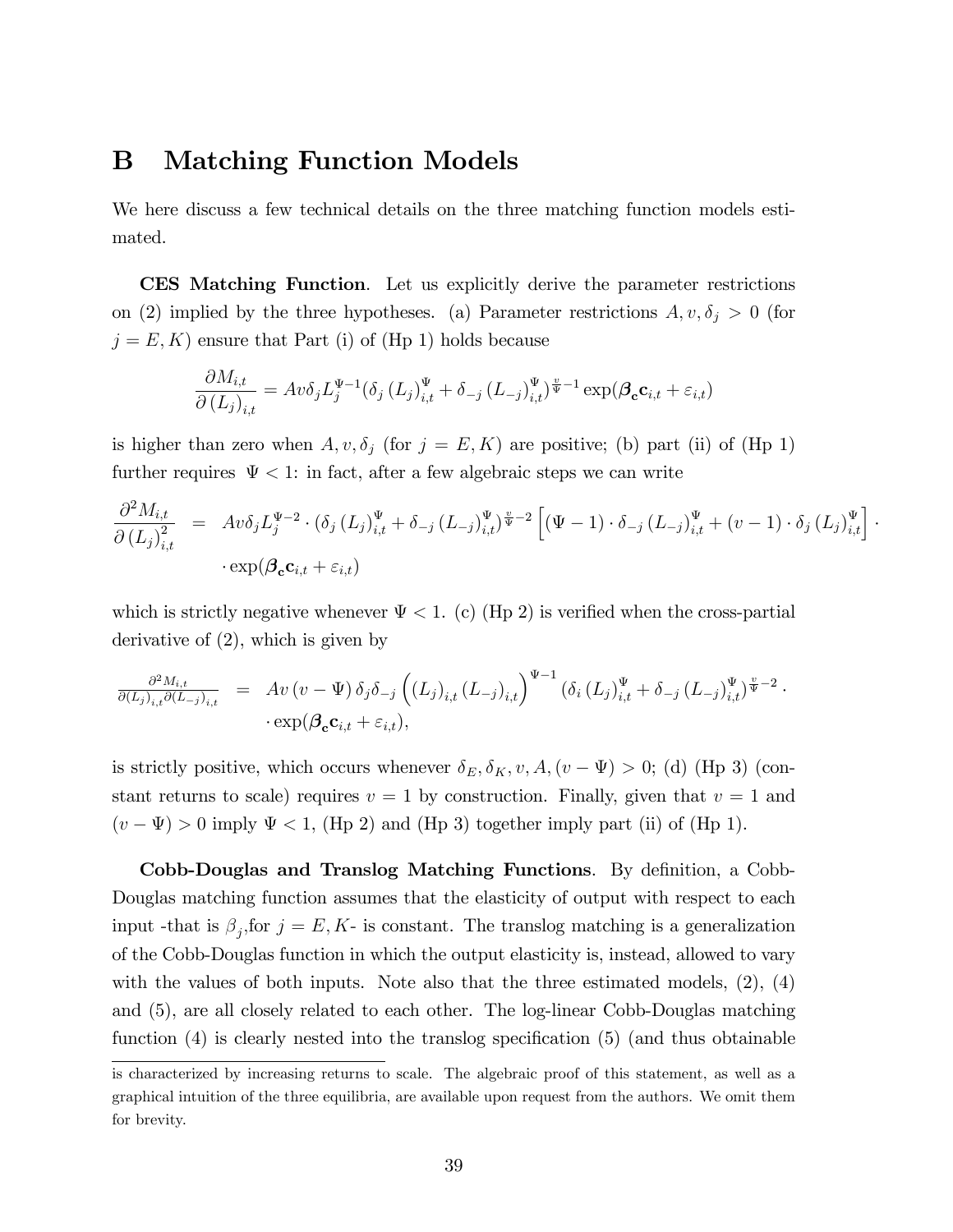from the latter imposing the following restriction:  $\beta_{EK} = \beta_{EE} = \beta_{KK} = 0$ . On the other hand, the translog specification can be obtained from a second-order Taylor approximation of the logarithmic transformation of the CES specification  $(2).^{33}$ 

### INSERT TABLE A1 HERE

 $33\text{More precisely, when the elasticity of substitution is in the neighborhood of unity, a two-input$ log-CES function may be approximated by a Taylor expansion which has the form of (5) under the following restrictions:  $\beta_{EK}=-2\beta_{EE}=-2\beta_{KK}$  (Kmenta, 1967).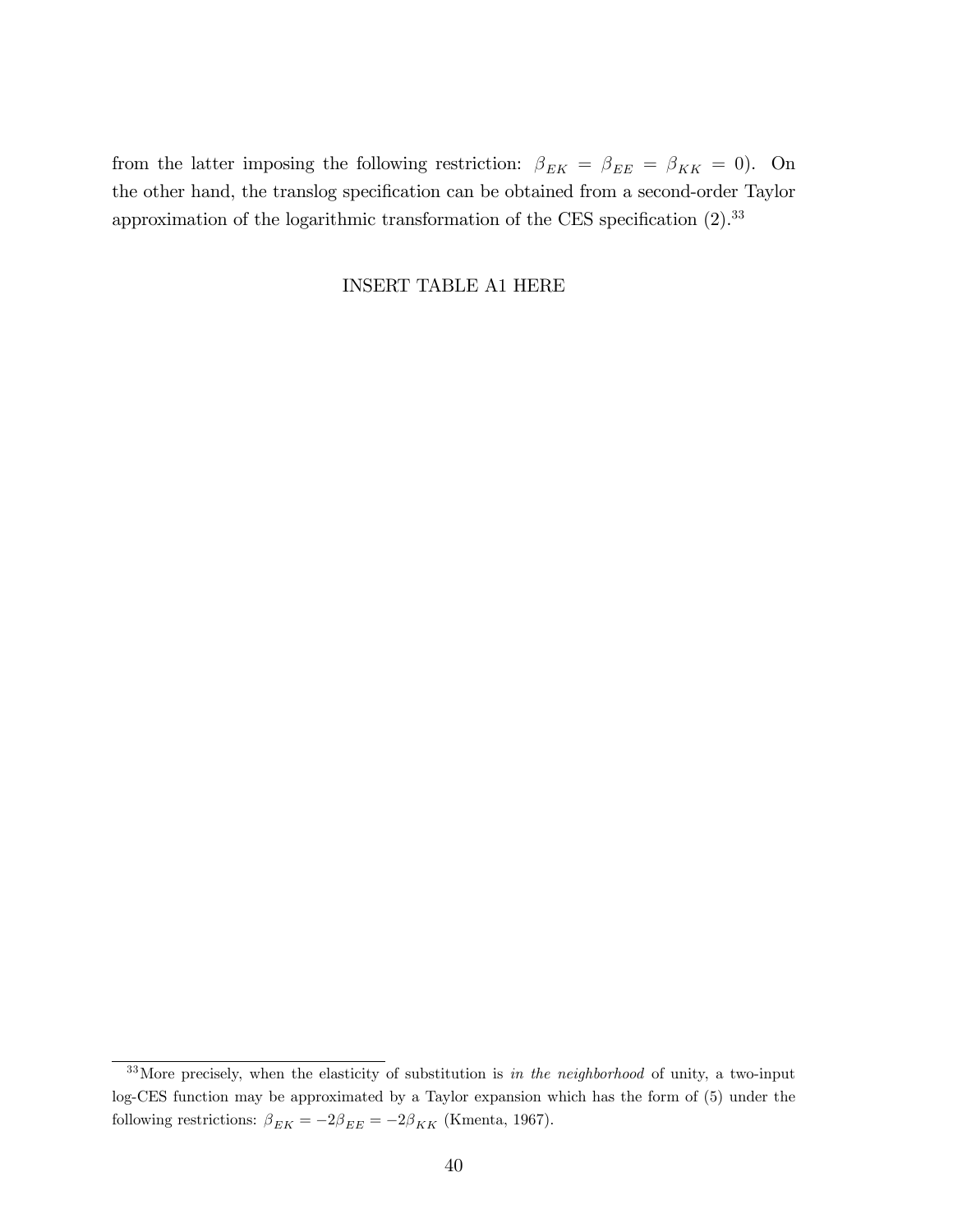|             | No. Deals      |                | No. Angels |        |                | No. Projects |                | Period                          |  |
|-------------|----------------|----------------|------------|--------|----------------|--------------|----------------|---------------------------------|--|
|             | mean           | sd             | mean       | sd     | mean           | sd           | Obs.           |                                 |  |
| Austria     | $\overline{5}$ | 3              | 71         | 40     | 66             | 21           | 11             | 1997-2007                       |  |
| Belgium     | 36             | 10             | 161        | 135    | 222            | 79           | 8              | 2000-2007                       |  |
| Denmark     | 17             | 29             | 76         | 86     | 38             | $30\,$       | $\overline{4}$ | 2000-2003                       |  |
| Finland     | $8\,$          | 6              | 210        | 152    | 36             | 13           | $\overline{9}$ | 1996-1999, 2003-2007            |  |
| France      | 205            | 69             | 2,504      | 1,004  | 827            | 265          | $\overline{4}$ | 2005-2008                       |  |
| Germany     | 36             | 8              | 580        | 174    | 2,309          | 889          | $\,6$          | 2000-2005                       |  |
| Greece      | 1              | 1              | 11         | 3      | 8              | 4            | 5              | 2003-2007                       |  |
| Italy       | 174            | 146            | 262        | 32     | 857            | 625          | $8\,$          | 2004-2006, 2010-2014            |  |
| Netherlands | 50             | 24             | 196        | 189    | 178            | 75           | $8\,$          | 1996-1999, 2002-2003, 2006-2007 |  |
| Norway      | 3              | 1              | 133        | 38     | 37             | 12           | 3              | 2001-2003                       |  |
| Poland      | $\overline{4}$ | $\overline{2}$ | 56         | 28     | 100            | 83           | 4              | 2004-2007                       |  |
| Portugal    | 1              |                | 18         | 6      | $\overline{5}$ | $\mathbf{1}$ | $\overline{4}$ | 2000, 2002, 2004-2005           |  |
| Russia      | 3              | 1              | 88         | 46     | 35             | 7            | $\overline{2}$ | 2005-2006                       |  |
| Spain       | 16             | 10             | 273        | 197    | 280            | 181          | $8\,$          | 2000-2007                       |  |
| Sweden      | 43             | 28             | 284        | 157    | 358            | 306          | $\overline{4}$ | 2003-2006                       |  |
| UK          | 245            | 100            | 4,959      | 465    | 558            | 282          | 4              | 2005-2006, 2008-2009            |  |
| <b>USA</b>  | 56,586         | 11,205         | 257,802    | 36,919 | 363,341        | 96,498       | 13             | 2002-2014                       |  |
| Total       | 7,050          | 19,094         | 32,352     | 86,079 | 45,318         | 124,513      | 105            | 1997-2014                       |  |

#### Table 1. Summary Statistics.

|  |  | Table 2. Results from the nonlinear estimation of the log-CES matching function. |  |  |  |
|--|--|----------------------------------------------------------------------------------|--|--|--|
|  |  |                                                                                  |  |  |  |

|                                               |              | $\left( 2\right)$ | 3)           | (4)         | (5)        |
|-----------------------------------------------|--------------|-------------------|--------------|-------------|------------|
| log A                                         | $-3.5241***$ | $-3.5375***$      | $-2.2427***$ | $-5.0414$   | $-2.6440$  |
|                                               | (0.4215)     | (0.6246)          | (0.8482)     | (1.5066)    | (1.5569)   |
| $\delta_{\rm E}$                              | $0.7296***$  | $0.6205***$       | $0.5615***$  | $0.7738***$ | $0.8879*$  |
|                                               | (0.1527)     | (0.1753)          | (0.1820)     | (0.1340)    | (0.4170)   |
| $\overline{\mathbf{V}}$                       | $1.1263***$  | $1.1723***$       | $1.1407***$  | $1.5249***$ | $0.9450*$  |
|                                               | (0.0612)     | (0.1278)          | (0.1294)     | (0.4134)    | (0.3590)   |
| Ψ                                             | 0.3765       | 0.3332            | $-0.1658$    | $-0.4123$   | $-2.1804$  |
|                                               | (0.8937)     | (0.7561)          | (0.7833)     | (0.7686)    | (5.8105)   |
| Time trend                                    | YES          | <b>YES</b>        | <b>YES</b>   | YES         | <b>YES</b> |
| Country group dummies                         | NO           | YES               | <b>YES</b>   | NO.         | NO         |
| Country group specific time trend             | NO           | NO                | <b>YES</b>   | NO.         | NO         |
| Country dummies                               | NO           | NO                | NO.          | YES         | <b>YES</b> |
| Country specific time trend                   | NO           | NO                | NO.          | NO.         | YES        |
| N                                             | 105          | 105               | 105          | 105         | 105        |
| R-squared                                     | 0.84         | 0.85              | 0.86         | 0.89        | 0.93       |
| $CRS$ p-value <sup><math>\bullet</math></sup> | 0.1076       | 0.3925            | 0.4809       | 0.4062      | 0.3658     |
| $\Psi \rightarrow 0$ p-value                  | 0.6745       | 0.6604            | 0.8329       | 0.5931      | 0.7265     |

1

\*\*\* p<0.01, \*\* p<0.05, \* p<0.1

The CRS p-value is an indicator of the strength of evidence against the null hypothesis of CRS. A p-value lower than the chosen significance level  $(\alpha)$  means that the observed data is sufficiently inconsistent with the null hypothesis and that the null hypothesis may be rejected. Typically, using the standard  $\alpha = 0.05$  cutoff, the null hypothesis is rejected when  $p < .05$  and not rejected when  $p > .05$ .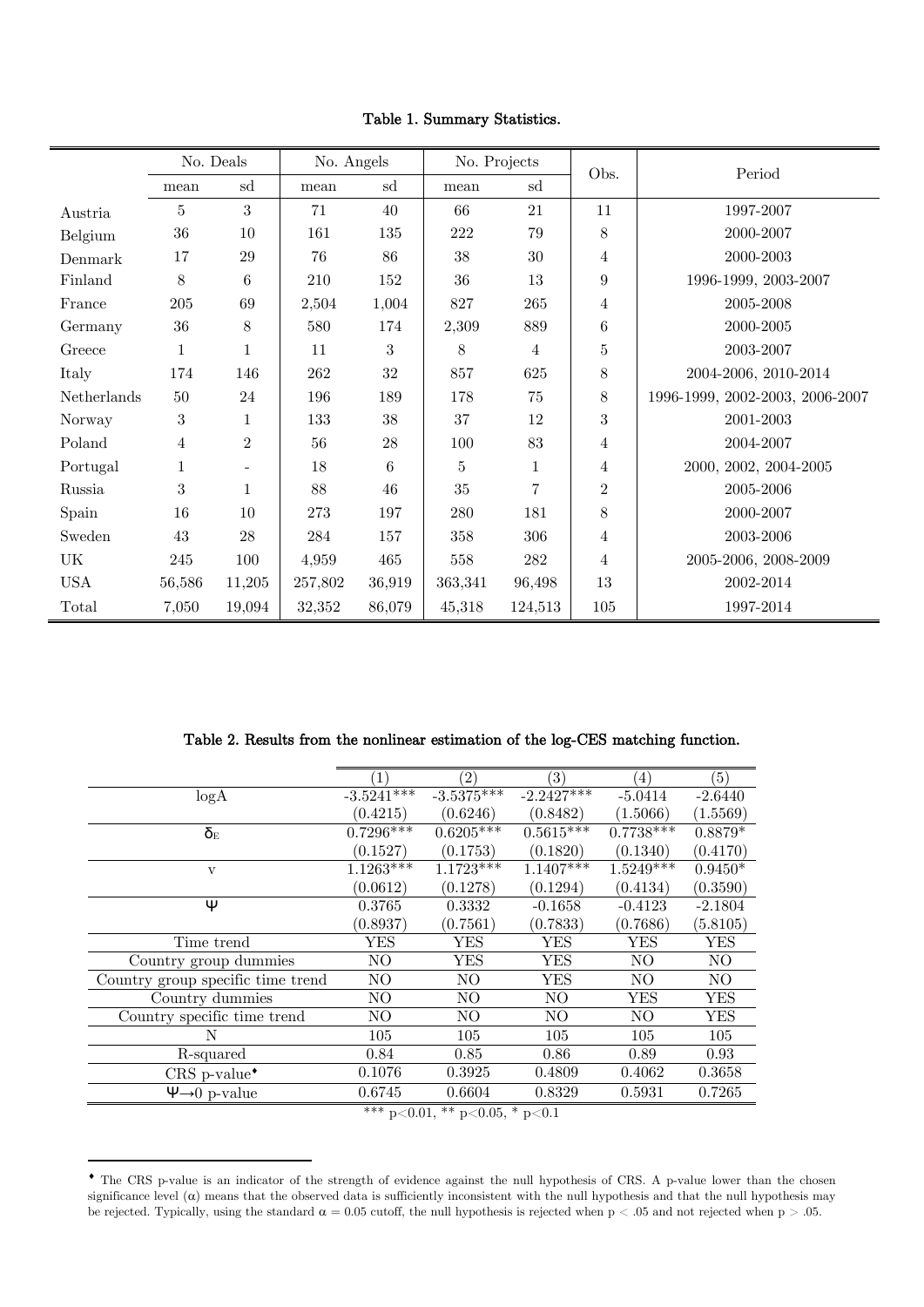Figure 1. Diagnostic plot of standardized robust residuals versus robust Mahalanobis distance of the vector of covariates from the vector of their means.



Note. The Mahalanobis distance of a multivariate vector **x** of  $1 \times p$  dimension with mean vector  $\mu$  and covariance matrix  $\Sigma$  is defined as:  $D(x) = \sqrt{(x-\mu)^T \Sigma^{-1}(x-\mu)}$ , which follows a chi-squared distribution with p degree of freedom under normality. Observations lying at the right-hand side of the vertical limit (set at  $\sqrt{X_{p,0.975}^2}$ ) are defined as *good leverage* points (for instance, the US). Their presence does not affect the OLS-estimation but it affects the statistical inference since they do deflate the estimated standard errors. Observations lying above or below the area delimited by the two horizontal limits (set at -2.25 and +2.25, respectively) are defined as *vertical outliers* and affect the estimated intercept of an OLSestimation (Italy, Portugal, Denmark, Netherlands, Poland etc.). Observations lying both at the right-hand side of the vertical limit and outside the 95% confidence interval of the Standard Normal are considered bad leverage points (Belgium and Norway). Their presence significantly affects the OLS-estimates of both the intercept and the slope.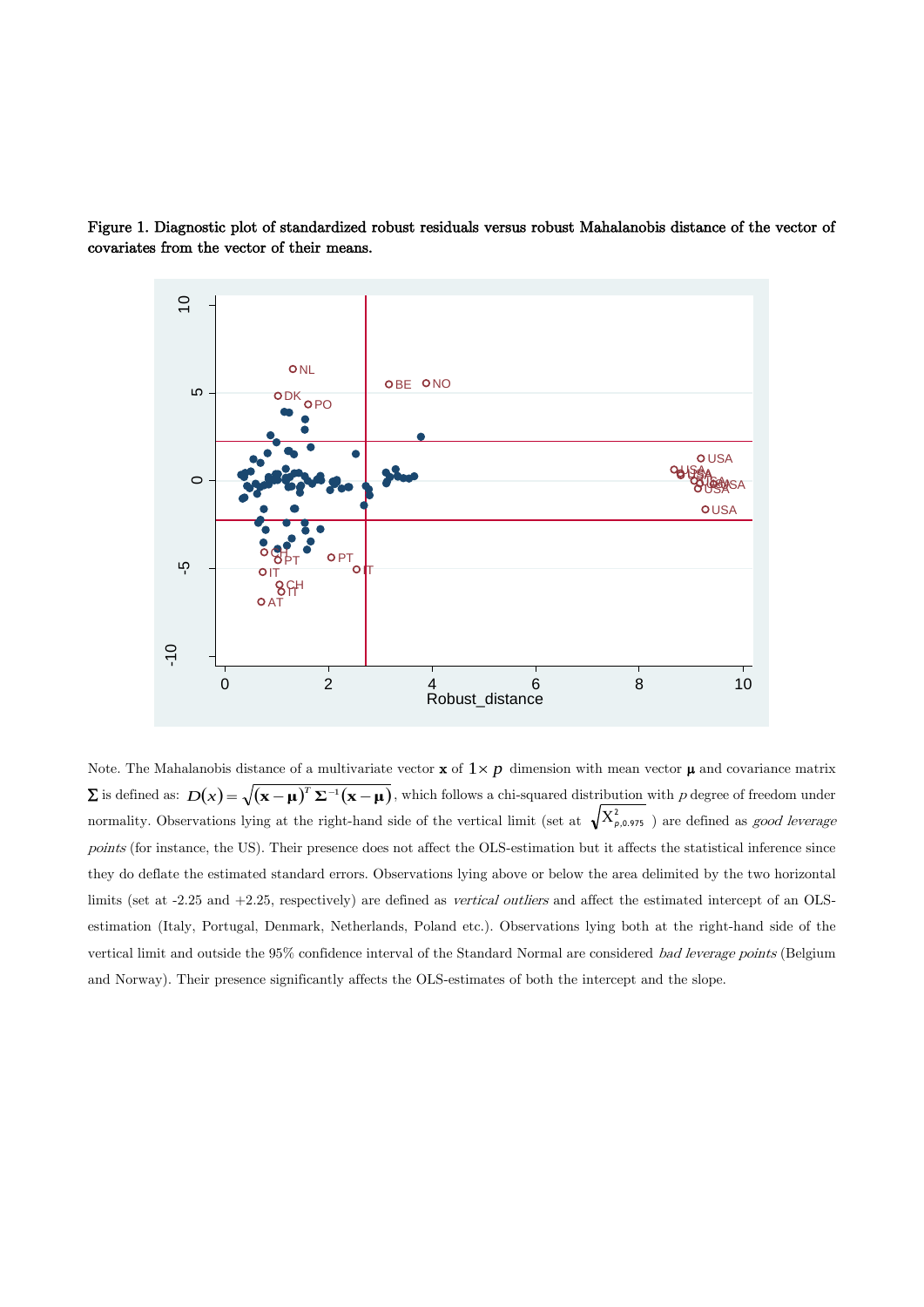|                                               |                                       | $^{\prime}2)$ | 3)          | $4^{\circ}$ |
|-----------------------------------------------|---------------------------------------|---------------|-------------|-------------|
| $\beta_{\rm K}$                               | $0.3834***$                           | $0.3801**$    | $0.5983***$ | $0.4601***$ |
|                                               | (0.0782)                              | (0.1511)      | (0.1739)    | (0.1585)    |
| $\beta_{\rm E}$                               | $0.6414***$                           | $0.5950***$   | $0.3726***$ | $0.5408***$ |
|                                               | (0.0695)                              | (0.0875)      | (0.0886)    | (0.0975)    |
| Other controls                                | NO                                    | NO            | NO          | YES         |
| Time trend                                    | YES                                   | NO.           | YES         | YES         |
| Year dummies                                  | NO.                                   | YES           | NO.         | NO          |
| Country dummies                               | NO.                                   | <b>YES</b>    | <b>YES</b>  | YES         |
| Country specific time trend                   | NO                                    | NO.           | YES         | YES         |
| N                                             | 105                                   | 105           | 105         | 105         |
| R-squared                                     | 0.945                                 | 0.986         | 0.995       | 0.987       |
| <b>RTS</b>                                    | 1.02                                  | 0.98          | 0.97        | 1.00        |
| $CRS$ p-value <sup><math>\bullet</math></sup> | 0.4266                                | 0.8426        | 0.8467      | 0.9942      |
|                                               | $***$ $-0.01$ $**$ $-0.05$ $*$ $-0.1$ |               |             |             |

Table 3. Results from the robust estimations of Cobb-Douglas matching function specifications.

 $p<0.01$ , \*\*  $p<0.05$ , \*  $p<0.1$ 

Table 4. Results from the robust estimations of Translog matching function specifications.

|                                             | (1)          | $\left( 2\right)$ |
|---------------------------------------------|--------------|-------------------|
| $\beta_{\rm K}$                             | $0.5078***$  | $0.5993***$       |
|                                             | (0.1345)     | (0.1355)          |
| $\beta_{\rm E}$                             | $1.3356***$  | $1.2052***$       |
|                                             | (0.0553)     | (0.0521)          |
| $\beta_{\rm EK}$                            | $0.0612**$   | $0.1699***$       |
|                                             | (0.0266)     | (0.0254)          |
| $\beta_{\rm KK}$                            | $-0.0547***$ | $-0.1143***$      |
|                                             | (0.0184)     | (0.0190)          |
| $\beta_{\rm EE}$                            | $-0.0852***$ | $-0.1296***$      |
|                                             | (0.0118)     | (0.0108)          |
| <b>BCREDIT BY BANKS OVER GDP</b>            |              | $-0.0013$         |
|                                             |              | (0.0020)          |
| $\beta$ CREDIT BY FINANCIAL SECTOR OVER GDP |              | $0.0004\,$        |
|                                             |              | (0.0021)          |
| $\beta_{\rm RATE}$ of GDP growth            |              | $-0.0050$         |
|                                             |              | (0.0071)          |
| $\beta$ VC INVESTMENTS OVER GDP             |              | $-73.2509***$     |
|                                             |              | (21.6392)         |
| $\beta$ LN GDP PER CAPITA                   |              | $2.1061***$       |
|                                             |              | (0.6738)          |
| Time trend                                  | YES          | YES               |
| Country dummies                             | YES          | <b>YES</b>        |
| Country specific time trend                 | <b>YES</b>   | <b>YES</b>        |
| N                                           | 105          | 105               |
| R-squared                                   | 0.999        | 0.999             |
| RTS                                         | 0.93         | 0.93              |
| CRS p-value <sup><math>\bullet</math></sup> | 0.1103       | 0.1208            |
|                                             |              |                   |

\*\*\* p<0.01, \*\* p<0.05, \* p<0.1

1

The CRS p-value is an indicator of the strength of evidence against the null hypothesis of CRS. A p-value lower than the chosen significance level  $(\alpha)$  means that the observed data is sufficiently inconsistent with the null hypothesis and that the null hypothesis may be rejected. Typically, using the standard  $\alpha = 0.05$  cutoff, the null hypothesis is rejected when  $p < .05$  and not rejected when  $p > .05$ .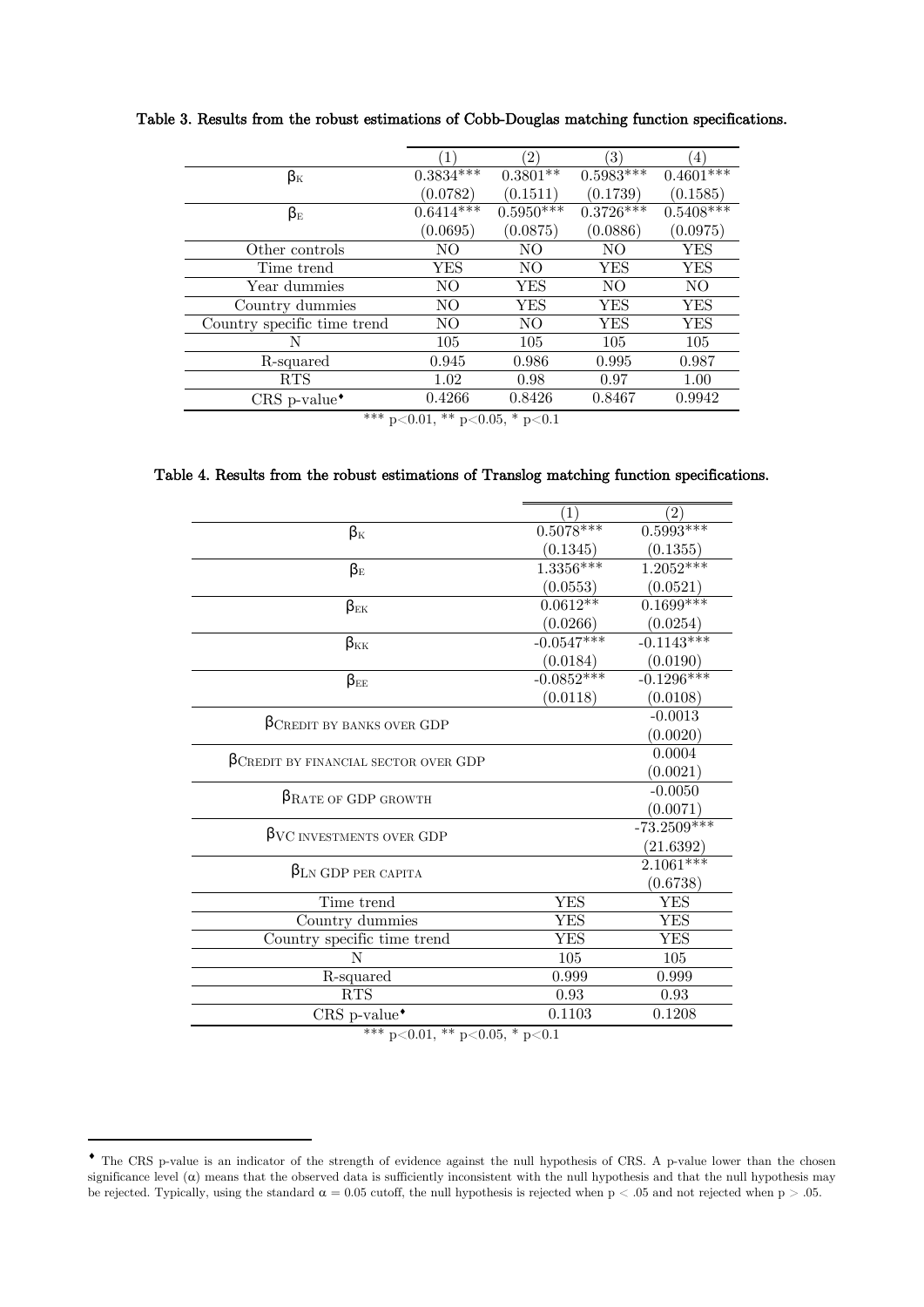|                              | (1)          | (2)          | $\left( 3\right)$                   | (4)          | (5)          | (6)          |
|------------------------------|--------------|--------------|-------------------------------------|--------------|--------------|--------------|
|                              | $(t-1)(t-2)$ | $(t-1)(t-2)$ | $(t-1)(t-2)$                        | $(t-2)(t-3)$ | $(t-2)(t-3)$ | $(t-2)(t-3)$ |
| $\beta_{\rm K}$              | $0.2452*$    | $0.2310*$    | $0.5331***$                         | $0.3269**$   | $0.2926*$    | $0.9695***$  |
|                              | (0.1387)     | (0.1406)     | (0.1915)                            | (0.1639)     | (0.1540)     | (0.0609)     |
| $\beta_{\rm E}$              | $0.9062***$  | $0.9059***$  | $1.9245***$                         | $0.8090***$  | $0.8447***$  | $1.7279***$  |
|                              | (0.0271)     | (0.2574)     | (0.1779)                            | (0.0554)     | (0.2398)     | (0.5042)     |
| $\beta_{\rm EK}$             |              |              | $0.1608***$                         |              |              | $0.0492**$   |
|                              |              |              | (0.0344)                            |              |              | (0.0215)     |
| $\beta_{\rm KK}$             |              |              | $-0.0818***$                        |              |              | $-0.0544***$ |
|                              |              |              | (0.0089)                            |              |              | (0.0070)     |
| $\beta_{EE}$                 |              |              | $-0.1953***$                        |              |              | $-0.1292*$   |
|                              |              |              | (0.0059)                            |              |              | (0.0709)     |
| Other controls               | NO           | YES          | YES                                 | NO           | YES          | YES          |
| N                            | 105          | 105          | 105                                 | 105          | 105          | 105          |
| <b>RTS</b>                   | 1.15         | 1.14         | 1.10                                | 1.14         | 1.14         | 1.12         |
| CRS p-value                  | 0.1751       | 0.5165       | 0.1383                              | 0.2106       | 0.5005       | 0.1089       |
| Sargan Test p-value          | 0.316        | 0.125        | 0.379                               | 0.173        | 0.105        | 0.877        |
| A-B test for $AR(1)$ p-value | 0.170        | 0.160        | 0.157                               | 0.171        | 0.172        | 0.167        |
| A-B test for $AR(2)$ p-value | 0.268        | 0.282        | 0.369                               | 0.265        | 0.274        | 0.314        |
|                              |              |              | $*** - 20.01$ ** $-20.05$ * $-20.1$ |              |              |              |

#### Table 5. Results from the system-GMM estimations of the Cobb-Douglas and Translog matching function specifications.

 $p<0.01$ , \*\*  $p<0.05$ , \*  $p<0.1$ 

Note: Clustered standard errors. The set of additional controls include: the rate of GDP growth (The World Bank database), the value of venture capital investments over GDP (EVCA, NVCA databases), domestic credit to private sector provided by banks over GDP (The World Bank database), domestic credit to private sector provided by financial sector over GDP (The World Bank database), the log value of GDP per capita (The World Bank database).

For estimations  $(1)-(2)-(3)$ , the set of instruments includes the lagged levels of independent variables dated  $(t - 1)$  and  $(t - 2)$  and the lagged value of the dependent variable dated (t − 2) in the first-differenced equations and the corresponding lagged first-differences dated (t − 1) plus year dummies in the levels equations.

For estimations (4)-(5)-(6), the set of instruments includes the lagged levels of independent variables and the lagged value of the dependent variable dated  $(t - 2)$  and  $(t - 3)$  in the first-differenced equations and the corresponding lagged first-differences dated  $(t - 1)$  plus year dummies in the levels equations.

The CRS p-value is an indicator of the strength of evidence against the null hypothesis of CRS. A p-value lower than the chosen significance level  $(\alpha)$  means that the observed data is sufficiently inconsistent with the null hypothesis and that the null hypothesis may be rejected. Typically, using the standard  $\alpha = 0.05$  cutoff, the null hypothesis is rejected when  $p < .05$  and not rejected when  $p > .05$ .

|              |                    |             | System-GMM    |             |  |  |
|--------------|--------------------|-------------|---------------|-------------|--|--|
|              |                    | Robust      | Predetermined | Endogenous  |  |  |
|              |                    | Regressions | explanatory   | explanatory |  |  |
|              |                    |             | variables     | variables   |  |  |
| Cobb-Douglas | $\epsilon_{\rm K}$ | 0.46        | 0.23          | 0.29        |  |  |
|              | $\epsilon_{\rm E}$ | 0.54        | 0.91          | 0.84        |  |  |
| Translog     | $\epsilon_{\rm K}$ | 0.23        | 0.49          | 0.61        |  |  |
|              | $\epsilon_{\rm E}$ | 0.70        | 0.61          | 0.51        |  |  |

| Table 6. Synthesis of input elasticities under different specifications. |  |  |
|--------------------------------------------------------------------------|--|--|
|                                                                          |  |  |

Note: In the case of the Cobb-Douglas matching function,  $\epsilon_K = \beta_K$  and  $\epsilon_E = \beta_E$ .